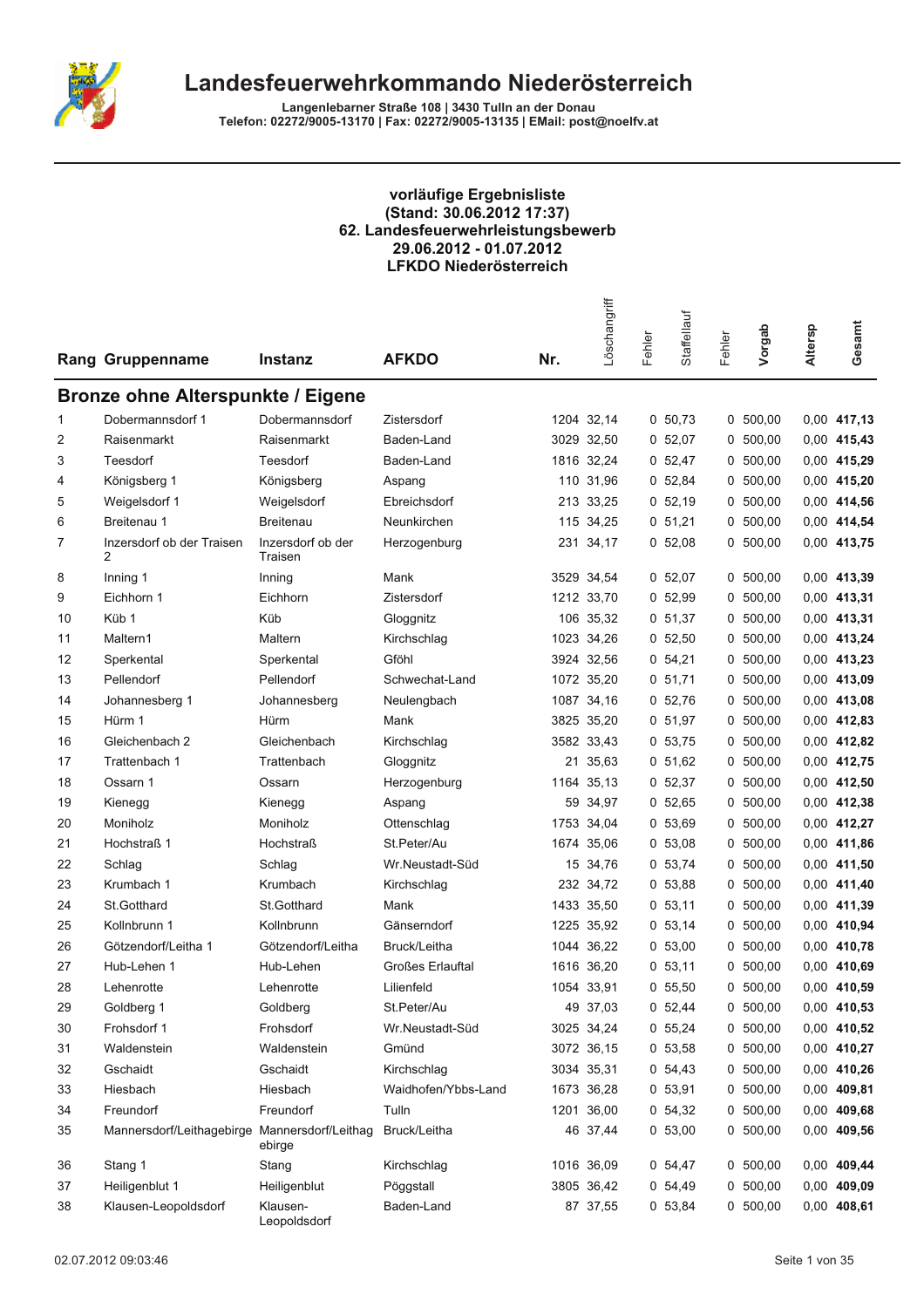

|    | <b>Rang Gruppenname</b>      | <b>Instanz</b>               | <b>AFKDO</b>             | Nr.  | Löschangriff | Fehler | Staffellauf | Fehler | Vorgab     | Altersp | Gesamt      |
|----|------------------------------|------------------------------|--------------------------|------|--------------|--------|-------------|--------|------------|---------|-------------|
| 39 | Brunnwiesen 2                | <b>Brunnwiesen</b>           | Mank                     |      | 62 36,07     |        | 0, 55, 33   |        | 0, 500, 00 | 0,00    | 408,60      |
| 40 | Ternitz-Döppling 1           | Ternitz-Döppling             | Ternitz                  | 1    | 37,24        |        | 0, 54, 22   | 0      | 500,00     | 0,00    | 408,54      |
| 41 | Niederrußbach 2              | Niederrußbach                | Stockerau                | 3905 | 34,82        |        | 5 51,68     | 0      | 500,00     | 0,00    | 408,50      |
| 42 | Mank 1                       | Mank                         | Mank                     |      | 96 33,22     |        | 5 53,30     | 0      | 500,00     | 0,00    | 408,48      |
| 43 | Großau                       | Großau                       | Baden-Land               |      | 130 33,37    |        | 5 53,33     | 0      | 500,00     | 0,00    | 408,30      |
| 44 | Pischelsdorf/Leitha          | Pischelsdorf/Leitha          | Bruck/Leitha             |      | 1042 39,33   |        | 0, 52, 42   |        | 0, 500, 00 | 0,00    | 408,25      |
| 45 | Langschlag 1                 | Langschlag                   | <b>Groß Gerungs</b>      |      | 1743 36,21   |        | 0, 55, 64   | 0      | 500,00     | 0,00    | 408,15      |
| 46 | Gleichenbach 1               | Gleichenbach                 | Kirchschlag              | 228  | 35,15        |        | 5 51,94     | 0      | 500,00     | 0,00    | 407,91      |
| 47 | Markersdorf 1                | Markersdorf                  | Neulengbach              |      | 3832 40,49   |        | 0, 51, 91   | 0      | 500,00     | 0,00    | 407,60      |
| 48 | Wildendürnbach               | Wildendürnbach               | Laa/Thaya                | 44   | 36,85        |        | 0, 55, 60   | 0      | 500,00     | 0,00    | 407,55      |
| 49 | Thal 1                       | Thal                         | Kirchschlag              |      | 122 33,33    |        | 5 54,12     | 0      | 500,00     | 0,00    | 407,55      |
| 50 | Zwingendorf 1                | Zwingendorf                  | Laa/Thaya                |      | 1303 31,49   |        | 10 51,03    | 0      | 500,00     | 0,00    | 407,48      |
| 51 | Großharras 1                 | Großharras                   | Laa/Thaya                | 47   | 34,14        |        | 5 53,39     | 0      | 500,00     | 0,00    | 407,47      |
| 52 | Schwadorf 3                  | Schwadorf                    | Schwechat-Land           |      | 2 39,19      |        | 0, 53, 61   | 0      | 500,00     | 0,00    | 407,20      |
| 53 | Ternitz-Mahrersdorf          | Ternitz-Mahrersdorf          | Ternitz                  | 101  | 32,43        |        | 10 50,53    | 0      | 500,00     | 0,00    | 407,04      |
| 54 | Schwadorf 2                  | Schwadorf                    | Schwechat-Land           | 1074 | 36,30        |        | 5 51.76     |        | 0, 500, 00 | 0,00    | 406,94      |
| 55 | Bullendorf 1                 | <b>Bullendorf</b>            | Mistelbach               |      | 3654 37.60   |        | 0, 55, 65   | 0      | 500,00     | 0,00    | 406,75      |
| 56 | Gloden 1                     | Gloden                       | Gföhl                    | 1450 | 36,55        |        | 0, 56, 86   | 0      | 500,00     | 0,00    | 406,59      |
| 57 | Ried am Riederberg           | Ried am Riederberg           | Tulln                    |      | 3022 38,83   |        | 0, 55, 20   | 0      | 500,00     | 0,00    | 405,97      |
| 58 | Reinsberg                    | Reinsberg                    | <b>Kleines Erlauftal</b> | 3810 | 39,90        |        | 0, 54, 28   | 0      | 500,00     | 0,00    | 405,82      |
| 59 | Rohrbach 1                   | Rohrbach                     | Hainfeld                 |      | 1059 40,25   |        | 0, 53, 95   | 0      | 500,00     | 0,00    | 405,80      |
| 60 | Zwentendorf 1                | Zwentendorf                  | Laa/Thaya                | 1301 | 37,30        |        | 5 52,27     | 0      | 500,00     | 0,00    | 405,43      |
| 61 | Penk-Altendorf               | Penk-Altendorf               | Gloggnitz                |      | 3097 41,81   |        | 0, 53, 16   | 0      | 500,00     | 0,00    | 405,03      |
| 62 | Spillern 1                   | Spillern                     | Stockerau                |      | 3112 38,80   |        | 0, 56, 39   | 0      | 500,00     | 0,00    | 404,81      |
| 63 | Wiesfleck                    | Wiesfleck                    | Aspang                   |      | 73 37,64     |        | 5 52,56     | 0      | 500,00     | 0,00    | 404,80      |
| 64 | Rafings-Rafingsberg          | Rafings-Rafingsberg          | Waidhofen/Thaya          | 3847 | 39,88        |        | 0, 55, 50   |        | 0, 500, 00 | 0,00    | 404,62      |
| 65 | Palterndorf 2                | Palterndorf                  | Zistersdorf              | 77   | 35,76        |        | 5 54,90     | 0      | 500,00     | 0,00    | 404,34      |
| 66 | Germanns                     | Germanns                     | Zwettl                   | 1745 | 35,12        |        | 5 55,96     | 0      | 500,00     | 0,00    | 403,92      |
| 67 | Aigen                        | Aigen                        | Pottenstein              | 1030 | 42,49        |        | 0, 53, 80   | 0      | 500,00     | 0,00    | 403,71      |
| 68 | Rothweinsdorf                | Rothweinsdorf                | Horn                     |      | 3865 39.90   |        | 0, 56, 83   | 0      | 500,00     |         | 0,00 403,27 |
| 69 | Ödlitz                       | Ödlitz                       | Pottenstein              |      | 125 40,76    |        | 0 55,99     |        | 0, 500, 00 |         | 0,00 403,25 |
| 70 | Randegg 2                    | Randegg                      | Kleines Erlauftal        |      | 1615 42,36   |        | 0, 54, 45   |        | 0, 500, 00 |         | 0,00 403,19 |
| 71 | Furth/Triesting 1            | Furth                        | Pottenstein              |      | 128 37,47    |        | 5 54,56     |        | 0, 500, 00 |         | 0,00 402,97 |
| 72 | Kaumberg 2                   | Kaumberg                     | Hainfeld                 |      | 1058 39,20   |        | 5 52,97     |        | 0, 500, 00 |         | 0,00 402,83 |
| 73 | <b>Bischofstetten 2</b>      | Bischofstetten               | Mank                     |      | 1424 35,10   |        | 10 52,12    |        | 0, 500, 00 |         | 0,00 402,78 |
| 74 | Texing 1                     | Texing                       | Mank                     |      | 1430 34,11   |        | 10 53,22    |        | 0, 500, 00 |         | 0,00 402,67 |
| 75 | Süßenbach                    | Süßenbach                    | Schrems                  |      | 3624 40,93   |        | 0, 56, 86   |        | 0, 500, 00 |         | 0,00 402,21 |
| 76 | Trandorf 2                   | Trandorf                     | Spitz                    |      | 4005 43,40   |        | 0, 54, 81   |        | 0 500,00   |         | 0,00 401,79 |
| 77 | Harmannsdorf-<br>Rückersdorf | Harmannsdorf-<br>Rückersdorf | Korneuburg               |      | 3896 43,48   |        | 0, 54, 79   |        | 0, 500, 00 |         | 0,00 401,73 |
| 78 | Lichtenegg 1                 | Lichtenegg                   | Kirchschlag              |      | 338 39,21    |        | 0, 54, 42   |        | 5 500,00   |         | 0,00 401,37 |
| 79 | Watzelsdorf 1                | Watzelsdorf                  | Retz                     |      | 68 39,52     |        | 0, 54, 17   |        | 5 500,00   |         | 0,00 401,31 |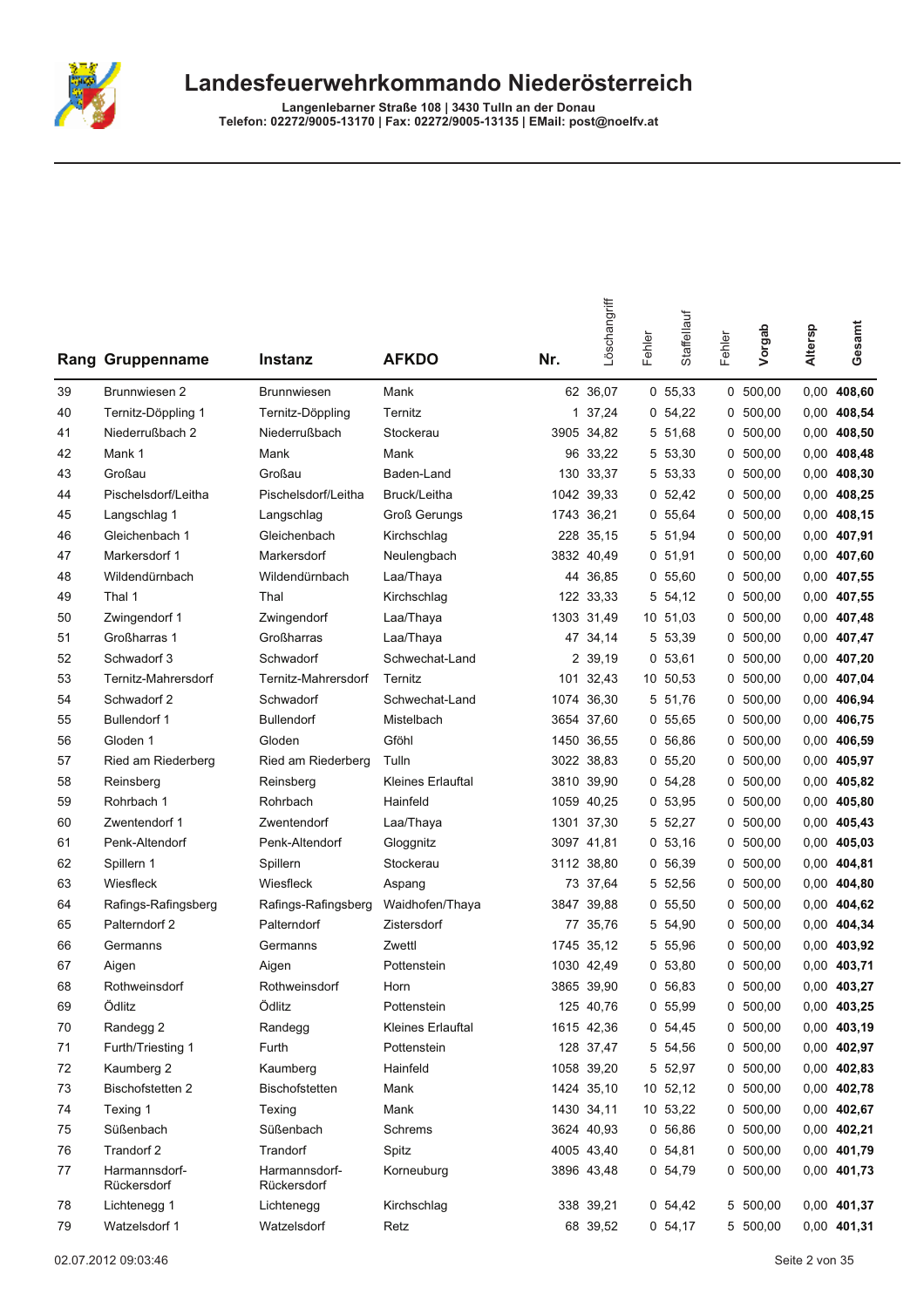

|     | Rang Gruppenname        | <b>Instanz</b>              | <b>AFKDO</b>         | Nr.  | Löschangriff | Fehler | Staffellauf | Fehler | Vorgab     | Altersp | Gesamt        |
|-----|-------------------------|-----------------------------|----------------------|------|--------------|--------|-------------|--------|------------|---------|---------------|
| 80  | Retz 1                  | Retz                        | Retz                 |      | 3038 42,18   |        | 0, 56, 52   |        | 0, 500, 00 |         | 0,00 401,30   |
| 81  | Bromberg                | <b>Bromberg</b>             | Wr.Neustadt-Süd      | 1011 | 43,79        |        | 0, 54, 93   |        | 0, 500, 00 |         | 0,00 401,28   |
| 82  | Lichtenegg 2            | Lichtenegg                  | Kirchschlag          | 229  | 34,80        |        | 10 53,96    | 0      | 500,00     |         | 0,00 401,24   |
| 83  | Schenkenbrunn 1         | Schenkenbrunn               | Mautern              |      | 3684 42,33   |        | 0, 56, 60   |        | 0, 500, 00 |         | 0,00 401,07   |
| 84  | Riegersburg 1           | Riegersburg                 | Retz                 |      | 23 43,91     |        | 0, 55, 17   |        | 0, 500, 00 |         | 0,00 400,92   |
| 85  | Kürnberg 2              | Kürnberg                    | St.Peter/Au          |      | 1653 32,49   |        | 15 51,59    |        | 0, 500, 00 |         | $0,00$ 400,92 |
| 86  | Totzenbach              | Totzenbach                  | Neulengbach          | 3071 | 38,34        |        | 5 56.18     |        | 0, 500, 00 |         | 0,00 400,48   |
| 87  | Loipersbach 2           | Loipersbach                 | Neunkirchen          | 3041 | 39,38        |        | 10 50,18    | 0      | 500,00     |         | 0,00 400,44   |
| 88  | Otterthal 2             | Otterthal                   | Gloggnitz            | 109  | 40,19        |        | 5 54,41     |        | 0, 500, 00 |         | 0,00 400,40   |
| 89  | Windhag                 | Windhag                     | Waidhofen/Ybbs-Stadt |      | 1652 44,62   |        | 0, 55, 04   | 0      | 500,00     | 0,00    | 400,34        |
| 90  | Zagging                 | Zagging                     | Herzogenburg         |      | 1081 39,80   |        | 5 54,91     |        | 0, 500, 00 |         | 0,00 400,29   |
| 91  | St.Martin/Ybbsfeld      | St.Martin/Ybbsfeld          | Ybbs                 |      | 1432 41.97   |        | 0, 57, 80   |        | 0, 500, 00 |         | $0,00$ 400,23 |
| 92  | Siegersdorf             | Siegersdorf                 | Neulengbach          |      | 1092 40,18   |        | 5 54,77     | 0      | 500,00     |         | $0,00$ 400,05 |
| 93  | St.Veit 1               | St.Veit                     | Pottenstein          |      | 1034 35,72   |        | 10 54,27    |        | 0 500,00   |         | $0,00$ 400,01 |
| 94  | Eichgraben              | Eichgraben                  | Neulengbach          |      | 1075 45,04   |        | 0, 55, 32   |        | 0, 500, 00 |         | 0,00 399,64   |
| 95  | Hollenthon              | Hollenthon                  | Kirchschlag          |      | 3065 45,70   |        | 0, 54, 87   |        | 0, 500, 00 |         | 0,00 399,43   |
| 96  | Trandorf 3              | Trandorf                    | Spitz                |      | 4003 37,87   |        | 10 52,78    |        | 0, 500, 00 |         | 0,00 399,35   |
| 97  | Herzogbirbaum 1         | Herzogbirbaum               | Stockerau            | 1110 | 43.45        |        | 0, 57, 31   | 0      | 500,00     |         | 0,00 399,24   |
| 98  | Mannshalm               | Mannshalm                   | Zwettl               |      | 3643 37,99   |        | 10 52,85    |        | 0, 500, 00 | 0,00    | 399,16        |
| 99  | Kleinrötz               | Kleinrötz                   | Korneuburg           |      | 92 39,84     |        | 5 56,09     | 0      | 500,00     |         | 0,00 399,07   |
| 100 | Niederhausleiten-Höfing | Niederhausleiten-<br>Höfing | Waidhofen/Ybbs-Land  |      | 1657 32,44   |        | 15 53,62    |        | 0, 500, 00 |         | 0,00 398,94   |
| 101 | Deutsch-Brodersdorf     | Deutsch-Brodersdorf         | Ebreichsdorf         | 126  | 37,99        |        | 10 53,38    | 0      | 500,00     | 0,00    | 398,63        |
| 102 | Wiesmath                | Wiesmath                    | Wr.Neustadt-Süd      |      | 3815 40,12   |        | 5 51,35     | 5      | 500,00     |         | 0,00 398,53   |
| 103 | Rafing                  | Rafing                      | Retz                 |      | 58 45,13     |        | 0, 56, 42   |        | 0, 500, 00 |         | 0,00 398,45   |
| 104 | Thallern 1              | Thallern                    | Atzenbrugg           | 1199 | 35,57        |        | 10 56,06    | 0      | 500,00     | 0,00    | 398,37        |
| 105 | Kottingneusiedl 1       | Kottingneusiedl             | Laa/Thaya            | 1309 | 34,61        |        | 10 52,08    | 5      | 500,00     | 0,00    | 398,31        |
| 106 | <b>Brunnhof</b>         | <b>Brunnhof</b>             | Haag                 | 1666 | 41,02        |        | 5 55,68     | 0      | 500,00     |         | 0,00 398,30   |
| 107 | Großgerharts 2          | Großgerharts                | Waidhofen/Thaya      |      | 3617 47,22   |        | 0, 54, 65   |        | 0, 500, 00 |         | 0,00 398,13   |
| 108 | Windisch-Baumgarten 1   | Windisch-<br>Baumgarten     | Zistersdorf          |      | 1210 41,33   |        | 5 55,79     |        | 0, 500, 00 |         | 0.00 397,88   |
| 109 | Sallapulka 1            | Sallapulka                  | Geras                |      | 3802 42,92   |        | 0, 59, 33   |        | 0, 500, 00 |         | 0,00 397,75   |
| 110 | Hochneukirchen          | Hochneukirchen              | Kirchschlag          |      | 93 38,61     |        | 10 53,77    |        | 0, 500, 00 |         | 0,00 397,62   |
| 111 | Eichbüchl               | Eichbüchl                   | Wr.Neustadt-Süd      |      | 1010 42,70   |        | 5 54,78     |        | 0, 500, 00 |         | 0,00 397,52   |
| 112 | Niederabsdorf 2         | Niederabsdorf               | Zistersdorf          |      | 1215 46,69   |        | 0, 55, 83   |        | 0, 500, 00 |         | 0,00 397,48   |
| 113 | Jedenspeigen 1          | Jedenspeigen                | Zistersdorf          |      | 1207 37,65   |        | 10 55,02    |        | 0, 500, 00 |         | 0,00 397,33   |
| 114 | Großnondorf             | Großnondorf                 | Ottenschlag          |      | 1738 42,70   |        | 5 55,14     |        | 0, 500, 00 |         | 0,00 397,16   |
| 115 | Albrechts 1             | Albrechts                   | Gmünd                |      | 3080 38,08   |        | 10 55,16    |        | 0, 500, 00 |         | 0,00 396,76   |
| 116 | Scheideldorf            | Scheideldorf                | Allentsteig          |      | 1734 39,78   |        | 10 53,51    |        | 0, 500, 00 |         | 0,00 396,71   |
| 117 | Leobersdorf             | Leobersdorf                 | Baden-Land           |      | 1070 45,18   |        | 5 53,19     |        | 0, 500, 00 |         | 0,00 396,63   |
| 118 | Wartmannstetten         | Wartmannstetten             | Neunkirchen          |      | 187 43,32    |        | 5 55,48     |        | 0, 500, 00 |         | 0,00 396,20   |
| 119 | Weißes Kreuz 1          | Weißes Kreuz                | Kirchschlag          |      | 6 36,58      |        | 15 52,29    |        | 0, 500, 00 |         | $0,00$ 396,13 |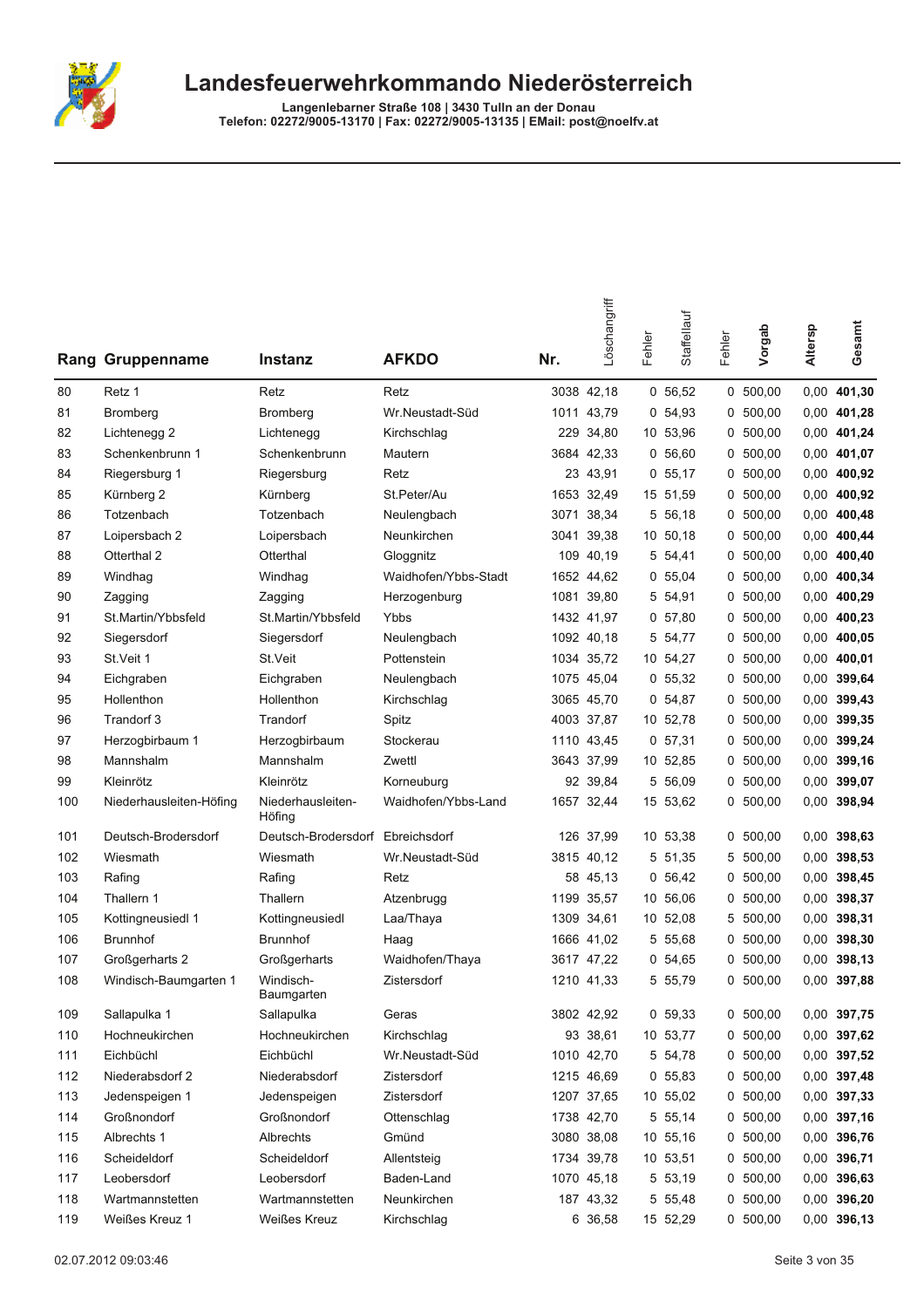

| Rang | Gruppenname                | <b>Instanz</b>              | <b>AFKDO</b>      | Nr. | Löschangriff | Fehler | Staffellauf | Fehler | Vorgab     | Altersp | Gesamt        |
|------|----------------------------|-----------------------------|-------------------|-----|--------------|--------|-------------|--------|------------|---------|---------------|
| 120  | Mariensee 1                | Mariensee                   | Aspang            |     | 111 42.70    |        | 5 56,18     |        | 0, 500, 00 | 0,00    | 396,12        |
| 121  | Eulenbach                  | Eulenbach                   | Waidhofen/Thaya   |     | 4010 36,14   |        | 15 52,79    | 0      | 500,00     | 0,00    | 396,07        |
| 122  | St. Pölten-Unterradiberg 1 | St.Pölten-<br>Unterradlberg | St.Pölten-Stadt   |     | 1094 43,76   |        | 5 55,29     | 0      | 500,00     | 0,00    | 395,95        |
| 123  | Gerasdorf 1                | Gerasdorf                   | Wolkersdorf       |     | 22 40,82     |        | 5 53,25     | 5      | 500,00     | 0,00    | 395,93        |
| 124  | Hain 1                     | Hain                        | Herzogenburg      |     | 226 36,17    |        | 10 58,14    | 0      | 500,00     | 0,00    | 395,69        |
| 125  | Mühldorf 1                 | Mühldorf                    | Spitz             |     | 3686 48,09   |        | 0, 56, 33   | 0      | 500,00     | 0,00    | 395,58        |
| 126  | Aigen 1                    | Aigen                       | Amstetten-Land    |     | 1669 44,24   |        | 5 55,27     |        | 0, 500, 00 | 0,00    | 395,49        |
| 127  | Groß-Siegharts-Stadt I     | Groß-Siegharts-<br>Stadt    | Raabs/Thaya       |     | 1730 43,75   |        | 5 55,91     |        | 0, 500, 00 | 0,00    | 395,34        |
| 128  | Neudorf                    | Neudorf                     | Laa/Thaya         |     | 1316 48,30   |        | 0, 56, 51   |        | 0, 500, 00 |         | $0,00$ 395,19 |
| 129  | Riegers 1                  | Riegers                     | Dobersberg        |     | 3547 43,03   |        | 5 56,79     | 0      | 500,00     | 0,00    | 395,18        |
| 130  | Mannersdorf                | Mannersdorf                 | Melk              |     | 1427 45,52   |        | 5 54,35     | 0      | 500,00     | 0,00    | 395,13        |
| 131  | Groß Wolfgers 3            | <b>Groß Wolfgers</b>        | Weitra            |     | 1809 41,76   |        | 0, 58, 23   | 5      | 500,00     | 0,00    | 395,01        |
| 132  | Rohrbach 2                 | Rohrbach                    | St.Peter/Au       |     | 1692 42,70   |        | 5 57,32     | 0      | 500,00     | 0,00    | 394,98        |
| 133  | Heiligenkreuz              | Heiligenkreuz               | Baden-Land        |     | 1039 44,71   |        | 5 55,39     | 0      | 500,00     | 0,00    | 394,90        |
| 134  | Nöstach 1                  | Nöstach                     | Pottenstein       |     | 1031 36,53   |        | 15 53,67    |        | 0, 500, 00 | 0,00    | 394,80        |
| 135  | Echsenbach 1               | Echsenbach                  | Allentsteig       | 20  | 39,60        |        | 10 55,73    | 0      | 500,00     | 0,00    | 394,67        |
| 136  | Aigen 1                    | Aigen                       | Kirchschlag       | 120 | 32,20        |        | 20 53,32    | 0      | 500,00     | 0,00    | 394,48        |
| 137  | Zwentendorf 2              | Zwentendorf                 | Laa/Thaya         |     | 1302 43,40   |        | 5 57,24     | 0      | 500,00     | 0,00    | 394,36        |
| 138  | Grimmenstein-Kirchau 4     | Grimmenstein-<br>Kirchau    | Aspang            |     | 36 48,98     |        | 0, 56, 67   |        | 0, 500, 00 | 0,00    | 394,35        |
| 139  | Großhaselbach 1            | Großhaselbach               | Allentsteig       | 41  | 38,56        |        | 10 57,14    | 0      | 500,00     | 0,00    | 394,30        |
| 140  | Jagenbach                  | Jagenbach                   | Zwettl            |     | 1744 45,49   |        | 0,60,41     | 0      | 500,00     | 0,00    | 394,10        |
| 141  | Sierndorf 1                | Sierndorf                   | Zistersdorf       |     | 1206 37,84   |        | 15 53,12    |        | 0, 500, 00 | 0,00    | 394,04        |
| 142  | Alberndorf                 | Alberndorf                  | Haugsdorf         |     | 3633 47,86   |        | 0, 58, 36   | 0      | 500,00     | 0,00    | 393,78        |
| 143  | Kaumberg 1                 | Kaumberg                    | Hainfeld          |     | 1057 40,39   |        | 10 55,83    | 0      | 500,00     | 0,00    | 393,78        |
| 144  | Gerotten                   | Gerotten                    | Zwettl            |     | 1754 41.45   |        | 10 54,89    | 0      | 500,00     | 0,00    | 393,66        |
| 145  | <b>Bisamberg</b>           | Bisamberg                   | Korneuburg        |     | 1190 45,91   |        | 5 55,47     | 0      | 500,00     | 0,00    | 393,62        |
| 146  | Kleinriedenthal            | Kleinriedenthal             | Retz              |     | 3518 40,91   |        | 10 55,52    |        | 0, 500, 00 | 0,00    | 393,57        |
| 147  | St.Peter/Wechsel           | St.Peter/Wechsel            | Aspang            |     | 57 41,32     |        | 10 55,11    |        | 0 500,00   |         | 0,00 393,57   |
| 148  | Merkenbrechts              | Merkenbrechts               | Allentsteig       |     | 1740 39,22   |        | 10 57,29    |        | 0, 500, 00 |         | $0,00$ 393,49 |
| 149  | Kammersdorf                | Kammersdorf                 | Hollabrunn        |     | 3055 45,50   |        | 5 56,09     |        | 0, 500, 00 |         | $0,00$ 393,41 |
| 150  | Wang 1                     | Wang                        | Kleines Erlauftal |     | 1620 41,10   |        | 10 55,50    |        | 0, 500, 00 |         | 0,00 393,40   |
| 151  | Riedenthal                 | Riedenthal                  | Wolkersdorf       |     | 1313 42,95   |        | 5 58,86     |        | 0, 500, 00 |         | 0,00 393,19   |
| 152  | Albrechts 2                | Albrechts                   | Gmünd             |     | 3081 40,40   |        | 10 56,42    |        | 0, 500, 00 |         | $0,00$ 393,18 |
| 153  | Heinreichs                 | Heinreichs                  | Waidhofen/Thaya   |     | 3642 48,72   |        | 0 58,29     | 0      | 500,00     |         | 0,00 392,99   |
| 154  | Wilfersdorf1               | Wilfersdorf                 | Mistelbach        |     | 1305 46,05   |        | 0, 61, 11   |        | 0, 500, 00 |         | 0,00 392,84   |
| 155  | Lembach                    | Lembach                     | Kirchschlag       |     | 55 32,99     |        | 15 59,24    |        | 0 500,00   |         | 0,00 392,77   |
| 156  | Zillingdorf-Markt 1        | Zillingdorf-Markt           | Wr.Neustadt-Nord  |     | 3557 49,88   |        | 0, 57, 40   |        | 0, 500, 00 |         | 0,00 392,72   |
| 157  | Grünbach                   | Grünbach                    | Gmünd             |     | 1806 50,85   |        | 0, 56, 49   |        | 0, 500, 00 |         | 0,00 392,66   |
| 158  | Kapelln                    | Kapelln                     | Herzogenburg      |     | 17 52,34     |        | 0, 55, 08   | 0      | 500,00     |         | 0,00 392,58   |
| 159  | Thallern 2                 | Thallern                    | Atzenbrugg        |     | 1200 43,04   |        | 10 54,39    |        | 0, 500, 00 |         | 0,00 392,57   |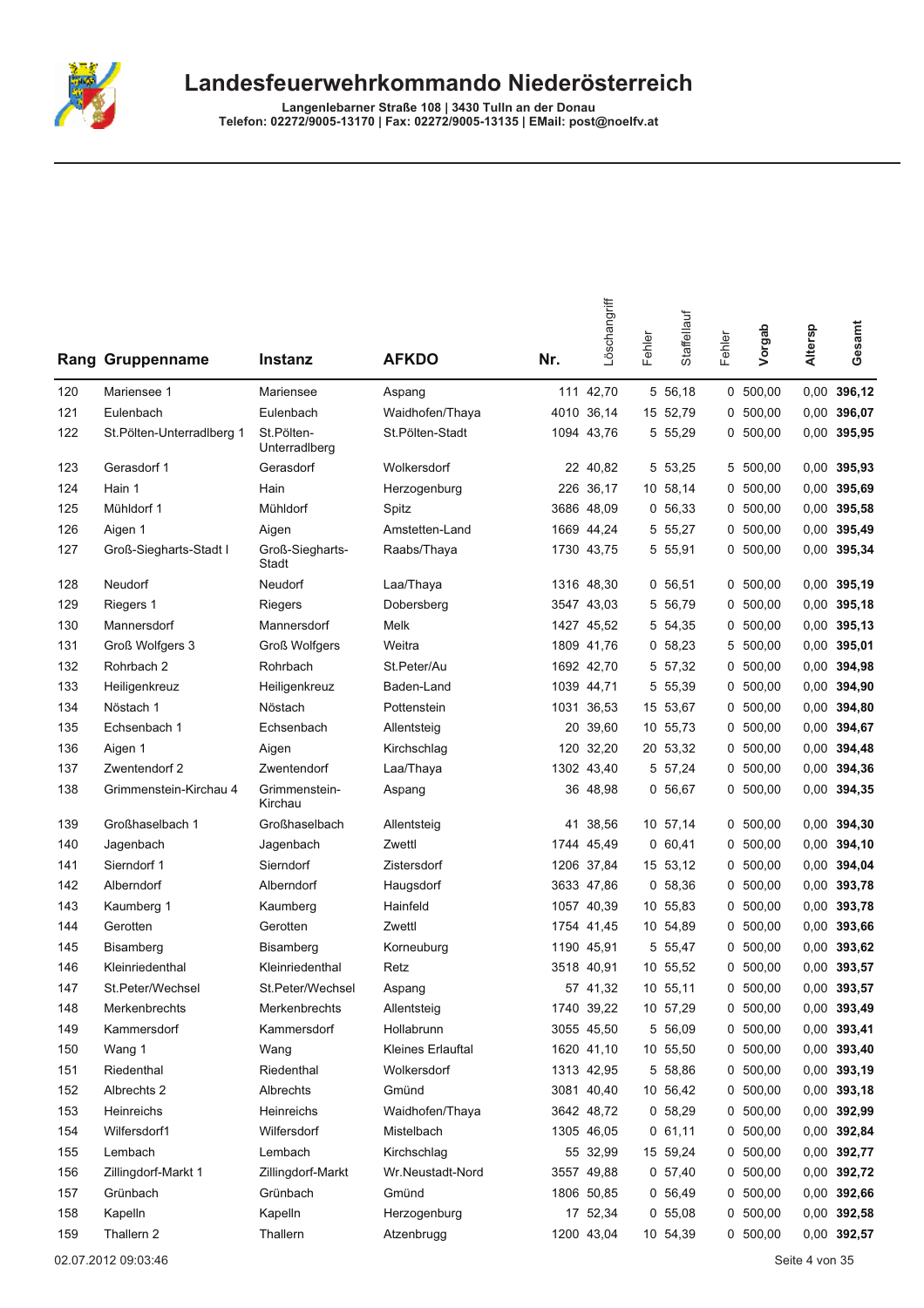

| Rang | Gruppenname               | Instanz                      | <b>AFKDO</b>           | Nr.  | Löschangriff | Fehler | Staffellauf | Fehler | Vorgab     | Altersp | Gesamt        |
|------|---------------------------|------------------------------|------------------------|------|--------------|--------|-------------|--------|------------|---------|---------------|
| 160  | <b>Bullendorf 2</b>       | <b>Bullendorf</b>            | Mistelbach             |      | 3655 50,62   |        | 0 56,84     |        | 0, 500, 00 |         | 0,00 392,54   |
| 161  | Goldberg 3                | Goldberg                     | St.Peter/Au            |      | 51 42,75     |        | 10 54,75    | 0      | 500,00     |         | $0,00$ 392,50 |
| 162  | St.Leonhard am Forst 1    | St.Leonhard am<br>Forst      | Mank                   | 3    | 38,13        |        | 10 54,38    | 5      | 500,00     |         | 0,00 392,49   |
| 163  | Katzelsdorf               | Katzelsdorf                  | Poysdorf/Schrattenberg |      | 3067 46,42   |        | 5 56,30     |        | 0, 500, 00 |         | 0.00 392,28   |
| 164  | Kleinschönau              | Kleinschönau                 | Waidhofen/Thaya        |      | 3584 41.46   |        | 10 56,31    | 0      | 500,00     |         | 0,00 392,23   |
| 165  | Obereck                   | Obereck                      | Kirchschlag            |      | 118 42,27    |        | 10 55,54    |        | 0, 500, 00 |         | $0,00$ 392,19 |
| 166  | Ruprechtshofen            | Ruprechtshofen               | Mank                   |      | 1425 52,79   |        | 0, 55, 04   |        | 0, 500, 00 |         | 0,00 392,17   |
| 167  | Unterbergern              | Unterbergern                 | Mautern                |      | 1457 50,70   |        | 0, 57, 24   |        | 0, 500, 00 |         | 0,00 392,06   |
| 168  | Raxendorf 1               | Raxendorf                    | Pöggstall              |      | 56 43,19     |        | 10 55,09    |        | 0, 500, 00 |         | 0,00 391,72   |
| 169  | Niederabsdorf 4 Damen     | Niederabsdorf                | Zistersdorf            |      | 1216 42,55   |        | 065,88      |        | 0, 500, 00 |         | 0,00 391,57   |
| 170  | Brunnwiesen 1             | <b>Brunnwiesen</b>           | Mank                   |      | 63 44,98     |        | 5 58,53     |        | 0, 500, 00 |         | 0,00 391,49   |
| 171  | Doppel                    | Doppel                       | Waidhofen/Ybbs-Land    | 1699 | 47,85        |        | 5 55,69     | 0      | 500,00     |         | 0,00 391,46   |
| 172  | Nonndorf                  | Nonndorf                     | Raabs/Thaya            |      | 1723 54,06   |        | 0, 54, 84   |        | 0, 500, 00 |         | $0,00$ 391,10 |
| 173  | Mistelbach 2              | Mistelbach                   | Mistelbach             |      | 1308 51,92   |        | 0, 57, 04   | 0      | 500,00     |         | 0,00 391,04   |
| 174  | Groisbach                 | Groisbach                    | Baden-Land             |      | 1069 43.60   |        | 10 55,36    | 0      | 500,00     |         | 0,00 391,04   |
| 175  | Grimmenstein-Kirchau 1    | Grimmenstein-<br>Kirchau     | Aspang                 |      | 37 34,98     |        | 20 54,37    |        | 0 500,00   |         | 0,00 390,65   |
| 176  | Nöstach 2                 | Nöstach                      | Pottenstein            |      | 1032 49,67   |        | 5 54,84     |        | 0, 500, 00 |         | 0,00 390,49   |
| 177  | Sittendorf                | Sittendorf                   | Mödling-Wienerwald     |      | 1051 47,96   |        | 5 56,74     |        | 0, 500, 00 |         | $0,00$ 390,30 |
| 178  | Höbersdorf                | Höbersdorf                   | Stockerau              |      | 3605 50,56   |        | 0, 59, 31   |        | 0, 500, 00 |         | $0,00$ 390,13 |
| 179  | Nursch <sub>2</sub>       | Nursch                       | Stockerau              |      | 1111 44,85   |        | 10 55,03    |        | 0, 500, 00 |         | $0,00$ 390,12 |
| 180  | Inzersdorf ob der Traisen | Inzersdorf ob der<br>Traisen | Herzogenburg           |      | 230 41,38    |        | 15 53,78    |        | 0, 500, 00 |         | 0,00 389,84   |
| 181  | Strasshof/Nordbahn        | Strasshof/Nordbahn           | Gänserndorf            |      | 16 51,61     |        | 0, 58, 69   |        | 0, 500, 00 |         | 0,00 389,70   |
| 182  | Ulrichschlag              | Ulrichschlag                 | Waidhofen/Thaya        |      | 3888 46,91   |        | 0, 58, 45   |        | 5 500,00   |         | 0,00 389,64   |
| 183  | Katzelsdorf               | Katzelsdorf                  | Wr.Neustadt-Süd        |      | 4000 49,82   |        | 5 55,78     | 0      | 500,00     | 0,00    | 389,40        |
| 184  | St.Marein                 | St.Marein                    | Horn                   |      | 1470 34,50   |        | 20 56,22    | 0      | 500,00     |         | 0,00 389,28   |
| 185  | Nöhagen 1                 | Nöhagen                      | Krems-Land             |      | 1442 44,95   |        | 10 55,89    | 0      | 500,00     |         | 0,00 389,16   |
| 186  | Großglobnitz              | Großglobnitz                 | Zwettl                 |      | 1750 47,35   |        | 10 53,49    |        | 0, 500, 00 |         | 0,00 389,16   |
| 187  | Gießhübl 1                | Gießhübl                     | Mödling-Wienerwald     |      | 84 50,69     |        | 0,60,22     |        | 0 500,00   |         | 0,00 389,09   |
| 188  | Inprugg                   | Inprugg                      | Neulengbach            |      | 1077 52,26   |        | 0, 58, 67   |        | 0, 500, 00 |         | 0,00 389,07   |
| 189  | Nonndorf                  | Nonndorf                     | Waidhofen/Thaya        |      | 3550 47,90   |        | 5 58,40     |        | 0, 500, 00 |         | 0,00 388,70   |
| 190  | Grafenschlag              | Grafenschlag                 | Waidhofen/Thaya        |      | 3902 47,76   |        | 5 58,60     |        | 0, 500, 00 |         | 0,00 388,64   |
| 191  | Großmeinharts             | Groß Meinharts               | <b>Groß Gerungs</b>    |      | 1736 52,56   |        | 0 58,99     |        | 0, 500, 00 |         | 0,00 388,45   |
| 192  | Oberkreuzstetten 2        | Oberkreuzstetten             | Wolkersdorf            |      | 3874 33,85   |        | 25 52,76    |        | 0, 500, 00 |         | 0,00 388,39   |
| 193  | Marbach im Felde          | Marbach im Felde             | Gföhl                  |      | 1453 39,32   |        | 20 52,46    |        | 0, 500, 00 |         | 0,00 388,22   |
| 194  | St.Christophen 1          | St.Christophen               | Neulengbach            |      | 1086 34,67   |        | 25 52,40    |        | 0, 500, 00 |         | 0,00 387,93   |
| 195  | Häusling                  | Häusling                     | Melk                   |      | 3867 47,37   |        | 5 59,72     |        | 0 500,00   |         | 0,00 387,91   |
| 196  | St.Johann/Engstetten      | St.Johann/Engstette<br>n     | St.Peter/Au            |      | 1686 53,67   |        | 0, 58, 52   |        | 0 500,00   |         | 0,00 387,81   |
| 197  | Untergrafendorf           | Untergrafendorf              | St.Pölten - Ost        |      | 1146 54,18   |        | 0, 58, 01   |        | 0 500,00   |         | 0,00 387,81   |
| 198  | Wilhalm                   | Wilhalm                      | Gföhl                  |      | 1449 45,01   |        | 10 52,28    |        | 5 500,00   |         | 0,00 387,71   |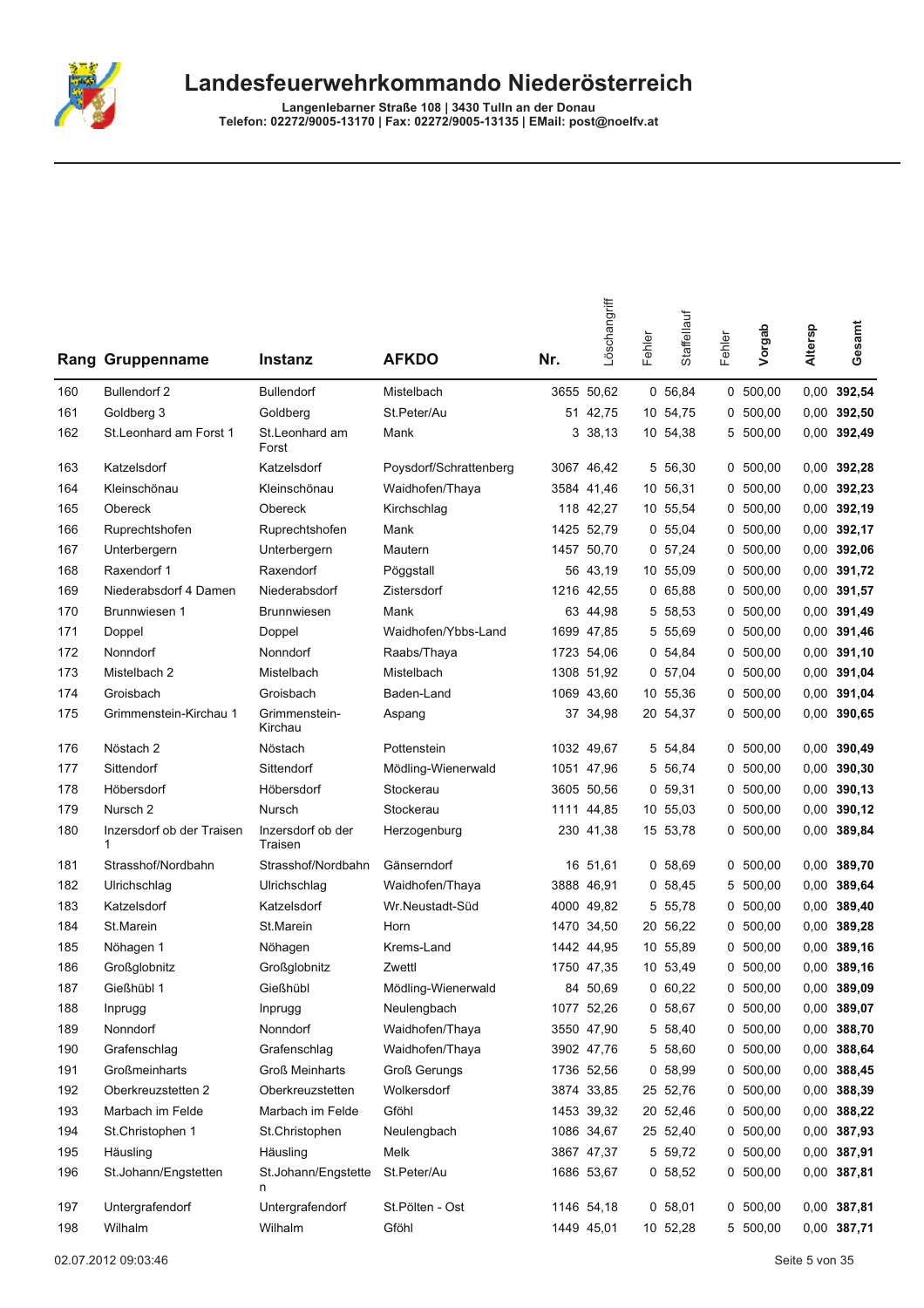

|     | Rang Gruppenname        | <b>Instanz</b>                          | <b>AFKDO</b>           | Nr.         | Löschangriff | Fehler | Staffellauf | Fehler | Vorgab     | Altersp | Gesamt        |
|-----|-------------------------|-----------------------------------------|------------------------|-------------|--------------|--------|-------------|--------|------------|---------|---------------|
| 199 | Lichtenwörth            | Lichtenwörth                            | Wr.Neustadt-Nord       | 33555 53,01 |              |        | 5 54,45     |        | 0, 500, 00 |         | 0,00 387,54   |
| 200 | Berndorf                | Berndorf                                | Pottenstein            |             | 3510 46,66   |        | 10 55,86    |        | 0, 500, 00 |         | 0,00 387,48   |
| 201 | Hautzendorf 2           | Hautzendorf                             | Wolkersdorf            |             | 3872 47,17   |        | 10 55,43    | 0      | 500,00     |         | 0,00 387,40   |
| 202 | Eckartsau               | Eckartsau                               | Groß-Enzersdorf        |             | 66 38,38     |        | 20 54,38    |        | 0, 500, 00 | 0,00    | 387,24        |
| 203 | Weißes Kreuz 2          | Weißes Kreuz                            | Kirchschlag            | 5           | 44,66        |        | 15 53,17    | 0      | 500,00     |         | 0,00 387,17   |
| 204 | Weitersfeld             | Weitersfeld                             | Geras                  |             | 1471 55,54   |        | 0, 57, 63   |        | 0, 500, 00 |         | 0,00 386,83   |
| 205 | Unterwaltersdorf        | Unterwaltersdorf                        | Ebreichsdorf           | 1029        | 58,41        |        | 0, 54, 78   |        | 0, 500, 00 |         | 0,00 386,81   |
| 206 | Krenstetten 2           | Krenstetten                             | St.Peter/Au            | 1658        | 31,59        |        | 30 51,77    | 0      | 500,00     |         | 0,00 386,64   |
| 207 | Fahrafeld               | Fahrafeld                               | Pottenstein            |             | 3512 48,35   |        | 5 60,04     | 0      | 500,00     | 0,00    | 386,61        |
| 208 | Ybbsitz                 | Ybbsitz                                 | Waidhofen/Ybbs-Land    |             | 1695 45,85   |        | 10 57,57    | 0      | 500,00     | 0,00    | 386,58        |
| 209 | Gießhübl 2              | Gießhübl                                | Mödling-Wienerwald     |             | 83 50,37     |        | 0, 63, 12   |        | 0, 500, 00 | 0,00    | 386,51        |
| 210 | Haunoldstein 1          | Haunoldstein                            | St.Pölten - West       |             | 1089 54,11   |        | 0, 59, 41   |        | 0, 500, 00 | 0,00    | 386,48        |
| 211 | Nieder Kreuzstetten     | Nieder Kreuzstetten                     | Wolkersdorf            |             | 1304 42.44   |        | 0,61,21     |        | 10 500,00  |         | 0,00 386,35   |
| 212 | Großgerharts 1          | Großgerharts                            | Waidhofen/Thaya        |             | 3616 45,08   |        | 15 53,81    |        | 0, 500, 00 | 0,00    | 386,11        |
| 213 | Hollenbach              | Hollenbach                              | Waidhofen/Thaya        |             | 3024 51,99   |        | 0, 56, 92   | 5      | 500,00     |         | 0,00 386,09   |
| 214 | Altenmarkt/Tr.          | Altenmarkt                              | Pottenstein            |             | 3590 58,24   |        | 0, 55, 77   |        | 0, 500, 00 |         | 0,00 385,99   |
| 215 | Trasdorf                | Trasdorf                                | Atzenbrugg             | 3859        | 48,00        |        | 10 56,29    |        | 0, 500, 00 |         | 0,00 385,71   |
| 216 | Aspang                  | Aspang                                  | Aspang                 |             | 3048 43.83   |        | 15 55,78    | 0      | 500,00     |         | 0,00 385,39   |
| 217 | Dobermannsdorf 2        | Dobermannsdorf                          | Zistersdorf            |             | 1205 47,46   |        | 5 62,34     | 0      | 500,00     | 0,00    | 385,20        |
| 218 | Goschenreith            | Goschenreith                            | Dobersberg             |             | 3640 53,05   |        | 0, 61, 90   | 0      | 500,00     |         | 0,00 385,05   |
| 219 | Rabesreith              | Rabesreith                              | Raabs/Thaya            |             | 1733 51,48   |        | 5 58,72     |        | 0, 500, 00 | 0,00    | 384,80        |
| 220 | Aigen 2                 | Aigen                                   | Kirchschlag            |             | 119 47,75    |        | 10 57,56    |        | 0, 500, 00 | 0,00    | 384,69        |
| 221 | Maustrenk 1             | Maustrenk                               | Zistersdorf            |             | 1222 44,39   |        | 15 55,93    | 0      | 500,00     |         | 0,00 384,68   |
| 222 | Altlichtenwarth         | Altlichtenwarth                         | Poysdorf/Schrattenberg |             | 61 61,63     |        | 0, 53, 75   |        | 0, 500, 00 | 0,00    | 384,62        |
| 223 | Frohsdorf 2             | Frohsdorf                               | Wr.Neustadt-Süd        |             | 1815 55,65   |        | 0, 59, 76   |        | 0, 500, 00 |         | 0,00 384,59   |
| 224 | Großharras 2            | Großharras                              | Laa/Thaya              |             | 48 51,71     |        | 5 59,00     |        | 0, 500, 00 |         | 0,00 384,29   |
| 225 | Sindelburg 1            | Sindelburg                              | Amstetten-Land         |             | 1671 61,51   |        | 0, 54, 49   |        | 0, 500, 00 |         | $0,00$ 384,00 |
| 226 | Neustift im Felde       | Neustift im Felde                       | Kirchberg/Wagram       | 1109        | 48.93        |        | 062,24      | 5      | 500,00     |         | 0,00 383,83   |
| 227 | Kornberg-Schlickenreith | Kornberg-<br>Schlickenreith             | Amstetten-Land         |             | 1681 52,21   |        | 10 54,12    | 0      | 500.00     | 0,00    | 383,67        |
| 228 | Hötzelsdorf             | Hötzelsdorf                             | Geras                  |             | 3682 46,54   |        | 10 59,80    |        | 0, 500, 00 |         | 0,00 383,66   |
| 229 | Oberkreuzstetten 3      | Oberkreuzstetten                        | Wolkersdorf            |             | 3875 45,86   |        | 15 55,68    |        | 0, 500, 00 |         | 0,00 383,46   |
| 230 | Poigen                  | Poigen                                  | Horn                   |             | 1472 51,29   |        | 10 55,86    |        | 0, 500, 00 |         | 0,00 382,85   |
| 231 | Groß Gerungs I          | <b>Groß Gerungs</b>                     | <b>Groß Gerungs</b>    |             | 28 37,38     |        | 25 54,79    |        | 0, 500, 00 |         | 0,00 382,83   |
| 232 | Staatz-Kautendorf 1     | Staatz-Kautendorf                       | Laa/Thaya              |             | 3560 46,52   |        | 15 55,79    |        | 0, 500, 00 |         | 0,00 382,69   |
| 233 | Margarethen/Moos        | Margarethen/Moos                        | Bruck/Leitha           |             | 4008 51,47   |        | 5 55,90     |        | 5 500,00   |         | 0,00 382,63   |
| 234 | Wald                    | Wald                                    | St.Pölten - Ost        |             | 3892 46,13   |        | 15 56,43    |        | 0, 500, 00 |         | 0,00 382,44   |
| 235 | Nöhagen 3               | Nöhagen                                 | Krems-Land             |             | 1445 48,12   |        | 15 55,01    |        | 0, 500, 00 |         | 0,00 381,87   |
| 236 | Behamberg 1             | Behamberg                               | Haag                   |             | 29 47,46     |        | 15 55,90    |        | 0, 500, 00 |         | 0,00 381,64   |
| 237 | Oberolberndorf          | Oberolberndorf                          | Stockerau              |             | 3907 57,69   |        | 0,60,73     |        | 0, 500, 00 |         | 0,00 381,58   |
| 238 | St.Georgen/Ybbsfelde 2  | St.Georgen/Ybbsfeld Amstetten-Land<br>е |                        |             | 1656 58,70   |        | 0, 59, 76   |        | 0, 500, 00 |         | 0,00 381,54   |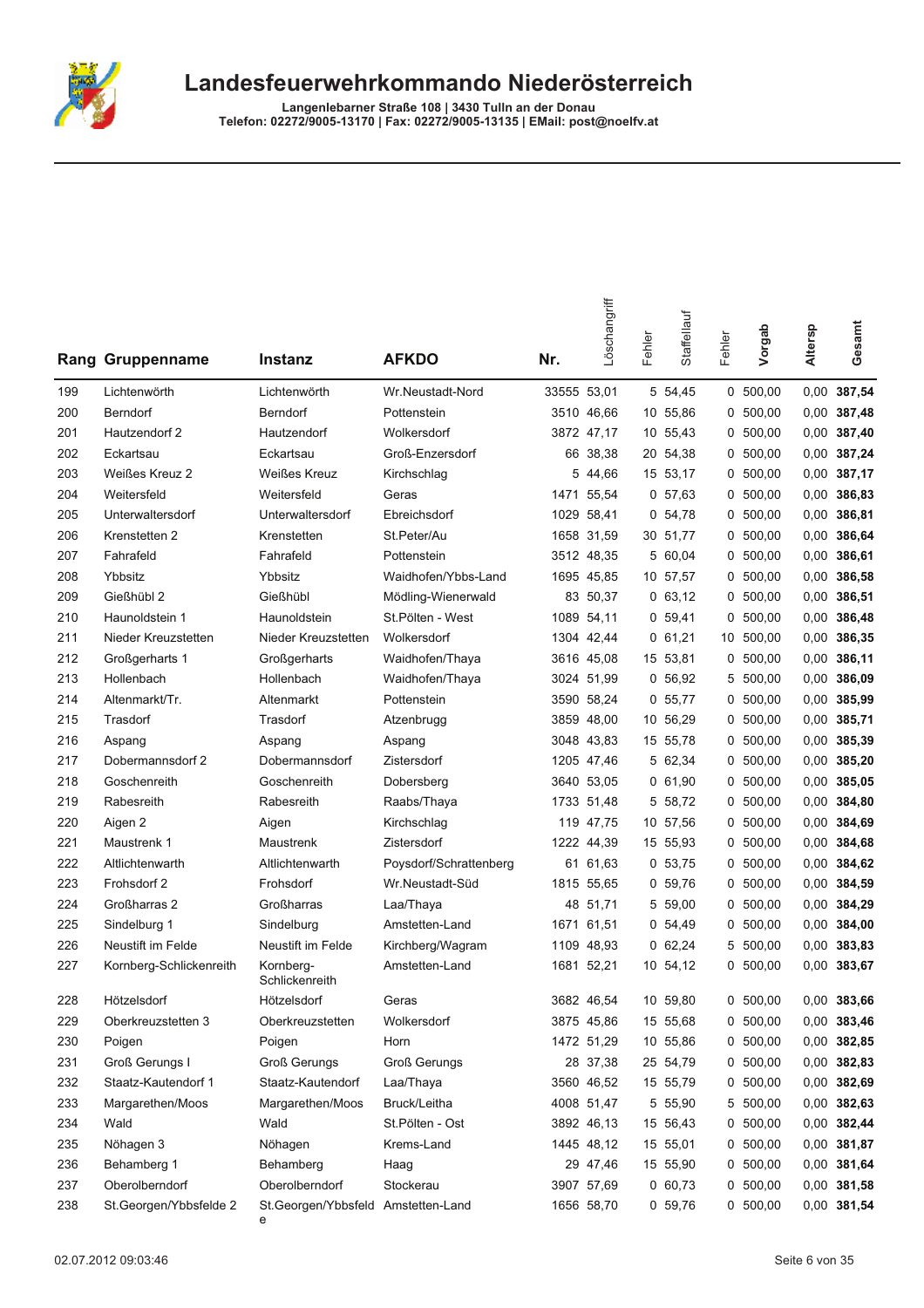

|     | <b>Rang Gruppenname</b>                 | Instanz                              | <b>AFKDO</b>       | Nr. | Löschangriff | Fehler | Staffellauf | Fehler | Vorgab     | Altersp | Gesamt        |
|-----|-----------------------------------------|--------------------------------------|--------------------|-----|--------------|--------|-------------|--------|------------|---------|---------------|
| 239 | Untermarkersdorf 1                      | Untermarkersdorf                     | Haugsdorf          |     | 7 53,11      |        | 10 55,43    |        | 0, 500, 00 |         | 0,00 381,46   |
| 240 | Schwechat-Mannswörth 1                  | Schwechat-<br>Mannswörth             | Schwechat-Stadt    |     | 3098 44,00   |        | 20 54,64    |        | 0, 500, 00 |         | 0,00 381,36   |
| 241 | Schottwien                              | Schottwien                           | Gloggnitz          |     | 3018 54,22   |        | 0,64,65     |        | 0, 500, 00 |         | $0,00$ 381,13 |
| 242 | Groß Heinrichschlag                     | Groß Heinrichschlag                  | Krems-Land         |     | 3607 38,91   |        | 25 55,00    |        | 0, 500, 00 |         | 0,00 381,09   |
| 243 | Imbach                                  | Imbach                               | Krems-Land         |     | 1448 56.09   |        | 062,84      | 0      | 500,00     |         | 0,00 381,07   |
| 244 | Dorf-Seitenstetten                      | Dorf-Seitenstetten                   | St.Peter/Au        |     | 1682 37,38   |        | 30 51,55    | 0      | 500,00     |         | 0,00 381,07   |
| 245 | Altpölla                                | Altpölla                             | Allentsteig        |     | 1985 46,47   |        | 15 57,58    |        | 0, 500, 00 |         | 0,00 380,95   |
| 246 | Waidmannsfeld-<br>Miesenbach            | Waidmannsfeld-<br>Miesenbach         | Gutenstein         |     | 1019 61,17   |        | 0, 57, 94   |        | 0, 500, 00 |         | 0,00 380,89   |
| 247 | Oberschlatten                           | Oberschlatten                        | Wr.Neustadt-Süd    |     | 3129 57,42   |        | 0, 61, 85   |        | 0, 500, 00 |         | 0,00 380,73   |
| 248 | Perchtoldsdorf                          | Perchtoldsdorf                       | Mödling-Wienerwald |     | 1008 51,13   |        | 10 58,19    |        | 0, 500, 00 |         | 0,00 380,68   |
| 249 | Kirchberg am Wechsel                    | Kirchberg am<br>Wechsel              | Aspang             |     | 3014 61,00   |        | 0, 58, 46   |        | 0, 500, 00 |         | 0,00 380,54   |
| 250 | Martinsberg                             | Martinsberg                          | Ottenschlag        |     | 1755 51,92   |        | 10 57,58    |        | 0, 500, 00 |         | $0,00$ 380,50 |
| 251 | Krenstetten 1                           | Krenstetten                          | St.Peter/Au        |     | 1659 40,05   |        | 25 54,57    |        | 0, 500, 00 |         | 0,00 380,38   |
| 252 | Geyersberg 1                            | Geyersberg                           | Mautern            |     | 3706 56.78   |        | 5 58,13     |        | 0, 500, 00 |         | $0,00$ 380,09 |
| 253 | Ameis                                   | Ameis                                | Laa/Thaya          |     | 3869 61,38   |        | 0, 58, 63   |        | 0, 500, 00 |         | 0,00 379,99   |
| 254 | Absdorf                                 | Absdorf                              | Kirchberg/Wagram   |     | 3126 44,58   |        | 20 55,44    |        | 0, 500, 00 |         | 0,00 379,98   |
| 255 | Thaua                                   | Thaua                                | Allentsteig        |     | 210 50,55    |        | 10 59,56    | 0      | 500,00     |         | 0,00 379,89   |
| 256 | Riegers 3                               | Riegers                              | Dobersberg         |     | 3661 63,77   |        | 0, 56, 76   |        | 0, 500, 00 |         | 0,00 379,47   |
| 257 | Reichharts                              | Reichharts                           | Horn               |     | 3693 52,90   |        | 5 62,73     |        | 0, 500, 00 |         | 0,00 379,37   |
| 258 | Kasten                                  | Kasten                               | St.Pölten - Ost    |     | 1153 49,62   |        | 15 56,01    | 0      | 500,00     |         | 0,00 379,37   |
| 259 | Mistelbach 1                            | Mistelbach                           | Mistelbach         |     | 1307 55,70   |        | 10 54,98    |        | 0, 500, 00 |         | 0,00 379,32   |
| 260 | Gaiselberg 1                            | Gaiselberg                           | Zistersdorf        |     | 1237 64,72   |        | 0, 56, 15   |        | 0, 500, 00 |         | 0,00 379,13   |
| 261 | Schwarzenbach 1                         | Schwarzenbach                        | Kirchberg/Pielach  |     | 3539 62,64   |        | 0, 58, 26   |        | 0, 500, 00 |         | 0,00 379,10   |
| 262 | Höflein 2                               | Höflein an der Hohen Ternitz<br>Wand |                    |     | 43 54,08     |        | 10 57,03    |        | 0, 500, 00 |         | 0,00 378,89   |
| 263 | Obersiebenbrunn                         | Obersiebenbrunn                      | Groß-Enzersdorf    |     | 9 43.30      |        | 20 57,88    |        | 0, 500, 00 |         | 0,00 378,82   |
| 264 | Krems/Donau Hauptwache Krems/Donau<br>1 |                                      | Krems-Stadt        |     | 3064 49,48   |        | 10 56,73    |        | 5 500,00   |         | 0,00 378,79   |
| 265 | Matzles                                 | Matzles                              | Waidhofen/Thaya    |     | 3619 45,96   |        | 20 55,43    |        | 0 500,00   |         | 0,00 378,61   |
| 266 | Senning                                 | Senning                              | Stockerau          |     | 3918 51,38   |        | 15 55,02    |        | 0, 500, 00 |         | 0,00 378,60   |
| 267 | Kemmelbach                              | Kemmelbach                           | Ybbs               |     | 1431 48,50   |        | 15 57,98    |        | 0 500,00   |         | 0,00 378,52   |
| 268 | Reichersdorf                            | Reichersdorf                         | Herzogenburg       |     | 1082 52,91   |        | 5 58,71     |        | 5 500,00   |         | 0,00 378,38   |
| 269 | Behamberg 2                             | Behamberg                            | Haag               |     | 88 47,48     |        | 20 54,14    |        | 0, 500, 00 |         | 0,00 378,38   |
| 270 | Fronsburg                               | Fronsburg                            | Geras              |     | 3001 53,27   |        | 10 58,76    |        | 0, 500, 00 |         | 0,00 377,97   |
| 271 | Weissenbach                             | Weissenbach                          | Mödling-Wienerwald |     | 81 54,14     |        | 10 58,00    |        | 0, 500, 00 |         | 0,00 377,86   |
| 272 | Bischofstetten 3                        | Bischofstetten                       | Mank               |     | 1423 45,57   |        | 20 56,75    |        | 0, 500, 00 |         | 0,00 377,68   |
| 273 | Heinrichs                               | Heinrichs                            | Weitra             |     | 1805 43,61   |        | 20 58,89    |        | 0, 500, 00 |         | 0,00 377,50   |
| 274 | Wolfenreith                             | Wolfenreith                          | Mautern            |     | 4018 60,35   |        | 062,24      |        | 0, 500, 00 |         | 0,00 377,41   |
| 275 | Kaltenbach                              | Kaltenbach                           | Waidhofen/Thaya    |     | 3549 60,23   |        | 5 57,39     |        | 0 500,00   |         | 0,00 377,38   |
| 276 | Preinsbach                              | Preinsbach                           | Amstetten-Stadt    |     | 1680 53,80   |        | 15 53,88    |        | 0 500,00   |         | 0,00 377,32   |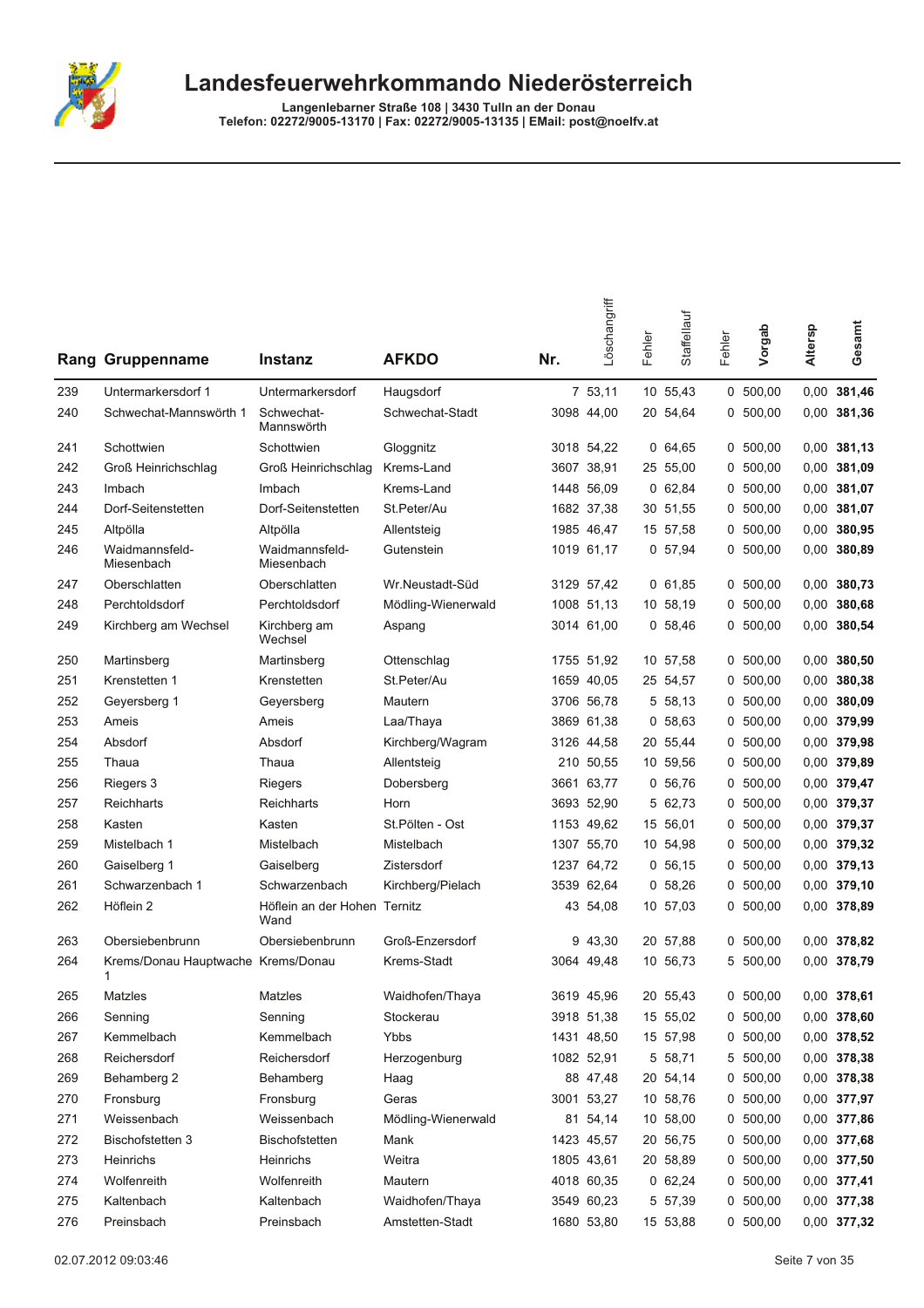

|     | <b>Rang Gruppenname</b>                 | Instanz                           | <b>AFKDO</b>     | Nr. | Löschangriff | Fehler | Staffellauf | Fehler | Vorgab     | Altersp | Gesamt      |
|-----|-----------------------------------------|-----------------------------------|------------------|-----|--------------|--------|-------------|--------|------------|---------|-------------|
| 277 | St.Margarethen an der<br>Sierning       | St.Margarethen an<br>der Sierning | St.Pölten - West |     | 3567 59,97   |        | 5 57,83     |        | 0, 500, 00 | 0,00    | 377,20      |
| 278 | Niederleis                              | Niederleis                        | Mistelbach       |     | 1318 51,10   |        | 10 57,12    |        | 5 500,00   |         | 0,00 376,78 |
| 279 | Euratsfeld 1                            | Euratsfeld                        | Amstetten-Land   |     | 1667 51,77   |        | 10 56,51    |        | 5 500,00   |         | 0,00 376,72 |
| 280 | Schandachen 2                           | Schandachen                       | Litschau         |     | 3074 42,47   |        | 25 55,86    | 0      | 500,00     | 0,00    | 376,67      |
| 281 | Rohrbach 2                              | Rohrbach                          | Hainfeld         |     | 1060 55,99   |        | 10 57,43    | 0      | 500,00     | 0,00    | 376,58      |
| 282 | Niederabsdorf 1                         | Niederabsdorf                     | Zistersdorf      |     | 1214 33,91   |        | 35 54,77    | 0      | 500,00     |         | 0,00 376,32 |
| 283 | Straning                                | Straning                          | Eggenburg        |     | 1468 62,08   |        | 0, 61, 78   | 0      | 500,00     |         | 0,00 376,14 |
| 284 | Grimmenstein Markt                      | Grimmenstein Markt                | Aspang           |     | 40 46,13     |        | 20 57,85    |        | 0, 500, 00 |         | 0,00 376,02 |
| 285 | Kirchschlag                             | Kirchschlag                       | Ottenschlag      |     | 26 54,63     |        | 5 64,37     | 0      | 500,00     |         | 0,00 376,00 |
| 286 | Mitterndorf                             | Mitterndorf                       | Ebreichsdorf     |     | 1041 48,13   |        | 15 61,13    | 0      | 500,00     | 0,00    | 375,74      |
| 287 | Echsenbach 3                            | Echsenbach                        | Allentsteig      |     | 1752 64,26   |        | 060,26      | 0      | 500,00     |         | 0,00 375,48 |
| 288 | Probstdorf                              | Probstdorf                        | Groß-Enzersdorf  |     | 1217 53,07   |        | 15 56,48    | 0      | 500,00     |         | 0,00 375,45 |
| 289 | Eschenau                                | Eschenau                          | Waidhofen/Thaya  |     | 4012 52,74   |        | 15 56,87    |        | 0, 500, 00 |         | 0,00 375,39 |
| 290 | Gobelsburg-Zeiselberg                   | Gobelsburg-<br>Zeiselberg         | Langenlois       |     | 1447 64,91   |        | 0, 59, 77   |        | 0, 500, 00 |         | 0,00 375,32 |
| 291 | Kernhof                                 | Kernhof                           | Lilienfeld       |     | 1061 47,78   |        | 10 62,09    |        | 5 500,00   |         | 0,00 375,13 |
| 292 | <b>Straßhof</b>                         | <b>Straßhof</b>                   | Neunkirchen      |     | 3063 56,23   |        | 10 58,71    | 0      | 500,00     |         | 0,00 375,06 |
| 293 | Grunddorf                               | Grunddorf                         | Langenlois       |     | 1455 54,98   |        | 10 60,03    | 0      | 500,00     |         | 0,00 374,99 |
| 294 | Katzelsdorf                             | Katzelsdorf                       | Tulln            |     | 3659 58,29   |        | 0, 62, 18   | 5      | 500,00     |         | 0,00 374,53 |
| 295 | Straudorf 1                             | Straudorf                         | Groß-Enzersdorf  |     | 3629 48,76   |        | 20 56,75    | 0      | 500,00     |         | 0,00 374,49 |
| 296 | Euratsfeld 2                            | Euratsfeld                        | Amstetten-Land   |     | 3501 40,55   |        | 30 55,00    | 0      | 500,00     |         | 0,00 374,45 |
| 297 | Roggendorf                              | Roggendorf                        | Melk             |     | 1428 47,43   |        | 15 58,43    | 5      | 500,00     |         | 0,00 374,14 |
| 298 | Messern                                 | Messern                           | Horn             |     | 45 54,47     |        | 15 56,44    | 0      | 500,00     |         | 0,00 374,09 |
| 299 | Schönau/Triesting                       | Schönau/Triesting                 | Baden-Land       |     | 129 50,32    |        | 15 61,29    | 0      | 500,00     |         | 0,00 373,39 |
| 300 | Sallapulka 2                            | Sallapulka                        | Geras            |     | 3803 52,68   |        | 15 58,94    | 0      | 500,00     | 0,00    | 373,38      |
| 301 | Groß Engersdorf                         | Groß Engersdorf                   | Wolkersdorf      |     | 3092 52,07   |        | 20 54,80    | 0      | 500,00     |         | 0,00 373,13 |
| 302 | Ollersbach                              | Ollersbach                        | Neulengbach      |     | 1078 60,63   |        | 10 56,28    | 0      | 500,00     |         | 0,00 373,09 |
| 303 | Enzersfeld 1                            | Enzersfeld                        | Korneuburg       |     | 3524 48,67   |        | 25 53,36    | 0      | 500,00     |         | 0,00 372,97 |
| 304 | Tauchen 1                               | Tauchen                           | Aspang           |     | 3095 53,72   |        | 15 58,32    |        | 0, 500, 00 |         | 0,00 372,96 |
| 305 | Mariensee 2                             | Mariensee                         | Aspang           |     | 112 63,24    |        | 063,88      |        | 0 500,00   |         | 0,00 372,88 |
| 306 | Aigen 2                                 | Aigen                             | Amstetten-Land   |     | 1670 49,46   |        | 20 57,78    |        | 0, 500, 00 |         | 0,00 372,76 |
| 307 | Schönkirchen-Reyersdorf                 | Schönkirchen-<br>Reyersdorf       | Gänserndorf      |     | 11 46,59     |        | 25 55,73    |        | 0, 500, 00 |         | 0,00 372,68 |
| 308 | Kronberg                                | Kronberg                          | Wolkersdorf      |     | 3944 57,79   |        | 15 54,57    |        | 0, 500, 00 |         | 0,00 372,64 |
| 309 | Rohrbach 1                              | Rohrbach                          | St.Peter/Au      |     | 3587 45,80   |        | 20 56,69    |        | 5 500,00   |         | 0,00 372,51 |
| 310 | Krems/Donau FW Egelsee Krems/Donau<br>2 |                                   | Krems-Stadt      |     | 236 55,07    |        | 15 57,43    |        | 0, 500, 00 |         | 0,00 372,50 |
| 311 | Fistritz                                | Fistritz                          | Raabs/Thaya      |     | 1722 67,49   |        | 0,60,04     |        | 0, 500, 00 |         | 0,00 372,47 |
| 312 | Puch                                    | Puch                              | Hollabrunn       |     | 3634 64,01   |        | 063,62      |        | 0, 500, 00 |         | 0,00 372,37 |
| 313 | Rieggers                                | Rieggers                          | Zwettl           |     | 1741 51,88   |        | 15 60,77    |        | 0, 500, 00 |         | 0,00 372,35 |
| 314 | Wilfersdorf2                            | Wilfersdorf                       | Mistelbach       |     | 1306 61,62   |        | 0, 66, 13   |        | 0, 500, 00 |         | 0,00 372,25 |
| 315 | Mautern                                 | Mautern                           | Mautern          |     | 1452 63,59   |        | 5 59,24     |        | 0 500,00   |         | 0,00 372,17 |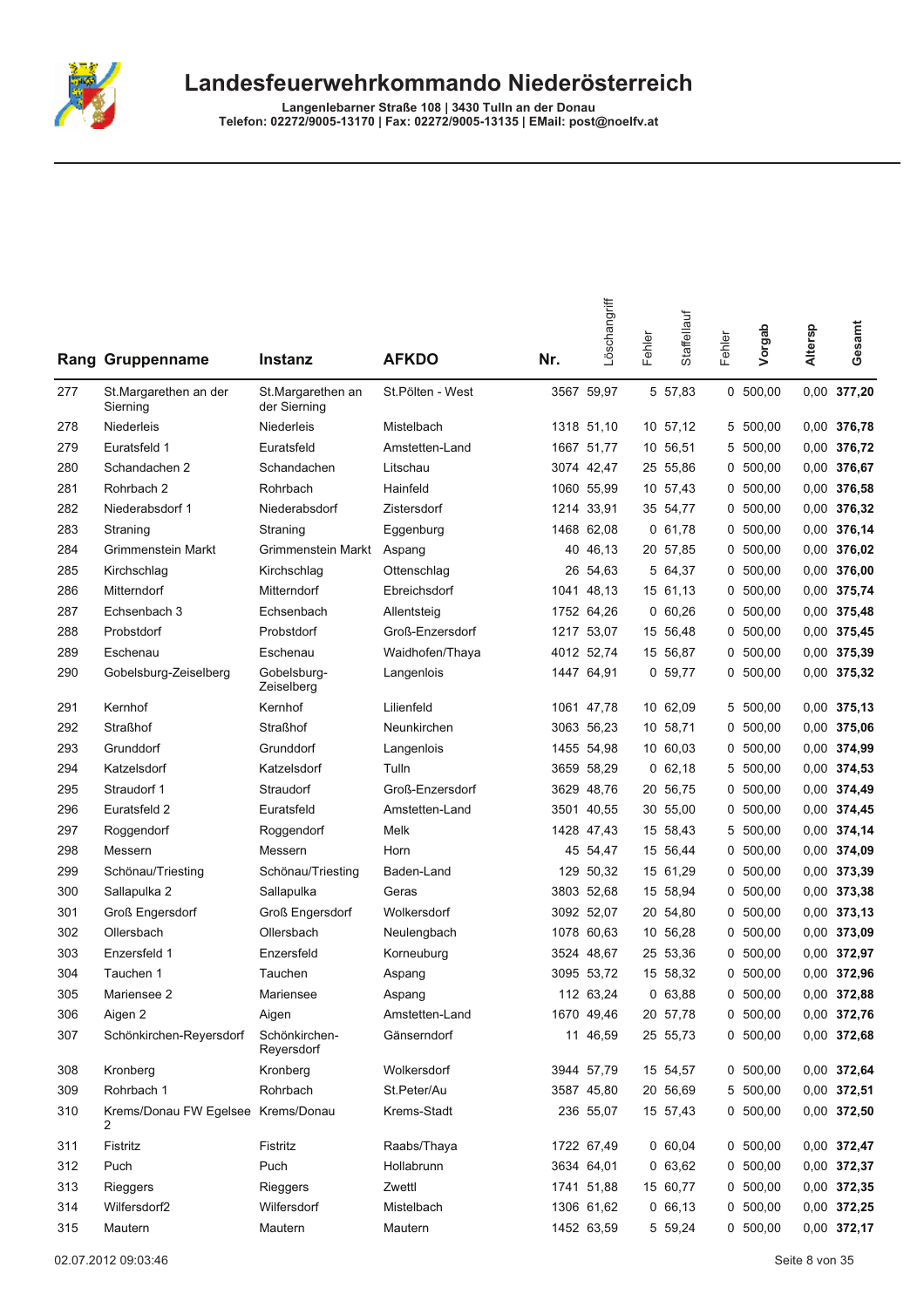

Langenlebarner Straße 108 | 3430 Tulln an der Donau<br>Telefon: 02272/9005-13170 | Fax: 02272/9005-13135 | EMail: post@noelfv.at

| Rang | Gruppenname               | <b>Instanz</b>                            | <b>AFKDO</b>            | Nr. | Löschangriff | Fehler | Staffellauf | Fehler | Vorgab     | Altersp | Gesamt        |
|------|---------------------------|-------------------------------------------|-------------------------|-----|--------------|--------|-------------|--------|------------|---------|---------------|
| 316  | Niedersulz                | Niedersulz                                | Zistersdorf             |     | 1230 50,06   |        | 20 57,85    |        | 0, 500, 00 |         | 0,00 372,09   |
| 317  | Jetzelsdorf               | Jetzelsdorf                               | Haugsdorf               |     | 1601 55,34   |        | 10 62,63    | 0      | 500,00     |         | 0,00 372,03   |
| 318  | Pitten                    | Pitten                                    | Neunkirchen             |     | 3930 56,08   |        | 15 57,02    | 0      | 500,00     |         | 0,00 371,90   |
| 319  | Brunn/Schneebergbahn      | Brunn/Schneebergba Wr.Neustadt-Nord<br>hn |                         |     | 1012 56,91   |        | 10 56,30    | 5      | 500,00     |         | 0,00 371,79   |
| 320  | Neuaigen                  | Neuaigen                                  | Tulln                   |     | 3834 43,68   |        | 30 54,53    | 0      | 500,00     |         | 0,00 371,79   |
| 321  | Stang 2                   | Stang                                     | Kirchschlag             |     | 1017 54,04   |        | 15 59,19    |        | 0, 500, 00 |         | 0,00 371,77   |
| 322  | Raach                     | Raach                                     | Gloggnitz               |     | 1006 51,80   |        | 20 56,50    |        | 0, 500, 00 |         | 0,00 371,70   |
| 323  | Breitenau 2               | <b>Breitenau</b>                          | Neunkirchen             |     | 116 64,58    |        | 0, 63, 75   |        | 0, 500, 00 |         | 0,00 371,67   |
| 324  | Wultschau                 | Wultschau                                 | Weitra                  |     | 3863 54,45   |        | 10 63,98    |        | 0, 500, 00 |         | 0,00 371,57   |
| 325  | Jaudling                  | Jaudling                                  | Waidhofen/Thaya         |     | 1731 47,16   |        | 25 56,28    |        | 0, 500, 00 |         | 0,00 371,56   |
| 326  | Kirchstetten-Markt        | Kirchstetten-Markt                        | Neulengbach             |     | 3831 52,63   |        | 20 56,04    |        | 0, 500, 00 |         | 0,00 371,33   |
| 327  | Schöngrabern              | Schöngrabern                              | Hollabrunn              |     | 1810 54,81   |        | 15 59,00    | 0      | 500,00     |         | 0,00 371,19   |
| 328  | Kettlasbrunn              | Kettlasbrunn                              | Mistelbach              |     | 1328 50,47   |        | 25 53,38    |        | 0, 500, 00 |         | 0,00 371,15   |
| 329  | Böheimkirchen-Markt       | Böheimkirchen-Markt St.Pölten - Ost       |                         | 89  | 53,38        |        | 15 60,56    | 0      | 500,00     |         | 0,00 371,06   |
| 330  | Schwarzenbach             | Schwarzenbach                             | Wr.Neustadt-Süd         |     | 123 59,58    |        | 10 59,40    | 0      | 500,00     |         | 0,00 371,02   |
| 331  | Prellenkirchen            | Prellenkirchen                            | Hainburg                |     | 3087 65,22   |        | 5 58,82     |        | 0, 500, 00 |         | 0,00 370,96   |
| 332  | Hölles I                  | Hölles                                    | Wr.Neustadt-Nord        |     | 1014 57,53   |        | 10 61,56    |        | 0, 500, 00 |         | 0,00 370,91   |
| 333  | St. Georgen an der Leys 1 | St.Georgen/Leys                           | <b>Großes Erlauftal</b> |     | 1623 47,46   |        | 25 56,75    |        | 0, 500, 00 |         | 0,00 370,79   |
| 334  | Gresten-Land              | Gresten-Land                              | Kleines Erlauftal       |     | 1614 48,19   |        | 20 61,09    |        | 0, 500, 00 |         | 0,00 370,72   |
| 335  | Gemeinlebarn              | Gemeinlebarn                              | Herzogenburg            |     | 3058 51,39   |        | 20 58,02    | 0      | 500,00     |         | 0,00 370,59   |
| 336  | Groß Schweinbarth         | <b>Groß Schweinbarth</b>                  | Gänserndorf             |     | 3514 63,16   |        | 10 56,46    |        | 0, 500, 00 |         | 0,00 370,38   |
| 337  | <b>Groß Gerungs III</b>   | <b>Groß Gerungs</b>                       | <b>Groß Gerungs</b>     |     | 24 55,75     |        | 20 53,88    | 0      | 500,00     |         | 0,00 370,37   |
| 338  | Furth/Triesting 2         | Furth                                     | Pottenstein             |     | 127 53,34    |        | 15 56,58    | 5      | 500,00     |         | 0,00 370,08   |
| 339  | Seitzersdorf-Wolfpassing  | Seitzersdorf-<br>Wolfpassing              | Stockerau               |     | 35 60,22     |        | 10 59,78    |        | 0, 500, 00 |         | 0,00 370,00   |
| 340  | Hirtenberg                | Hirtenberg                                | Pottenstein             |     | 1040 56,36   |        | 15 58,81    |        | 0, 500, 00 |         | 0,00 369,83   |
| 341  | Edlitz                    | Edlitz                                    | Aspang                  |     | 3827 43,71   |        | 30 56,76    |        | 0, 500, 00 |         | 0,00 369,53   |
| 342  | <b>Blindenmarkt</b>       | Blindenmarkt                              | Ybbs                    |     | 1421 57,70   |        | 15 57,98    | 0      | 500,00     |         | 0.00 369,32   |
| 343  | St.Georgen/Ybbsfelde 1    | St.Georgen/Ybbsfeld Amstetten-Land<br>е   |                         |     | 1655 56,04   |        | 20 54,97    |        | 0, 500, 00 |         | 0,00 368,99   |
| 344  | Groß-Inzersdorf 1         | Groß-Inzersdorf                           | Zistersdorf             |     | 1221 60,58   |        | 10 60,52    |        | 0, 500, 00 |         | 0,00 368,90   |
| 345  | Ungerbach                 | Ungerbach                                 | Kirchschlag             |     | 94 43,48     |        | 25 62,68    |        | 0, 500, 00 |         | 0,00 368,84   |
| 346  | Wampersdorf 2             | Wampersdorf                               | Ebreichsdorf            |     | 3670 69,80   |        | 061,45      |        | 0, 500, 00 |         | 0,00 368,75   |
| 347  | Markersdorf-Markt         | Markersdorf-Markt                         | St.Pölten - West        |     | 1080 62,11   |        | 10 59,35    |        | 0, 500, 00 |         | 0,00 368,54   |
| 348  | Reibers-Brunn             | Reibers-Brunn                             | Dobersberg              |     | 3047 64,74   |        | 10 56,88    |        | 0, 500, 00 |         | 0,00 368,38   |
| 349  | Ottenschlag               | Ottenschlag                               | Ottenschlag             |     | 3127 65,67   |        | 10 56,06    |        | 0, 500, 00 |         | 0,00 368,27   |
| 350  | Schwarzenau               | Schwarzenau                               | Allentsteig             |     | 3621 57,09   |        | 15 59,99    |        | 0, 500, 00 |         | 0,00 367,92   |
| 351  | Langau                    | Langau                                    | Geras                   |     | 97 67,49     |        | 5 60,19     |        | 0, 500, 00 |         | 0,00 367,32   |
| 352  | Zemling                   | Zemling                                   | Ravelsbach              |     | 3581 70,39   |        | 062,42      |        | 0, 500, 00 |         | 0,00 367,19   |
| 353  | Veitsau                   | Veitsau                                   | Pottenstein             |     | 1033 64,05   |        | 10 58,77    |        | 0, 500, 00 |         | $0,00$ 367,18 |
| 354  | Dobersberg                | Dobersberg                                | Dobersberg              |     | 4020 66,74   |        | 10 56,21    |        | 0, 500, 00 |         | 0,00 367,05   |
| 355  | St.Michael/Br.            | St.Michael/Br.                            | St.Peter/Au             |     | 1672 57,11   |        | 20 55,98    |        | 0, 500, 00 |         | 0,00 366,91   |

02.07.2012 09:03:46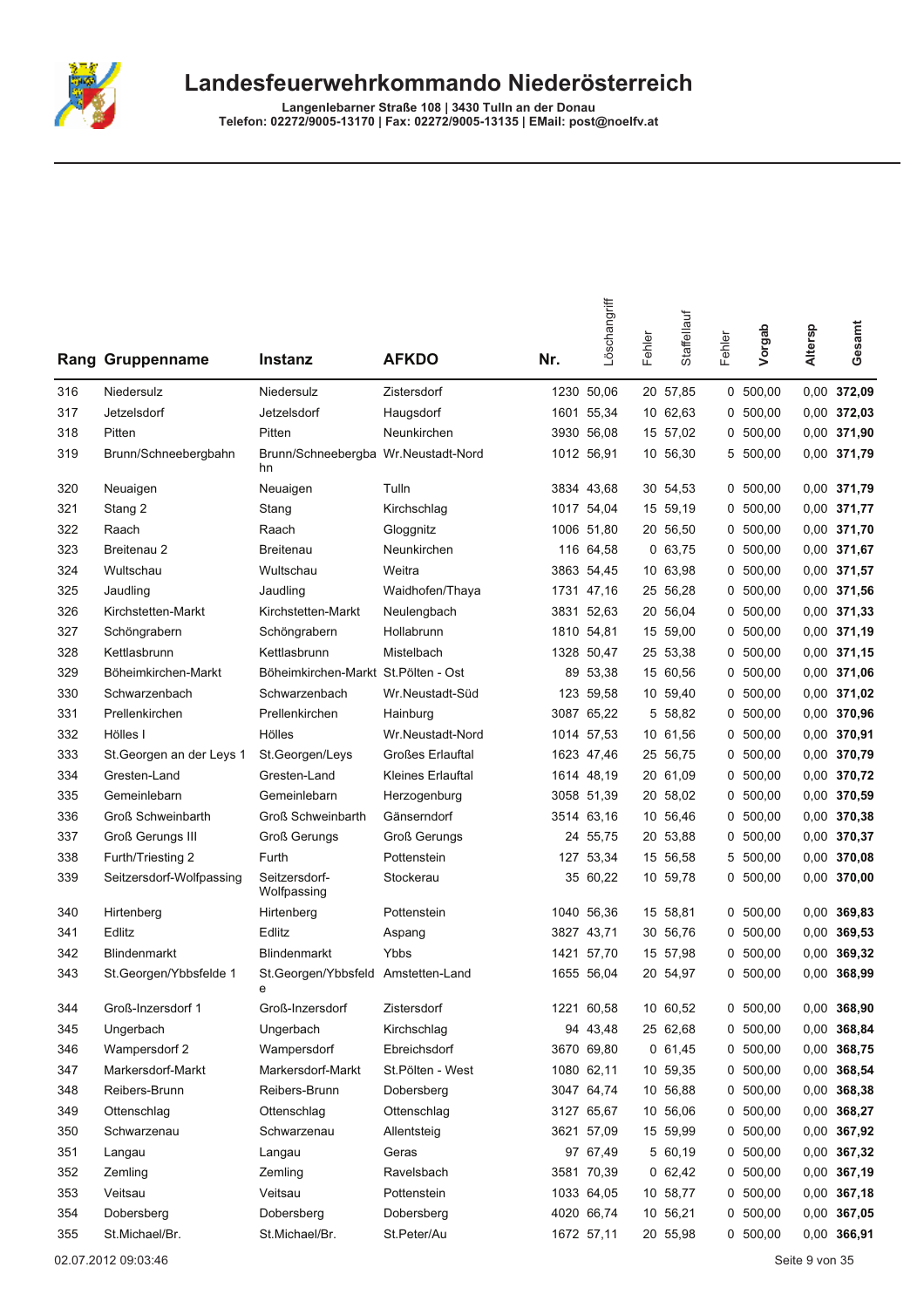

|     | Rang Gruppenname                        | Instanz                 | <b>AFKDO</b>      | Nr. | Löschangriff | Fehler | Staffellauf | Fehler | Vorgab     | Altersp | Gesamt        |
|-----|-----------------------------------------|-------------------------|-------------------|-----|--------------|--------|-------------|--------|------------|---------|---------------|
| 356 | Moosbrunn                               | Moosbrunn               | Schwechat-Land    |     | 3943 60,62   |        | 15 57,49    |        | 0, 500, 00 |         | 0,00 366,89   |
| 357 | Albrechtsberg                           | Albrechtsberg           | Spitz             |     | 3090 73,11   |        | 0,60,05     | 0      | 500,00     |         | 0,00 366,84   |
| 358 | Hüttendorf                              | Hüttendorf              | Mistelbach        |     | 1311 62,98   |        | 5 55,30     |        | 10 500,00  |         | 0,00 366,72   |
| 359 | Höbersbrunn                             | Höbersbrunn             | Mistelbach        |     | 90 58,70     |        | 10 59,69    |        | 5 500,00   | 0,00    | 366,61        |
| 360 | Strengberg                              | Strengberg              | Haag              |     | 1661 66,68   |        | 10 56,89    |        | 0, 500, 00 |         | 0,00 366,43   |
| 361 | <b>Wiener Neustadt 1</b>                | Wiener Neustadt         | Wr.Neustadt-Stadt |     | 3953 71,53   |        | 5 57,05     |        | 0, 500, 00 |         | 0,00 366,42   |
| 362 | Köttlach                                | Köttlach                | Gloggnitz         |     | 39 73,09     |        | 5 55,50     | 0      | 500,00     | 0,00    | 366,41        |
| 363 | Mallersbach 02                          | Mallersbach             | Retz              |     | 3677 71,62   |        | 062,00      | 0      | 500,00     | 0,00    | 366,38        |
| 364 | Gansbach-Kicking                        | Gansbach-Kicking        | Melk              |     | 3688 62,73   |        | 10 60,98    | 0      | 500,00     |         | 0,00 366,29   |
| 365 | Ransdorf                                | Ransdorf                | Kirchschlag       |     | 4016 45,03   |        | 30 58,73    |        | 0, 500, 00 |         | 0,00 366,24   |
| 366 | Kollersdorf                             | Kollersdorf             | Kirchberg/Wagram  |     | 3020 51,19   |        | 25 57,59    |        | 0, 500, 00 |         | 0,00 366,22   |
| 367 | Ebersdorf                               | Ebersdorf               | Mistelbach        |     | 1096 57,69   |        | 5 61,13     | 10     | 500,00     |         | 0,00 366,18   |
| 368 | Steinabrückl                            | Steinabrückl            | Wr.Neustadt-Nord  |     | 1814 62,20   |        | 10 61,71    |        | 0, 500, 00 |         | 0,00 366,09   |
| 369 | Mank 2                                  | Mank                    | Mank              |     | 1437 63,90   |        | 10 60,08    |        | 0, 500, 00 |         | 0,00 366,02   |
| 370 | Merkengersch                            | Merkengersch            | Dobersberg        |     | 4028 59,62   |        | 15 59,37    |        | 0, 500, 00 |         | $0,00$ 366,01 |
| 371 | Würmla                                  | Würmla                  | Atzenbrugg        |     | 3628 62,52   |        | 10 61,50    |        | 0, 500, 00 |         | 0.00 365,98   |
| 372 | Tulbing                                 | Tulbing                 | Tulln             |     | 1203 74,45   |        | 0, 59, 59   | 0      | 500,00     |         | 0,00 365,96   |
| 373 | Lindau                                  | Lindau                  | Raabs/Thaya       |     | 1367 60,68   |        | 15 58,61    | 0      | 500,00     |         | 0,00 365,71   |
| 374 | Neunkirchen-Mollram                     | Neunkirchen-<br>Mollram | Neunkirchen       |     | 53 51,93     |        | 25 57,39    |        | 0, 500, 00 |         | 0,00 365,68   |
| 375 | Feistritz                               | Feistritz               | Aspang            |     | 67 57,62     |        | 20 56,75    |        | 0, 500, 00 |         | 0,00 365,63   |
| 376 | Großreinprechts 2                       | Großreinprechts         | Gföhl             |     | 1454 50,18   |        | 25 59,46    |        | 0, 500, 00 |         | 0,00 365,36   |
| 377 | St.Veit 2                               | St.Veit                 | Pottenstein       |     | 1035 75,92   |        | 0, 58, 74   | 0      | 500,00     |         | 0,00 365,34   |
| 378 | St.Peter/Au                             | St.Peter/Au             | St.Peter/Au       |     | 1668 70,11   |        | 5 59,61     |        | 0, 500, 00 |         | 0,00 365,28   |
| 379 | Matzen                                  | Matzen                  | Gänserndorf       |     | 3088 59,32   |        | 10 65,60    |        | 0, 500, 00 |         | 0,00 365,08   |
| 380 | Michelhausen                            | Michelhausen            | Atzenbrugg        |     | 1106 59,55   |        | 15 60,47    | 0      | 500,00     |         | 0,00 364,98   |
| 381 | Loidesthal 1                            | Loidesthal              | Zistersdorf       |     | 1233 50,25   |        | 30 54,81    |        | 0, 500, 00 |         | 0,00 364,94   |
| 382 | Krems/Donau FW Egelsee Krems/Donau<br>1 |                         | Krems-Stadt       |     | 235 71,85    |        | 10 53,26    |        | 0, 500, 00 |         | 0,00 364,89   |
| 383 | Röhrenbach                              | Röhrenbach              | Tulln             |     | 3887 51,93   |        | 20 58,20    |        | 5 500,00   |         | 0,00 364,87   |
| 384 | Zlabern                                 | Zlabern                 | Laa/Thaya         |     | 3576 67,78   |        | 5 62,38     |        | 0 500,00   |         | 0,00 364,84   |
| 385 | Mistelbach Zug Paasdorf                 | Mistelbach              | Mistelbach        |     | 3658 72,48   |        | 5 57,68     |        | 0, 500, 00 |         | 0,00 364,84   |
| 386 | Viehdorf                                | Viehdorf                | Amstetten-Land    |     | 1697 65,63   |        | 10 59,54    |        | 0, 500, 00 |         | 0,00 364,83   |
| 387 | Hochwolkersdorf                         | Hochwolkersdorf         | Wr.Neustadt-Süd   |     | 3036 63,21   |        | 10 57,02    | 5      | 500,00     |         | 0,00 364,77   |
| 388 | Payerbach                               | Payerbach               | Gloggnitz         |     | 1005 52,70   |        | 25 57,59    |        | 0, 500, 00 |         | 0,00 364,71   |
| 389 | Markt-Seitenstetten 1                   | Markt-Seitenstetten     | St.Peter/Au       |     | 1665 55,06   |        | 20 60,32    |        | 0, 500, 00 |         | 0,00 364,62   |
| 390 | Walpersbach                             | Walpersbach             | Wr.Neustadt-Süd   |     | 3596 62,31   |        | 15 58,09    |        | 0, 500, 00 |         | $0,00$ 364,60 |
| 391 | St.Pantaleon                            | St.Pantaleon            | Haag              |     | 1651 62,79   |        | 15 57,69    |        | 0, 500, 00 |         | 0,00 364,52   |
| 392 | Gänserndorf                             | Gänserndorf             | Gänserndorf       |     | 1218 58,19   |        | 20 57,45    |        | 0, 500, 00 |         | 0,00 364,36   |
| 393 | Markt Piesting 1                        | <b>Markt Piesting</b>   | Wr.Neustadt-Nord  |     | 1015 71,60   |        | 5 59,10     |        | 0 500,00   |         | 0,00 364,30   |
| 394 | Wimpassing                              | Wimpassing              | Gloggnitz         |     | 107 65,91    |        | 5 59,85     | 5      | 500,00     |         | 0,00 364,24   |
| 395 | Obernalb                                | Obernalb                | Retz              |     | 1608 66,72   |        | 5 64,04     |        | 0, 500, 00 |         | 0,00 364,24   |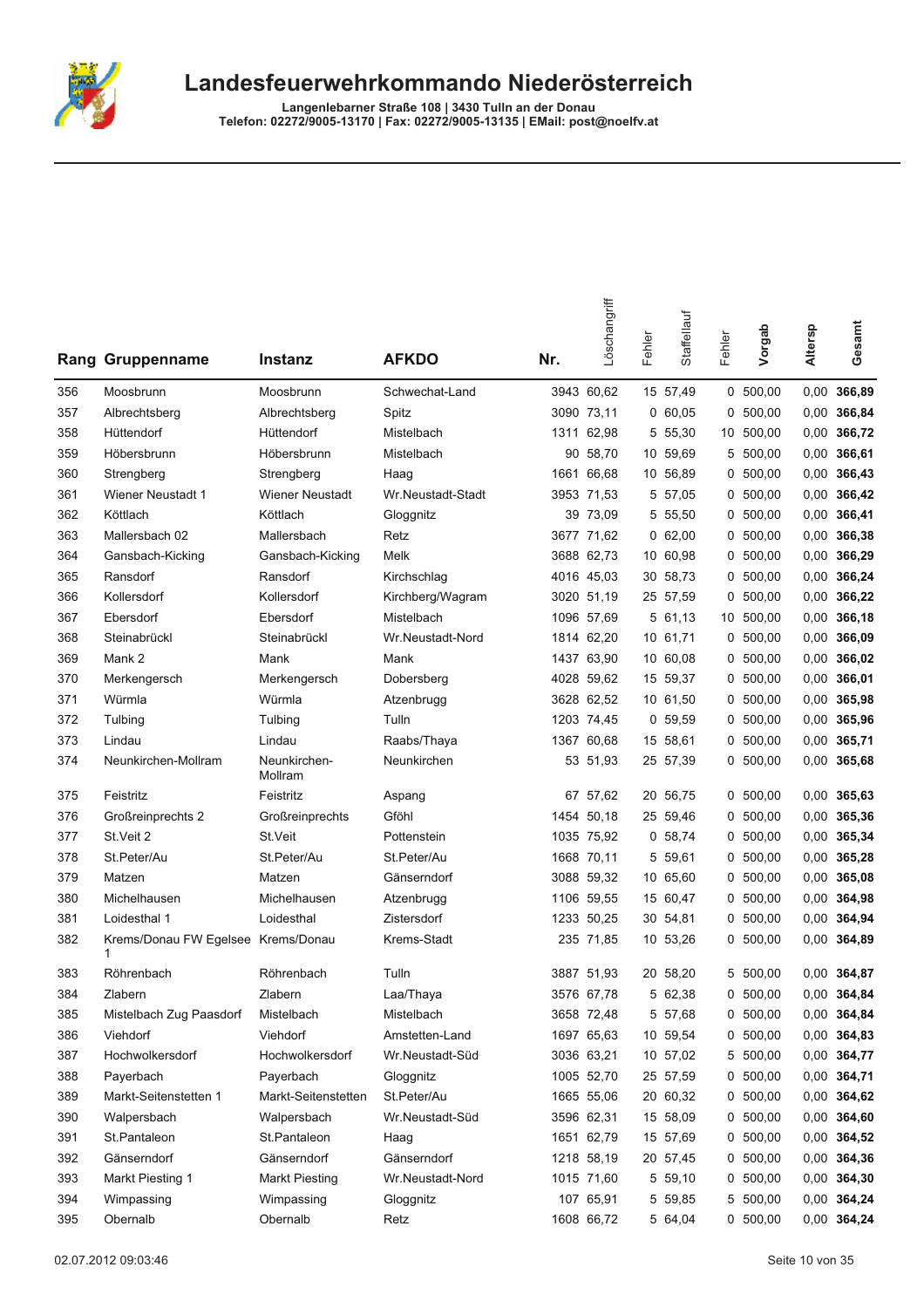

|     | Rang Gruppenname                         | Instanz                    | <b>AFKDO</b>           | Nr. | Löschangriff | Fehler | Staffellauf | Fehler | Vorgab     | Altersp | Gesamt        |
|-----|------------------------------------------|----------------------------|------------------------|-----|--------------|--------|-------------|--------|------------|---------|---------------|
| 396 | Kaltenleutgeben                          | Kaltenleutgeben            | Mödling-Wienerwald     |     | 3807 58,47   |        | 10 67,59    |        | 0, 500, 00 |         | 0,00 363,94   |
| 397 | Moidrams                                 | Moidrams                   | Zwettl                 |     | 3559 55,35   |        | 20 60,75    | 0      | 500,00     |         | $0,00$ 363,90 |
| 398 | Eisengraben 1                            | Eisengraben                | Gföhl                  |     | 3114 68,10   |        | 10 58,28    | 0      | 500,00     |         | 0,00 363,62   |
| 399 | St. Leonhard am Forst 2                  | St.Leonhard am<br>Forst    | Mank                   |     | 74 48,56     |        | 30 57,93    |        | 0, 500, 00 |         | 0,00 363,51   |
| 400 | Pottenstein                              | Pottenstein                | Pottenstein            |     | 1028 63,42   |        | 10 63,52    |        | 0, 500, 00 |         | 0,00 363,06   |
| 401 | Nabegg                                   | Nabegg                     | Amstetten-Land         |     | 3503 73,60   |        | 5 58,59     |        | 0, 500, 00 |         | 0,00 362,81   |
| 402 | Mailberg                                 | Mailberg                   | Haugsdorf              |     | 18 50,75     |        | 30 56,80    |        | 0, 500, 00 |         | 0,00 362,45   |
| 403 | St. Georgen an der Leys 2                | St.Georgen/Leys            | Großes Erlauftal       |     | 1624 58,34   |        | 20 59,23    |        | 0, 500, 00 |         | 0,00 362,43   |
| 404 | Oeynhausen                               | Oeynhausen                 | Baden-Land             |     | 3839 74,82   |        | 5 57,77     |        | 0, 500, 00 |         | 0,00 362,41   |
| 405 | Großkrut                                 | Großkrut                   | Poysdorf/Schrattenberg |     | 3940 75,06   |        | 062,56      | 0      | 500,00     |         | 0,00 362,38   |
| 406 | Unterdürnbach                            | Unterdürnbach              | Ravelsbach             |     | 1605 58,31   |        | 20 59,32    |        | 0, 500, 00 |         | 0,00 362,37   |
| 407 | Thaures                                  | <b>Thaures</b>             | Litschau               |     | 3516 66,21   |        | 10 61,45    |        | 0, 500, 00 |         | 0,00 362,34   |
| 408 | Au am Leithaberge                        | Au am Leithaberge          | Bruck/Leitha           |     | 3138 49,40   |        | 30 58,30    |        | 0, 500, 00 |         | $0,00$ 362,30 |
| 409 | Petzenkirchen-Bergland                   | Petzenkirchen-<br>Bergland | Ybbs                   |     | 1422 52,03   |        | 20 60,86    |        | 5 500,00   |         | $0,00$ 362,11 |
| 410 | Stixneusiedl                             | Stixneusiedl               | Bruck/Leitha           |     | 3121 61,11   |        | 20 56,97    |        | 0, 500, 00 |         | 0,00 361,92   |
| 411 | Wampersdorf 3                            | Wampersdorf                | Ebreichsdorf           |     | 3671 63,69   |        | 15 59,48    |        | 0, 500, 00 |         | $0,00$ 361,83 |
| 412 | Wolfpassing                              | Wolfpassing                | Tulln                  |     | 3638 76,17   |        | 062,06      | 0      | 500,00     |         | 0,00 361,77   |
| 413 | Simonsfeld                               | Simonsfeld                 | Korneuburg             |     | 1195 64,96   |        | 15 58,29    |        | 0, 500, 00 |         | 0,00 361,75   |
| 414 | Walterskirchen 1                         | Walterskirchen             | Poysdorf/Schrattenberg |     | 3085 45,91   |        | 35 57,38    |        | 0, 500, 00 |         | 0,00 361,71   |
| 415 | Pettendorf                               | Pettendorf                 | Stockerau              |     | 10 71,06     |        | 5 62,25     |        | 0, 500, 00 |         | 0,00 361,69   |
| 416 | Hofstetten-Grünau                        | Hofstetten-Grünau          | Kirchberg/Pielach      |     | 3829 58,00   |        | 25 55,75    |        | 0, 500, 00 |         | 0,00 361,25   |
| 417 | Maria Laach                              | Maria Laach                | Spitz                  |     | 3911 62,55   |        | 10 61,46    | 5      | 500,00     |         | 0,00 360,99   |
| 418 | Laa/Thaya                                | Laa/Thaya                  | Laa/Thaya              |     | 3009 53,32   |        | 25 60,82    |        | 0, 500, 00 | 0,00    | 360,86        |
| 419 | Ternitz-St.Johann                        | Ternitz-St.Johann          | Ternitz                |     | 3101 65,27   |        | 15 59,05    | 0      | 500,00     |         | 0,00 360,68   |
| 420 | Gaubitsch 1                              | Gaubitsch                  | Laa/Thaya              |     | 1323 52,24   |        | 25 57,21    |        | 5 500,00   |         | 0,00 360,55   |
| 421 | Goldberg 2                               | Goldberg                   | St.Peter/Au            |     | 50 48,14     |        | 35 56,54    |        | 0, 500, 00 |         | 0,00 360,32   |
| 422 | Schlag                                   | Schlag                     | Aspang                 |     | 3899 48.19   |        | 35 56,62    | 0      | 500,00     |         | $0,00$ 360,19 |
| 423 | Vösendorf                                | Vösendorf                  | Mödling-Industriezone  |     | 32 52,31     |        | 30 57,65    |        | 0, 500, 00 |         | 0,00 360,04   |
| 424 | Mistelbach - Feuerwache<br>Frättingsdorf | Mistelbach                 | Mistelbach             |     | 3826 67,19   |        | 10 62,88    |        | 0 500,00   |         | 0,00 359,93   |
| 425 | Biberbach                                | Biberbach                  | St.Peter/Au            |     | 1678 60,65   |        | 20 59,45    |        | 0, 500, 00 |         | 0,00 359,90   |
| 426 | Münchendorf 1                            | Münchendorf                | Mödling-Industriezone  |     | 3880 54,22   |        | 20 66,05    |        | 0, 500, 00 |         | 0,00 359,73   |
| 427 | Wolfshoferamt                            | Wolfshoferamt              | Gföhl                  |     | 3527 70,14   |        | 10 60,14    |        | 0, 500, 00 |         | 0,00 359,72   |
| 428 | Limberg                                  | Limberg                    | Ravelsbach             |     | 3819 66,76   |        | 10 63,55    |        | 0, 500, 00 |         | 0,00 359,69   |
| 429 | Haindorf                                 | Haindorf                   | Haag                   |     | 3507 56,80   |        | 25 58,60    |        | 0, 500, 00 |         | $0,00$ 359,60 |
| 430 | Meilersdorf                              | Meilersdorf                | St.Peter/Au            |     | 1694 61,32   |        | 25 54,20    |        | 0, 500, 00 |         | 0,00 359,48   |
| 431 | Obergrabern                              | Obergrabern                | Hollabrunn             |     | 3672 48,28   |        | 30 62,27    |        | 0, 500, 00 |         | 0,00 359,45   |
| 432 | Göpfritz an der Wild I                   | Göpfritz an der Wild       | Allentsteig            |     | 1742 64,29   |        | 15 61,28    |        | 0, 500, 00 |         | 0,00 359,43   |
| 433 | Erpersdorf                               | Erpersdorf                 | Atzenbrugg             |     | 3061 72,09   |        | 5 58,71     |        | 5 500,00   |         | $0,00$ 359,20 |
| 434 | Enzersfeld 2                             | Enzersfeld                 | Korneuburg             |     | 3525 66,65   |        | 10 64,15    |        | 0, 500, 00 |         | $0,00$ 359,20 |
| 435 | Schranawand                              | Schranawand                | Ebreichsdorf           |     | 3667 68,82   |        | 10 62,00    |        | 0, 500, 00 |         | $0,00$ 359,18 |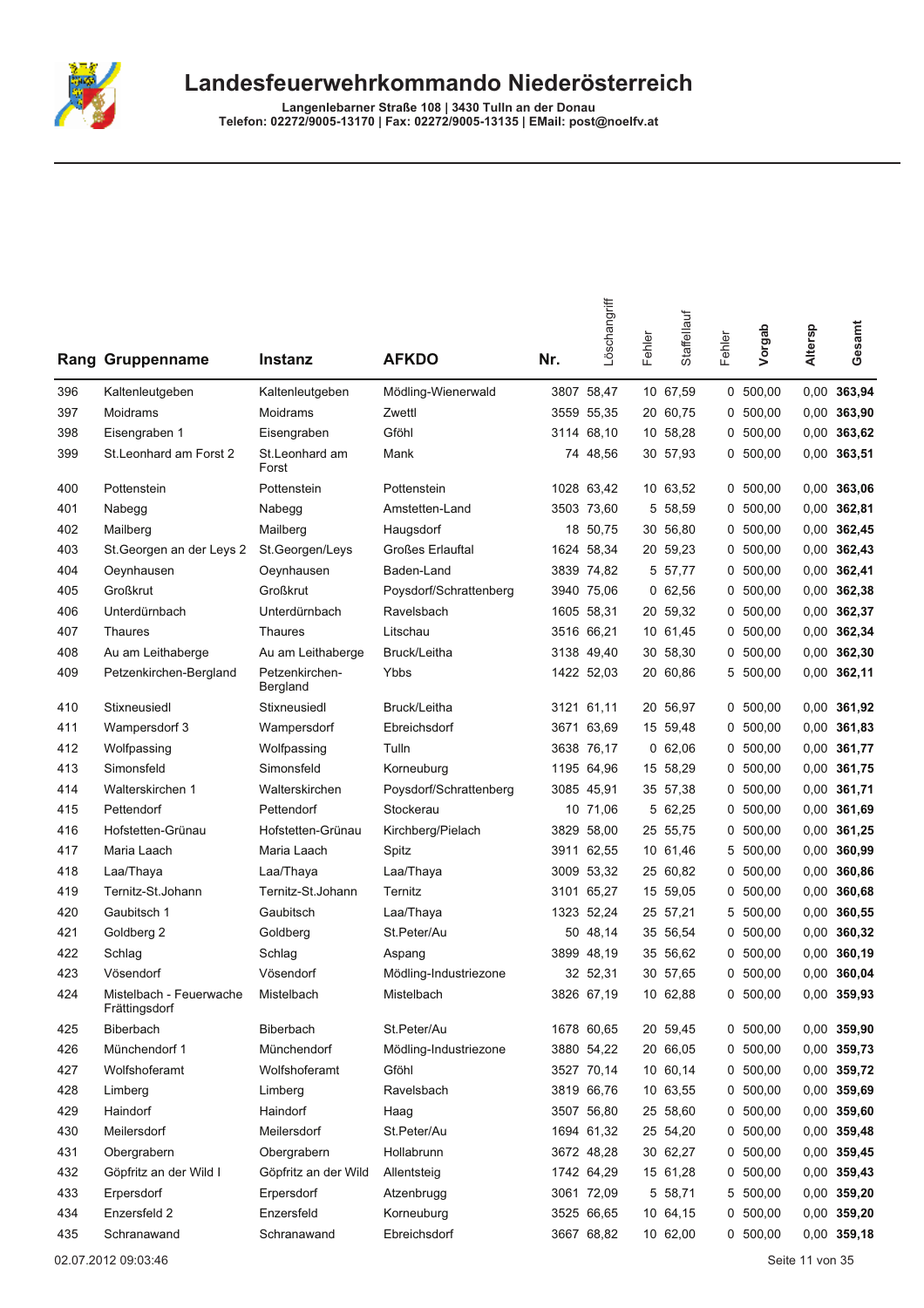

Langenlebarner Straße 108 | 3430 Tulln an der Donau<br>Telefon: 02272/9005-13170 | Fax: 02272/9005-13135 | EMail: post@noelfv.at

| Rang | Gruppenname                                   | Instanz                                                        | <b>AFKDO</b>            | Nr. | Löschangriff | Fehler | Staffellauf | Fehler | Vorgab     | Altersp | Gesamt        |
|------|-----------------------------------------------|----------------------------------------------------------------|-------------------------|-----|--------------|--------|-------------|--------|------------|---------|---------------|
| 436  | Ossarn Damengruppe                            | Ossarn                                                         | Herzogenburg            |     | 1147 44,77   |        | 30 66,39    |        | 0, 500, 00 | 0,00    | 358,84        |
| 437  | Königsberg 2                                  | Königsberg                                                     | Aspang                  |     | 3123 46,40   |        | 35 59,77    | 0      | 500,00     | 0,00    | 358,83        |
| 438  | Matzendorf                                    | Matzendorf                                                     | Wr.Neustadt-Nord        |     | 1018 67,61   |        | 10 63,64    | 0      | 500,00     | 0,00    | 358,75        |
| 439  | Kleinullrichschlag                            | Kleinullrichschlag                                             | Horn                    |     | 3652 63,35   |        | 10 68,07    | 0      | 500,00     | 0,00    | 358,58        |
| 440  | Wildendürnbach 2                              | Wildendürnbach                                                 | Laa/Thaya               |     | 1315 54,01   |        | 25 62,59    | 0      | 500,00     | 0,00    | 358,40        |
| 441  | Höflein                                       | Höflein                                                        | Bruck/Leitha            |     | 1048 62,50   |        | 20 59,25    |        | 0, 500, 00 | 0,00    | 358,25        |
| 442  | Hub-Lehen 3                                   | Hub-Lehen                                                      | <b>Großes Erlauftal</b> |     | 1619 69,35   |        | 5 62,42     | 5      | 500,00     | 0,00    | 358,23        |
| 443  | Aukental                                      | Aukental                                                       | St.Peter/Au             |     | 1693 56,51   |        | 30 55,37    | 0      | 500,00     | 0,00    | 358,12        |
| 444  | Glaubendorf                                   | Glaubendorf                                                    | Ravelsbach              |     | 76 76,05     |        | 5 61,22     | 0      | 500,00     | 0,00    | 357,73        |
| 445  | Heiligeneich                                  | Heiligeneich                                                   | Atzenbrugg              |     | 3857 51,39   |        | 30 60,93    | 0      | 500,00     | 0,00    | 357,68        |
| 446  | Rems                                          | Rems                                                           | Haag                    |     | 3950 66,67   |        | 15 60,88    | 0      | 500,00     | 0,00    | 357,45        |
| 447  | Hof am Leithaberge                            | Hof am Leithaberge                                             | Bruck/Leitha            |     | 3603 61,74   |        | 25 55,81    | 0      | 500,00     | 0,00    | 357,45        |
| 448  | Haugsdorf                                     | Haugsdorf                                                      | Haugsdorf               |     | 60 62,33     |        | 15 65,49    | 0      | 500,00     | 0,00    | 357,18        |
| 449  | Großau                                        | Großau                                                         | Raabs/Thaya             |     | 1732 57,67   |        | 25 60,16    | 0      | 500,00     |         | 0,00 357,17   |
| 450  | SUNPOR KUNSTSTOFF<br><b>GESMBH St. Pölten</b> | <b>SUNPOR</b><br><b>KUNSTSTOFF</b><br><b>GESMBH St. Pölten</b> | St.Pölten-Stadt         |     | 1079 71,32   |        | 10 61,56    |        | 0, 500, 00 |         | $0,00$ 357,12 |
| 451  | Enzersdorf                                    | Enzersdorf                                                     | Laa/Thaya               |     | 279 60,66    |        | 25 57,34    | 0      | 500,00     |         | $0,00$ 357,00 |
| 452  | Kottingneusiedl 3                             | Kottingneusiedl                                                | Laa/Thaya               |     | 1312 54,50   |        | 25 63,52    | 0      | 500,00     | 0,00    | 356,98        |
| 453  | Haunoldstein 2                                | Haunoldstein                                                   | St.Pölten - West        |     | 1090 68,99   |        | 15 59,25    | 0      | 500,00     | 0,00    | 356,76        |
| 454  | Einöd                                         | Einöd                                                          | Herzogenburg            |     | 27 56,66     |        | 30 56,77    | 0      | 500,00     | 0,00    | 356,57        |
| 455  | Hochleithen                                   | Hochleithen                                                    | Wolkersdorf             |     | 95 49,10     |        | 35 59,34    | 0      | 500,00     | 0,00    | 356,56        |
| 456  | Riegersburg 2                                 | Riegersburg                                                    | Retz                    |     | 19 70,13     |        | 10 63,49    | 0      | 500,00     | 0,00    | 356,38        |
| 457  | Gnadendorf                                    | Gnadendorf                                                     | Laa/Thaya               |     | 3855 81,55   |        | 062,46      | 0      | 500,00     | 0,00    | 355,99        |
| 458  | Gaweinstal 1                                  | Gaweinstal                                                     | Mistelbach              |     | 38 57,87     |        | 25 61,33    | 0      | 500,00     | 0,00    | 355,80        |
| 459  | St.Corona 1                                   | St.Corona                                                      | Aspang                  |     | 102 48,30    |        | 40 55,90    | 0      | 500,00     | 0,00    | 355,80        |
| 460  | Stranzendorf                                  | Stranzendorf                                                   | Stockerau               |     | 1114 59,19   |        | 25 60,15    | 0      | 500,00     | 0,00    | 355,66        |
| 461  | Böheimkirchen<br>Ausserkasten-Furth           | Böheimkirchen<br>Ausserkasten-Furth                            | St.Pölten - Ost         |     | 4029 65,55   |        | 20 59,06    |        | 0, 500, 00 | 0,00    | 355,39        |
| 462  | Krahof 1                                      | Krahof                                                         | Amstetten-Land          |     | 1679 72,80   |        | 10 61,84    |        | 0, 500, 00 |         | 0,00 355,36   |
| 463  | Kleinzwettl                                   | Kleinzwettl                                                    | Dobersberg              |     | 3545 70.03   |        | 15 60,01    |        | 0, 500, 00 |         | 0,00 354,96   |
| 464  | Orth                                          | Orth                                                           | Groß-Enzersdorf         |     | 1250 58,69   |        | 25 61,44    |        | 0 500,00   |         | 0,00 354,87   |
| 465  | Schmida                                       | Schmida                                                        | Stockerau               |     | 1115 79,78   |        | 5 60,64     | 0      | 500,00     |         | 0,00 354,58   |
| 466  | Scheibbs 1                                    | Scheibbs                                                       | Großes Erlauftal        |     | 1621 63,56   |        | 25 56,88    | 0      | 500,00     |         | 0,00 354,56   |
| 467  | Lugendorf                                     | Lugendorf                                                      | Ottenschlag             |     | 3137 51,52   |        | 35 58,92    |        | 0, 500, 00 |         | 0,00 354,56   |
| 468  | Weikersdorf 2                                 | Weikersdorf                                                    | Wr.Neustadt-Nord        |     | 1024 51,81   |        | 30 58,65    |        | 5 500,00   |         | 0,00 354,54   |
| 469  | Brunn an der Wild                             | Brunn an der Wild                                              | Horn                    |     | 3522 66,32   |        | 20 59,24    | 0      | 500,00     |         | 0,00 354,44   |
| 470  | Poysdorf 3                                    | Poysdorf                                                       | Poysdorf/Schrattenberg  |     | 3077 72,14   |        | 15 58,71    | 0      | 500,00     |         | 0,00 354,15   |
| 471  | Süßenbach                                     | Süßenbach                                                      | Raabs/Thaya             |     | 1724 54,19   |        | 30 61,90    | 0      | 500,00     |         | 0,00 353,91   |
| 472  | Frankenfels                                   | Frankenfels                                                    | Kirchberg/Pielach       |     | 1148 81,76   |        | 5 59,49     |        | 0 500,00   |         | 0,00 353,75   |
| 473  | Purkersdorf                                   | Purkersdorf                                                    | Purkersdorf             |     | 1071 76,81   |        | 10 59,44    |        | 0, 500, 00 |         | 0,00 353,75   |
| 474  | Eichenbrunn 1                                 | Eichenbrunn                                                    | Laa/Thaya               |     | 1811 61,43   |        | 30 54,86    |        | 0, 500, 00 |         | 0,00 353,71   |
| 475  | Grafenbach 1                                  | Grafenbach                                                     | Gloggnitz               |     | 3045 71,56   |        | 15 60,11    |        | 0, 500, 00 |         | 0,00 353,33   |

02.07.2012 09:03:46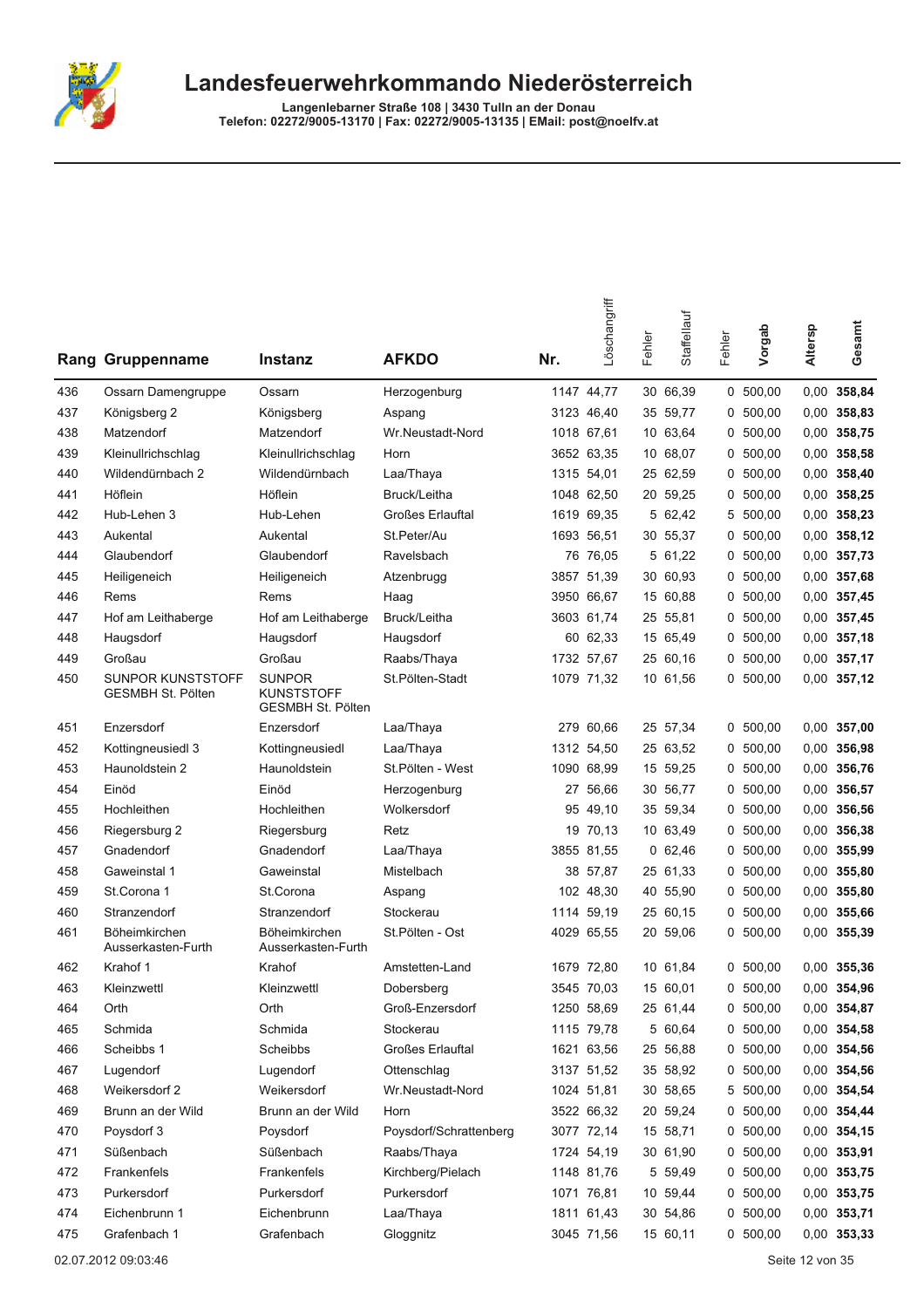

Langenlebarner Straße 108 | 3430 Tulln an der Donau<br>Telefon: 02272/9005-13170 | Fax: 02272/9005-13135 | EMail: post@noelfv.at

|     | <b>Rang Gruppenname</b>           | <b>Instanz</b>                    | <b>AFKDO</b>           | Nr. | Löschangriff | Fehler | Staffellauf | Fehler | Vorgab     | Altersp | Gesamt        |
|-----|-----------------------------------|-----------------------------------|------------------------|-----|--------------|--------|-------------|--------|------------|---------|---------------|
| 476 | Nussendorf                        | Nussendorf                        | Pöggstall              |     | 1434 66,23   |        | 25 55,45    |        | 0, 500, 00 | 0,00    | 353,32        |
| 477 | Pfaffstetten                      | Pfaffstetten                      | Ravelsbach             |     | 1604 55,00   |        | 35 56,98    | 0      | 500,00     |         | $0,00$ 353,02 |
| 478 | Gastern                           | Gastern                           | Dobersberg             |     | 3543 63,42   |        | 25 58,91    | 0      | 500,00     | 0,00    | 352,67        |
| 479 | <b>Traismauer-Stadt</b>           | Traismauer-Stadt                  | Herzogenburg           |     | 12 79,53     |        | 0, 67, 81   | 0      | 500,00     | 0,00    | 352,66        |
| 480 | Niederhollabrunn                  | Niederhollabrunn                  | Stockerau              |     | 1112 76,06   |        | 10 61,29    |        | 0, 500, 00 |         | 0,00 352,65   |
| 481 | Velm 1                            | Velm                              | Schwechat-Land         |     | 3592 69,91   |        | 20 57,69    |        | 0, 500, 00 |         | 0,00 352,40   |
| 482 | Großrußbach 1                     | Großrußbach                       | Korneuburg             |     | 3842 68,47   |        | 20 59,35    | 0      | 500,00     | 0,00    | 352,18        |
| 483 | Großrußbach 2                     | Großrußbach                       | Korneuburg             |     | 3841 68,44   |        | 15 64,61    | 0      | 500,00     | 0,00    | 351,95        |
| 484 | St.Egyden/Steinfeld-<br>Gerasdorf | St.Egyden/Steinfeld-<br>Gerasdorf | Ternitz                |     | 3536 66,44   |        | 20 61,69    | 0      | 500,00     |         | 0,00 351,87   |
| 485 | Schwechat-Mannswörth 2            | Schwechat-<br>Mannswörth          | Schwechat-Stadt        |     | 3099 64,18   |        | 20 63,97    |        | 0, 500, 00 |         | 0,00 351,85   |
| 486 | Spannberg                         | Spannberg                         | Gänserndorf            |     | 3861 64,54   |        | 20 63,61    |        | 0, 500, 00 |         | 0,00 351,85   |
| 487 | Biedermannsdorf                   | Biedermannsdorf                   | Mödling-Industriezone  |     | 91 70,39     |        | 15 62,78    | 0      | 500,00     | 0,00    | 351,83        |
| 488 | Großebersdorf                     | Großebersdorf                     | Wolkersdorf            |     | 1319 68,94   |        | 20 59,24    |        | 0, 500, 00 |         | 0,00 351,82   |
| 489 | Gaubitsch 2                       | Gaubitsch                         | Laa/Thaya              |     | 1321 61,60   |        | 20 61,77    | 5      | 500,00     | 0,00    | 351,63        |
| 490 | Velm <sub>2</sub>                 | Velm                              | Schwechat-Land         |     | 3593 76,58   |        | 15 56,82    | 0      | 500,00     | 0,00    | 351,60        |
| 491 | Mühlbach 1                        | Mühlbach                          | Ravelsbach             |     | 3627 81,82   |        | 5 61,69     |        | 0, 500, 00 |         | 0,00 351,49   |
| 492 | Loipersbach 3                     | Loipersbach                       | Neunkirchen            |     | 3884 58.13   |        | 30 60,64    | 0      | 500,00     | 0,00    | 351,23        |
| 493 | Krems/Donau FW<br>Rehberg         | Krems/Donau                       | Krems-Stadt            |     | 234 79.24    |        | 5 64,63     |        | 0, 500, 00 |         | $0,00$ 351,13 |
| 494 | Blumau                            | Blumau                            | Baden-Land             |     | 1068 52,48   |        | 20 61,41    |        | 15 500,00  |         | $0,00$ 351,11 |
| 495 | Spillern 3                        | Spillern                          | Stockerau              |     | 3898 64,61   |        | 15 64,34    | 5      | 500,00     | 0,00    | 351,05        |
| 496 | Hochstraß 3                       | <b>Hochstraß</b>                  | St.Peter/Au            |     | 3646 68,28   |        | 20 60,86    |        | 0, 500, 00 | 0,00    | 350,86        |
| 497 | Pyhra-Perersdorf                  | Pyhra-Perersdorf                  | St.Pölten - Ost        |     | 3108 74,02   |        | 15 60,14    |        | 0, 500, 00 | 0,00    | 350,84        |
| 498 | Seebenstein                       | Seebenstein                       | Neunkirchen            |     | 82 53,18     |        | 35 61,08    |        | 0, 500, 00 |         | 0,00 350,74   |
| 499 | Unserfrau                         | Unserfrau                         | Weitra                 |     | 1808 64,23   |        | 20 65,04    | 0      | 500,00     | 0,00    | 350,73        |
| 500 | Stefanshart                       | Stefanshart                       | Amstetten-Land         |     | 1685 83,80   |        | 5 60,74     | 0      | 500,00     | 0,00    | 350,46        |
| 501 | Oberndorf-Raabs                   | Oberndorf-Raabs                   | Raabs/Thaya            |     | 3613 70,14   |        | 20 59,63    | 0      | 500,00     | 0,00    | 350,23        |
| 502 | Dornbach                          | Dornbach                          | Mödling-Wienerwald     |     | 1052 67,94   |        | 10 66,94    | 5      | 500,00     | 0,00    | 350,12        |
| 503 | Velm-Götzendorf                   | Velm-Götzendorf                   | Gänserndorf            |     | 1235 77.60   |        | 15 57,36    |        | 0 500,00   |         | 0,00 350,04   |
| 504 | Kleinharras                       | Kleinharras                       | Gänserndorf            |     | 1229 72,61   |        | 20 57,49    |        | 0, 500, 00 |         | 0,00 349,90   |
| 505 | Atzenbrugg                        | Atzenbrugg                        | Atzenbrugg             |     | 4014 61,57   |        | 30 58,64    |        | 0, 500, 00 |         | 0,00 349,79   |
| 506 | Texing 3                          | Texing                            | Mank                   |     | 1429 66,73   |        | 25 58,53    |        | 0, 500, 00 |         | 0,00 349,74   |
| 507 | Hohenau                           | Hohenau                           | Zistersdorf            |     | 1220 61,32   |        | 25 64,11    |        | 0 500,00   |         | 0,00 349,57   |
| 508 | Rappolz                           | Rappolz                           | Dobersberg             |     | 3937 57,10   |        | 35 58,42    |        | 0, 500, 00 |         | 0,00 349,48   |
| 509 | Langschlag 2                      | Langschlag                        | <b>Groß Gerungs</b>    |     | 13 66,84     |        | 25 59,03    | 0      | 500,00     |         | 0,00 349,13   |
| 510 | Reitzenschlag                     | Reitzenschlag                     | Litschau               |     | 1804 55,03   |        | 35 60,89    | 0      | 500,00     |         | 0,00 349,08   |
| 511 | Berndorf 2                        | Berndorf                          | Pottenstein            |     | 3511 58,97   |        | 30 61,99    |        | 0, 500, 00 |         | 0,00 349,04   |
| 512 | Leopoldsdorf                      | Leopoldsdorf                      | Litschau               |     | 78 66,75     |        | 20 64,23    |        | 0 500,00   |         | 0,00 349,02   |
| 513 | Patzmannsdorf 1                   | Patzmannsdorf                     | Laa/Thaya              |     | 3057 55,64   |        | 35 55,34    |        | 5 500,00   |         | 0,00 349,02   |
| 514 | Erdberg 1                         | Erdberg                           | Poysdorf/Schrattenberg |     | 3933 57,54   |        | 35 58,49    |        | 0, 500, 00 |         | 0,00 348,97   |
| 515 | Schweinern                        | Schweinern                        | Herzogenburg           |     | 3890 62,33   |        | 30 58,77    |        | 0, 500, 00 |         | 0,00 348,90   |

02.07.2012 09:03:46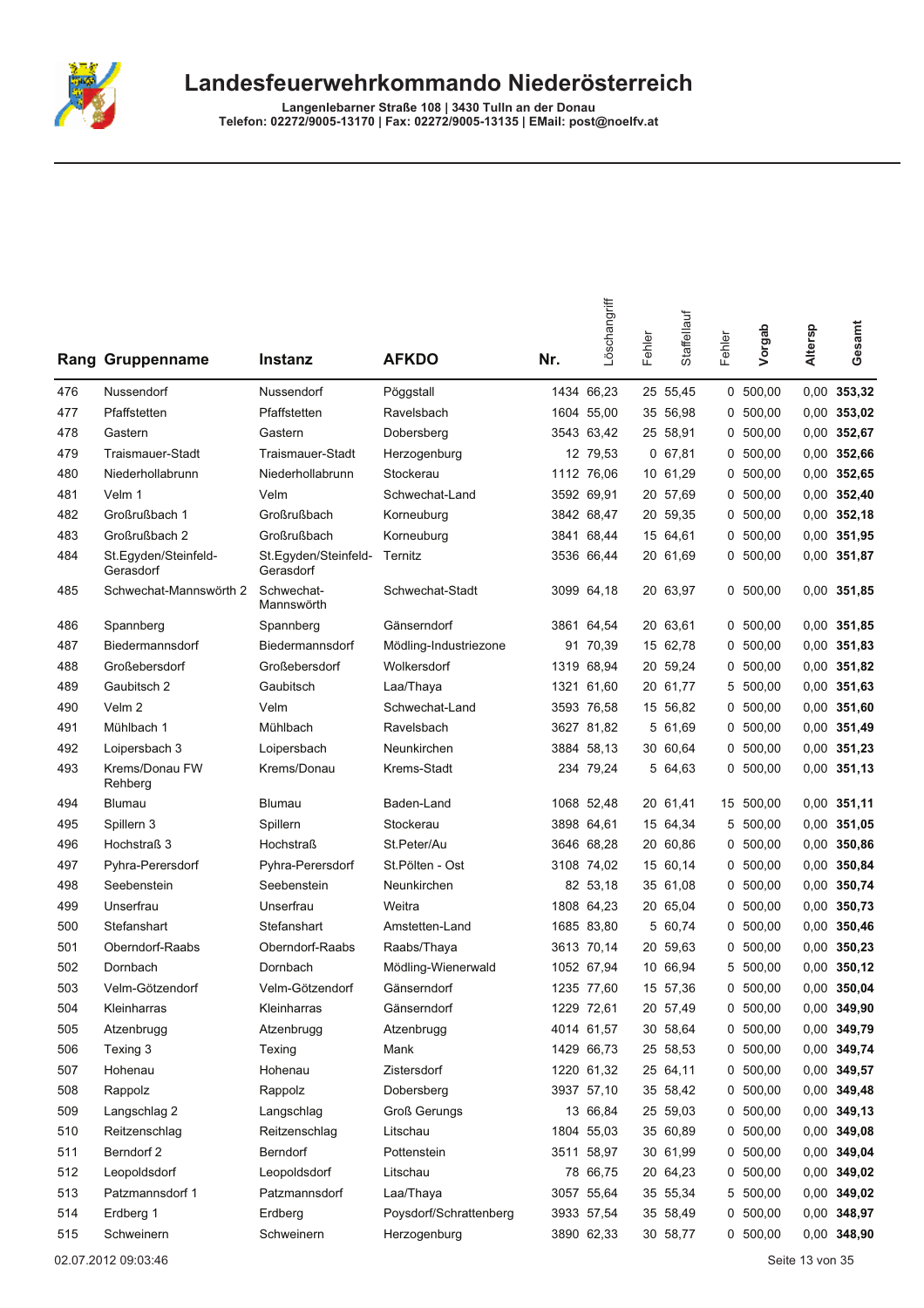

|     | Rang Gruppenname                    | <b>Instanz</b>                      | <b>AFKDO</b>            | Nr. | Löschangriff | Fehler | Staffellauf | Fehler | Vorgab     | Altersp | Gesamt        |
|-----|-------------------------------------|-------------------------------------|-------------------------|-----|--------------|--------|-------------|--------|------------|---------|---------------|
| 516 | <b>Breitenwaida</b>                 | Breitenwaida                        | Hollabrunn              |     | 3691 57.03   |        | 30 64,36    |        | 0, 500, 00 |         | $0,00$ 348,61 |
| 517 | Missingdorf                         | Missingdorf                         | Eggenburg               |     | 1467 78,75   |        | 5 67,88     |        | 0, 500, 00 |         | 0,00 348,37   |
| 518 | Eitzersthal                         | Eitzersthal                         | Hollabrunn              |     | 1602 64,24   |        | 30 57,59    | 0      | 500,00     |         | 0,00 348,17   |
| 519 | Langenschönbichl                    | Langenschönbichl                    | Tulln                   |     | 3541 57,88   |        | 30 58,98    | 5      | 500,00     |         | 0,00 348,14   |
| 520 | Reisenberg                          | Reisenberg                          | Ebreichsdorf            |     | 1038 51,60   |        | 45 55,26    |        | 0, 500, 00 |         | 0,00 348,14   |
| 521 | Obersulz 1                          | Obersulz                            | Zistersdorf             |     | 1209 65,78   |        | 25 61,16    |        | 0, 500, 00 |         | 0,00 348,06   |
| 522 | Gaaden                              | Gaaden                              | Mödling-Wienerwald      |     | 1050 84,33   |        | 5 62.66     |        | 0, 500, 00 |         | $0,00$ 348,01 |
| 523 | Parbasdorf                          | Parbasdorf                          | Groß-Enzersdorf         |     | 1219 66,20   |        | 30 56,03    | 0      | 500,00     |         | 0,00 347,77   |
| 524 | Neuhofen                            | Neuhofen                            | Amstetten-Land          |     | 3505 54,39   |        | 40 58,12    |        | 0, 500, 00 |         | 0,00 347,49   |
| 525 | Horn                                | Horn                                | Horn                    |     | 1469 81,57   |        | 10 61,11    | 0      | 500,00     |         | 0,00 347,32   |
| 526 | Steinbach                           | Steinbach                           | Purkersdorf             |     | 3033 77,81   |        | 15 60,14    |        | 0, 500, 00 |         | 0,00 347,05   |
| 527 | Deutsch Haslau                      | Deutsch Haslau                      | Hainburg                |     | 1047 75,60   |        | 20 57,64    |        | 0, 500, 00 |         | 0,00 346,76   |
| 528 | St.Egyden/Steinfeld-<br>Urschendorf | St.Egyden/Steinfeld-<br>Urschendorf | Ternitz                 |     | 3914 74,93   |        | 10 63,37    |        | 5 500,00   |         | 0,00 346,70   |
| 529 | Neumarkt                            | Neumarkt                            | Ybbs                    |     | 1420 76,79   |        | 15 61,83    |        | 0, 500, 00 |         | 0.00 346,38   |
| 530 | Rotheau                             | Rotheau                             | Lilienfeld              |     | 3687 48,52   |        | 45 60,13    | 0      | 500,00     |         | 0,00 346,35   |
| 531 | Wachtberg                           | Wachtberg                           | Haag                    |     | 1663 78,73   |        | 15 60,22    | 0      | 500,00     |         | 0,00 346,05   |
| 532 | Scheibbs 2                          | Scheibbs                            | <b>Großes Erlauftal</b> |     | 1622 85,39   |        | 068,68      |        | 0, 500, 00 |         | 0,00 345,93   |
| 533 | Gerasdorf 2                         | Gerasdorf                           | Wolkersdorf             |     | 3049 64,50   |        | 30 60,03    |        | 0, 500, 00 |         | 0,00 345,47   |
| 534 | Klein Schweinbarth                  | Klein Schweinbarth                  | Poysdorf/Schrattenberg  |     | 3570 70,91   |        | 20 64,21    |        | 0, 500, 00 |         | 0,00 344,88   |
| 535 | Poysdorf 2                          | Poysdorf                            | Poysdorf/Schrattenberg  |     | 3078 63,05   |        | 30 62,28    | 0      | 500,00     |         | 0,00 344,67   |
| 536 | Götzendorf/Leitha 2                 | Götzendorf/Leitha                   | Bruck/Leitha            |     | 1045 49,06   |        | 45 61,28    | 0      | 500,00     |         | 0,00 344,66   |
| 537 | Auersthal                           | Auersthal                           | Gänserndorf             |     | 4001 40,15   |        | 55 55,46    | 5      | 500,00     |         | 0,00 344,39   |
| 538 | Groß-Siegharts-Stadt II             | Groß-Siegharts-<br>Stadt            | Raabs/Thaya             |     | 1726 77,74   |        | 15 62,94    |        | 0, 500, 00 |         | 0,00 344,32   |
| 539 | Vitis                               | Vitis                               | Waidhofen/Thaya         |     | 1729 73,30   |        | 20 62,51    |        | 0, 500, 00 |         | 0,00 344,19   |
| 540 | Felling                             | Felling                             | Retz                    |     | 3675 73,21   |        | 20 63,00    | 0      | 500,00     |         | 0,00 343,79   |
| 541 | Neulengbach Stadt                   | Neulengbach Stadt                   | Neulengbach             |     | 3134 65,99   |        | 20 65,95    |        | 5 500,00   |         | $0,00$ 343,06 |
| 542 | Ollersdorf                          | Ollersdorf                          | Gänserndorf             |     | 1224 59,11   |        | 40 57,83    |        | 0, 500, 00 |         | $0,00$ 343,06 |
| 543 | Frankenfels 2                       | Frankenfels                         | Kirchberg/Pielach       |     | 1152 82,98   |        | 10 59,10    |        | 5 500,00   |         | 0,00 342,92   |
| 544 | Siegersdorf                         | Siegersdorf                         | Ebreichsdorf            |     | 3668 63,59   |        | 35 58,58    |        | 0 500,00   |         | 0,00 342,83   |
| 545 | FF Krumau am Kamp                   | Krumau am Kamp                      | Gföhl                   |     | 1446 70,06   |        | 20 67,38    |        | 0, 500, 00 |         | 0,00 342,56   |
| 546 | Guntramsdorf 2                      | Guntramsdorf                        | Mödling-Industriezone   |     | 1002 72,19   |        | 25 60,41    |        | 0, 500, 00 |         | 0,00 342,40   |
| 547 | Straß im Straßertale                | Straß im Straßertale                | Langenlois              |     | 3005 73,61   |        | 20 64,13    |        | 0, 500, 00 |         | 0,00 342,26   |
| 548 | Ramsau 2                            | Ramsau                              | Hainfeld                |     | 3951 87,77   |        | 10 60,13    |        | 0, 500, 00 |         | $0,00$ 342,10 |
| 549 | Mauerbach                           | Mauerbach                           | Purkersdorf             |     | 233 79,05    |        | 20 59,37    |        | 0, 500, 00 |         | 0,00 341,58   |
| 550 | Oberhöflein                         | Oberhöflein                         | Geras                   |     | 3851 54,34   |        | 45 59,12    |        | 0, 500, 00 |         | 0,00 341,54   |
| 551 | Walterskirchen 2                    | Walterskirchen                      | Poysdorf/Schrattenberg  |     | 3084 76,60   |        | 25 56,89    |        | 0, 500, 00 |         | $0,00$ 341,51 |
| 552 | Haag                                | Haag                                | Haag                    |     | 64 86,14     |        | 10 62,40    |        | 0, 500, 00 |         | 0,00 341,46   |
| 553 | St.Pölten-Spratzern                 | St.Pölten-Spratzern                 | St.Pölten-Stadt         |     | 3920 74,03   |        | 20 64,53    |        | 0, 500, 00 |         | 0,00 341,44   |
| 554 | Maiersdorf                          | Maiersdorf                          | Wr.Neustadt-Nord        |     | 3142 69,22   |        | 30 59,35    |        | 0, 500, 00 |         | 0,00 341,43   |
| 555 | Pfaffendorf-Karlsdorf               | Pfaffendorf-Karlsdorf Haugsdorf     |                         |     | 3053 48,00   |        | 45 65,64    |        | 0, 500, 00 |         | 0,00 341,36   |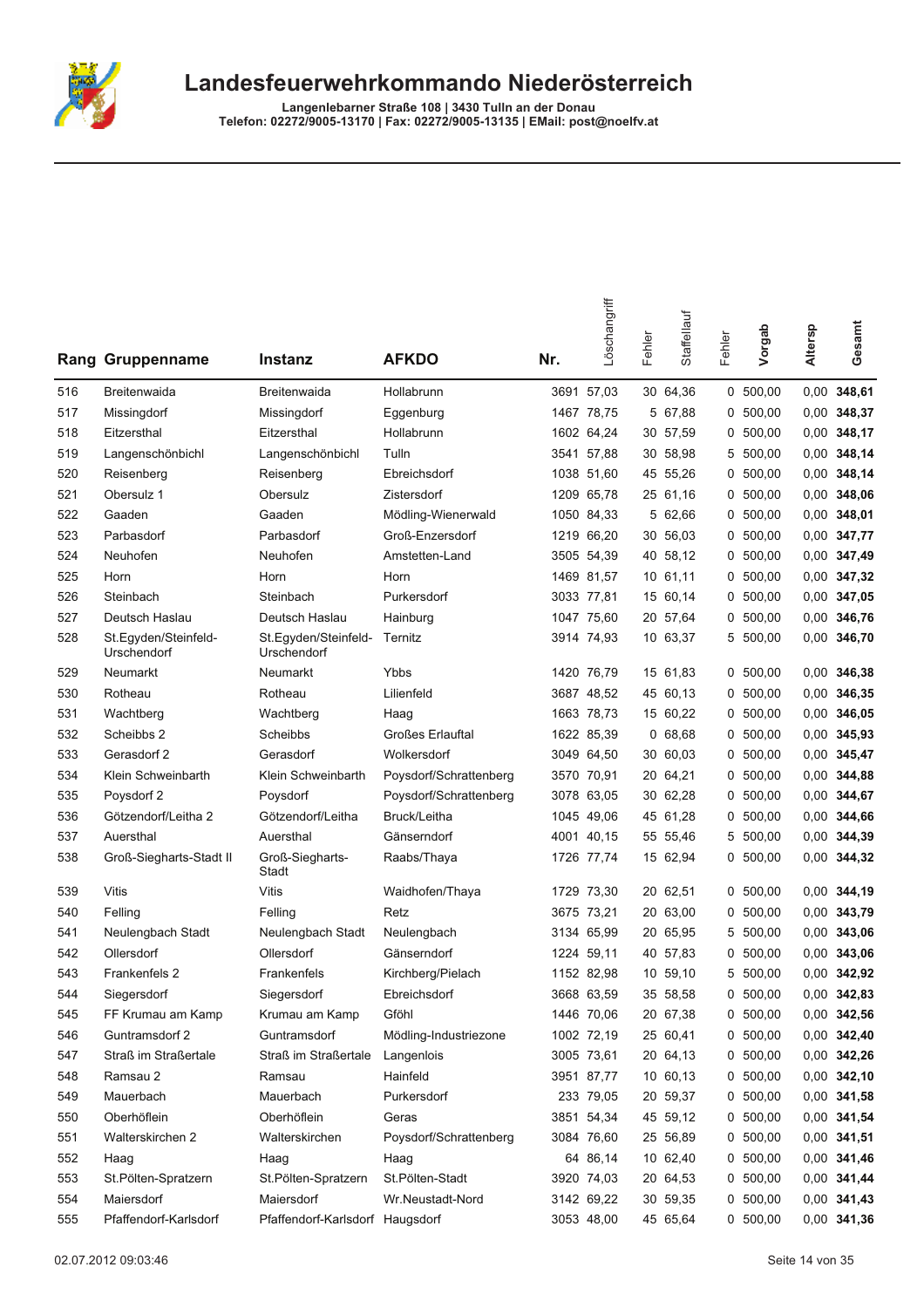

|     | <b>Rang Gruppenname</b>          | Instanz                          | <b>AFKDO</b>          | Nr. | Löschangriff | Fehler | Staffellauf | Fehler | Vorgab     | Altersp | Gesamt        |
|-----|----------------------------------|----------------------------------|-----------------------|-----|--------------|--------|-------------|--------|------------|---------|---------------|
| 556 | Reichenbach                      | Reichenbach                      | Litschau              |     | 3704 67,09   |        | 25 66,70    |        | 0, 500, 00 |         | 0,00 341,21   |
| 557 | Baden-Stadt                      | Baden-Stadt                      | Baden-Stadt           |     | 1817 68,06   |        | 30 60,80    |        | 0, 500, 00 |         | 0,00 341,14   |
| 558 | Tribuswinkel                     | Traiskirchen-<br>Tribuswinkel    | Baden-Land            |     | 3600 92,14   |        | 066,79      |        | 0, 500, 00 |         | 0,00 341,07   |
| 559 | Drosendorf 2                     | Drosendorf                       | Geras                 |     | 1813 77,40   |        | 25 56,67    |        | 0, 500, 00 |         | 0.00 340,93   |
| 560 | Zell                             | Zell                             | Waidhofen/Ybbs-Stadt  |     | 1675 92,34   |        | 5 61,86     | 0      | 500,00     |         | $0,00$ 340,80 |
| 561 | Gottsdorf                        | Gottsdorf                        | Persenbeug            |     | 1435 84,07   |        | 10 65,13    |        | 0, 500, 00 |         | $0,00$ 340,80 |
| 562 | Knocking-Rampersdorf             | Knocking-<br>Rampersdorf         | Melk                  |     | 1426 70,16   |        | 30 59,08    |        | 0, 500, 00 |         | 0,00 340,76   |
| 563 | Oberbergern                      | Oberbergern                      | Mautern               |     | 3140 65,94   |        | 30 63,93    |        | 0, 500, 00 |         | $0,00$ 340,13 |
| 564 | Sooß                             | Sooß                             | Baden-Land            |     | 1036 80,50   |        | 15 64,47    |        | 0, 500, 00 |         | $0,00$ 340,03 |
| 565 | Gemeinde Reingers 1              | Gemeinde Reingers                | Litschau              |     | 1807 79,85   |        | 20 60,26    |        | 0, 500, 00 |         | 0,00 339,89   |
| 566 | Thunau                           | Thunau                           | Gars                  |     | 3705 85,56   |        | 10 64,70    |        | 0, 500, 00 |         | 0,00 339,74   |
| 567 | Waldberg-Matzlesschlag           | Waldberg-<br>Matzlesschlag       | Waidhofen/Thaya       |     | 4024 58,82   |        | 40 61,73    |        | 0, 500.00  |         | 0,00 339,45   |
| 568 | Karlstetten                      | Karlstetten                      | St.Pölten - West      |     | 3901 69,42   |        | 30 61,40    |        | 0, 500, 00 |         | $0,00$ 339,18 |
| 569 | Lengenfeld                       | Lengenfeld                       | Langenlois            |     | 3909 76,64   |        | 25 59,22    |        | 0, 500, 00 |         | 0,00 339,14   |
| 570 | Mauer                            | Mauer                            | Melk                  |     | 1820 57,47   |        | 45 58,61    |        | 0, 500, 00 |         | 0,00 338,92   |
| 571 | Fahrafeld 2                      | Fahrafeld                        | Pottenstein           |     | 3917 75,21   |        | 20 65,96    |        | 0, 500, 00 |         | 0,00 338,83   |
| 572 | St.Egyden Steinfeld-<br>Neusiedl | St.Egyden Steinfeld-<br>Neusiedl | Ternitz               |     | 3116 64,85   |        | 35 61,81    |        | 0, 500, 00 |         | 0,00 338,34   |
| 573 | Platt                            | Platt                            | Retz                  |     | 3679 83,64   |        | 15 63,34    |        | 0 500,00   |         | 0,00 338,02   |
| 574 | Maria Anzbach                    | Maria Anzbach                    | Neulengbach           |     | 1084 86,79   |        | 15 60,21    |        | 0, 500, 00 |         | $0,00$ 338,00 |
| 575 | Würflach-Hettmannsdorf           | Würflach-<br>Hettmannsdorf       | Ternitz               |     | 1007 65,06   |        | 40 57,31    |        | 0, 500, 00 |         | 0,00 337,63   |
| 576 | Gloggnitz Stadt                  | Gloggnitz                        | Gloggnitz             |     | 65 71,26     |        | 30 61,16    |        | 0, 500, 00 |         | 0,00 337,58   |
| 577 | Atzelsdorf                       | Atzelsdorf                       | Mistelbach            |     | 1523 67,88   |        | 30 64,69    |        | 0, 500, 00 |         | 0,00 337,43   |
| 578 | Raipoltenbach                    | Raipoltenbach                    | Neulengbach           |     | 1095 67,69   |        | 35 60,09    |        | 0, 500, 00 |         | 0,00 337,22   |
| 579 | Sittendorf                       | Sittendorf                       | Langenlois            |     | 4019 51,25   |        | 50 61,58    | 0      | 500,00     |         | 0,00 337,17   |
| 580 | Suttenbrunn                      | Suttenbrunn                      | Hollabrunn            |     | 3673 72,67   |        | 30 60,28    |        | 0, 500, 00 |         | 0,00 337,05   |
| 581 | Hobersdorf                       | Hobersdorf                       | Mistelbach            |     | 54 74,20     |        | 30 58,87    |        | 0, 500, 00 |         | 0,00 336,93   |
| 582 | Statzendorf                      | Statzendorf                      | Herzogenburg          |     | 3060 72,71   |        | 30 60,84    |        | 0 500,00   |         | 0,00 336,45   |
| 583 | Gaming                           | Gaming                           | Ötscher-Hochkar       |     | 1613 80,66   |        | 20 62,92    |        | 0, 500, 00 |         | 0,00 336,42   |
| 584 | Purgstall                        | Purgstall                        | Großes Erlauftal      |     | 1618 84,54   |        | 20 59,65    |        | 0 500,00   |         | 0,00 335,81   |
| 585 | Weinburg                         | Weinburg                         | St.Pölten - West      |     | 3808 78,22   |        | 25 60,99    |        | 0, 500, 00 |         | 0,00 335,79   |
| 586 | Elsern                           | Elsern                           | Geras                 |     | 3521 64,42   |        | 35 64,86    |        | 0, 500, 00 |         | 0,00 335,72   |
| 587 | Unterstinkenbrunn                | Unterstinkenbrunn                | Laa/Thaya             |     | 3609 55,80   |        | 50 58,53    |        | 0 500,00   |         | 0,00 335,67   |
| 588 | Kottingbrunn                     | Kottingbrunn                     | Baden-Land            |     | 3597 49,97   |        | 50 64,39    |        | 0, 500, 00 |         | 0,00 335,64   |
| 589 | Raxendorf 3                      | Raxendorf                        | Pöggstall             |     | 222 64,27    |        | 40 60,48    |        | 0, 500, 00 |         | 0,00 335,25   |
| 590 | Drösing                          | Drösing                          | Zistersdorf           |     | 1232 56,81   |        | 45 63,16    |        | 0, 500, 00 |         | $0,00$ 335,03 |
| 591 | Retz 2                           | Retz                             | Retz                  |     | 3040 56,70   |        | 40 68,61    |        | 0, 500, 00 |         | 0,00 334,69   |
| 592 | Zöbern                           | Zöbern                           | Aspang                |     | 31 65,94     |        | 40 59,70    |        | 0 500,00   |         | 0,00 334,36   |
| 593 | Hennersdorf 3                    | Hennersdorf                      | Mödling-Industriezone |     | 70 68,55     |        | 35 62,14    |        | 0, 500, 00 |         | 0,00 334,31   |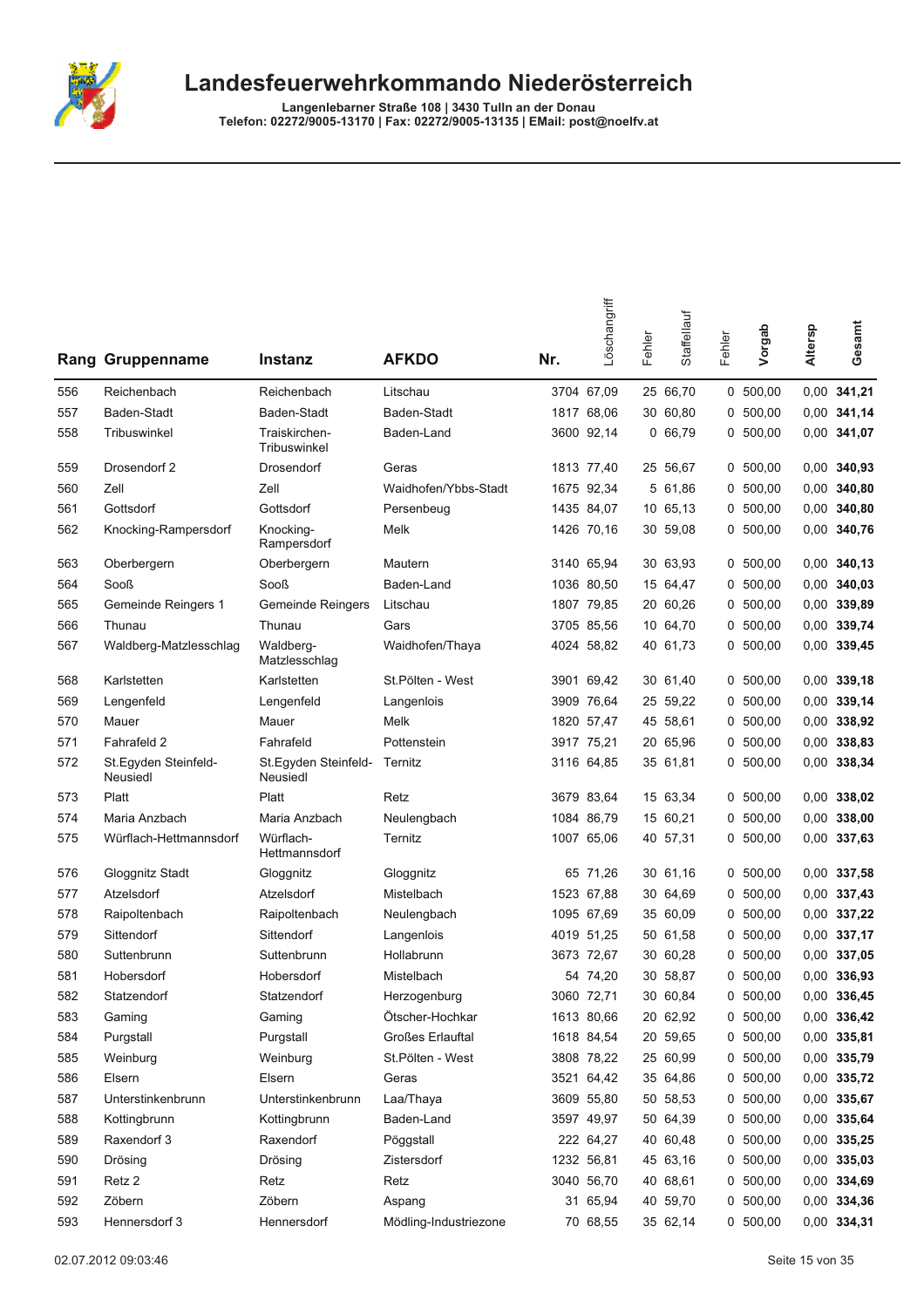

|     | <b>Rang Gruppenname</b>            | Instanz                              | <b>AFKDO</b>          | Nr. | Löschangriff | Fehler | Staffellauf | Fehler | Vorgab     | Altersp | Gesamt        |
|-----|------------------------------------|--------------------------------------|-----------------------|-----|--------------|--------|-------------|--------|------------|---------|---------------|
| 594 | Schwarzenbach D                    | Schwarzenbach                        | Kirchberg/Pielach     |     | 3538 72.71   |        | 25 68,00    |        | 0, 500, 00 |         | 0,00 334,29   |
| 595 | Etzmannsdorf am Kamp               | Etzmannsdorf am<br>Kamp              | Gars                  |     | 1482 64,36   |        | 40 61,75    |        | 0, 500, 00 |         | 0,00 333,89   |
| 596 | Gedersdorf                         | Gedersdorf                           | Krems-Land            |     | 3822 83,90   |        | 20 62,35    |        | 0, 500, 00 |         | 0,00 333,75   |
| 597 | <b>Brunn</b>                       | Brunn                                | Waidhofen/Thaya       |     | 1725 75,50   |        | 30 60,76    |        | 0, 500, 00 |         | 0,00 333,74   |
| 598 | Neunkirchen                        | Neunkirchen                          | Neunkirchen           |     | 4 74,24      |        | 30 62,07    | 0      | 500,00     |         | 0,00 333,69   |
| 599 | Allhartsberg                       | Allhartsberg                         | Waidhofen/Ybbs-Land   |     | 1698 60,43   |        | 50 55,88    | 0      | 500,00     |         | 0,00 333,69   |
| 600 | Wagram                             | Wagram                               | Groß-Enzersdorf       |     | 3927 56,57   |        | 55 55,27    |        | 0, 500, 00 |         | $0,00$ 333,16 |
| 601 | Vestenpoppen-Wohlfahrts            | Vestenpoppen-<br>Wohlfahrts          | Waidhofen/Thaya       |     | 1728 91,78   |        | 10 65,17    |        | 0, 500, 00 |         | 0,00 333,05   |
| 602 | Stollhof 1                         | Stollhof                             | Wr.Neustadt-Nord      |     | 30 62,41     |        | 45 59,62    |        | 0, 500, 00 |         | 0,00 332,97   |
| 603 | Hainfeld                           | Hainfeld                             | Hainfeld              |     | 3007 87,77   |        | 20 60,00    |        | 0, 500, 00 |         | 0,00 332,23   |
| 604 | Stronsdorf                         | Stronsdorf                           | Laa/Thaya             |     | 3709 83,08   |        | 20 65,03    |        | 0, 500, 00 |         | 0,00 331,89   |
| 605 | Wolfsgraben                        | Wolfsgraben                          | Purkersdorf           |     | 1073 64,75   |        | 45 58,57    |        | 0, 500, 00 |         | 0,00 331,68   |
| 606 | Lassing                            | Lassing                              | Ötscher-Hochkar       |     | 3699 72,15   |        | 40 56,68    | 0      | 500,00     |         | $0,00$ 331,17 |
| 607 | Maisbirbaum 1                      | Maisbirbaum                          | Korneuburg            |     | 1196 83,23   |        | 20 61,08    | 5      | 500,00     |         | 0,00 330,69   |
| 608 | Steinaweg-Klein Wien               | Steinaweg-Klein<br>Wien              | Mautern               |     | 1444 79,72   |        | 25 64,59    |        | 0 500,00   |         | 0,00 330,69   |
| 609 | St.Pölten-Ragelsdorf               | St.Pölten-Ragelsdorf St.Pölten-Stadt |                       |     | 1076 71,05   |        | 35 58,34    |        | 5 500,00   |         | $0,00$ 330,61 |
| 610 | Kottingbrunn1                      | Kottingbrunn                         | Baden-Land            |     | 3598 73,06   |        | 30 66,63    |        | 0, 500, 00 |         | 0,00 330,31   |
| 611 | Flandorf                           | Flandorf                             | Korneuburg            |     | 1191 75,03   |        | 35 59,85    |        | 0, 500, 00 |         | $0,00$ 330,12 |
| 612 | Langenzersdorf                     | Langenzersdorf                       | Korneuburg            |     | 1193 88,99   |        | 15 66,09    |        | 0, 500, 00 |         | 0,00 329,92   |
| 613 | Rabenstein                         | Rabenstein                           | Kirchberg/Pielach     |     | 1093 83,22   |        | 20 66,98    | 0      | 500,00     |         | $0,00$ 329,80 |
| 614 | Theresienfeld                      | Theresienfeld                        | Wr.Neustadt-Nord      |     | 3836 96,27   |        | 15 59,20    |        | 0 500,00   |         | 0,00 329,53   |
| 615 | Kurort Semmering                   | Kurort Semmering                     | Gloggnitz             |     | 3534 67,08   |        | 45 58,84    |        | 0, 500, 00 |         | 0,00 329,08   |
| 616 | St.Pölten-Waitzendorf              | St.Pölten-<br>Waitzendorf            | St.Pölten-Stadt       |     | 4023 81,58   |        | 30 59,61    |        | 0, 500, 00 |         | 0,00 328,81   |
| 617 | St.Pölten-Stattersdorf             | St.Pölten-<br>Stattersdorf           | St.Pölten-Stadt       |     | 1091 68,98   |        | 40 62,29    |        | 0, 500, 00 |         | 0,00 328,73   |
| 618 | Gumpoldskirchen                    | Gumpoldskirchen                      | Mödling-Industriezone |     | 3942 97,16   |        | 10 64,41    |        | 0, 500, 00 |         | 0,00 328,43   |
| 619 | Pöggstall                          | Pöggstall                            | Pöggstall             |     | 3689 74,81   |        | 35 61,95    |        | 0, 500, 00 |         | 0,00 328,24   |
| 620 | Wolfsbach 1                        | Wolfsbach                            | St.Peter/Au           |     | 1701 91,40   |        | 15 65,37    |        | 0 500,00   |         | 0,00 328,23   |
| 621 | Guntramsdorf 3                     | Guntramsdorf                         | Mödling-Industriezone |     | 1003 86,92   |        | 25 60,11    |        | 0, 500, 00 |         | 0,00 327,97   |
| 622 | Dreistetten                        | Dreistetten                          | Wr.Neustadt-Nord      |     | 3595 73,11   |        | 40 59,38    |        | 0, 500, 00 |         | 0,00 327,51   |
| 623 | Altenwörth 1                       | Altenwörth                           | Kirchberg/Wagram      |     | 1202 62,75   |        | 45 64,97    |        | 0, 500, 00 |         | 0,00 327,28   |
| 624 | Göstling an der Ybbs               | Göstling/Ybbs                        | Ötscher-Hochkar       |     | 3813 71,63   |        | 40 61,19    |        | 0, 500, 00 |         | $0,00$ 327,18 |
| 625 | Neudegg                            | Neudegg                              | Kirchberg/Wagram      |     | 8 69,90      |        | 40 63,12    |        | 0, 500, 00 |         | 0,00 326,98   |
| 626 | Altenwörth 2                       | Altenwörth                           | Kirchberg/Wagram      |     | 1105 82,50   |        | 25 65,87    |        | 0, 500, 00 |         | 0,00 326,63   |
| 627 | Etsdorf                            | Etsdorf                              | Langenlois            |     | 3823 95,49   |        | 15 63,04    |        | 0, 500, 00 |         | 0,00 326,47   |
| 628 | Bad Erlach / Brunn a. d.<br>Pitten | <b>Bad Erlach</b>                    | Wr.Neustadt-Süd       |     | 3838 66,16   |        | 45 62,96    |        | 0, 500, 00 |         | 0,00 325,88   |
| 629 | Maustrenk 2                        | Maustrenk                            | Zistersdorf           |     | 1223 99,86   |        | 15 59,40    |        | 0, 500, 00 |         | 0,00 325,74   |
| 630 | Eibesthal                          | Eibesthal                            | Mistelbach            |     | 72 89,98     |        | 15 69,36    |        | 0, 500, 00 |         | 0,00 325,66   |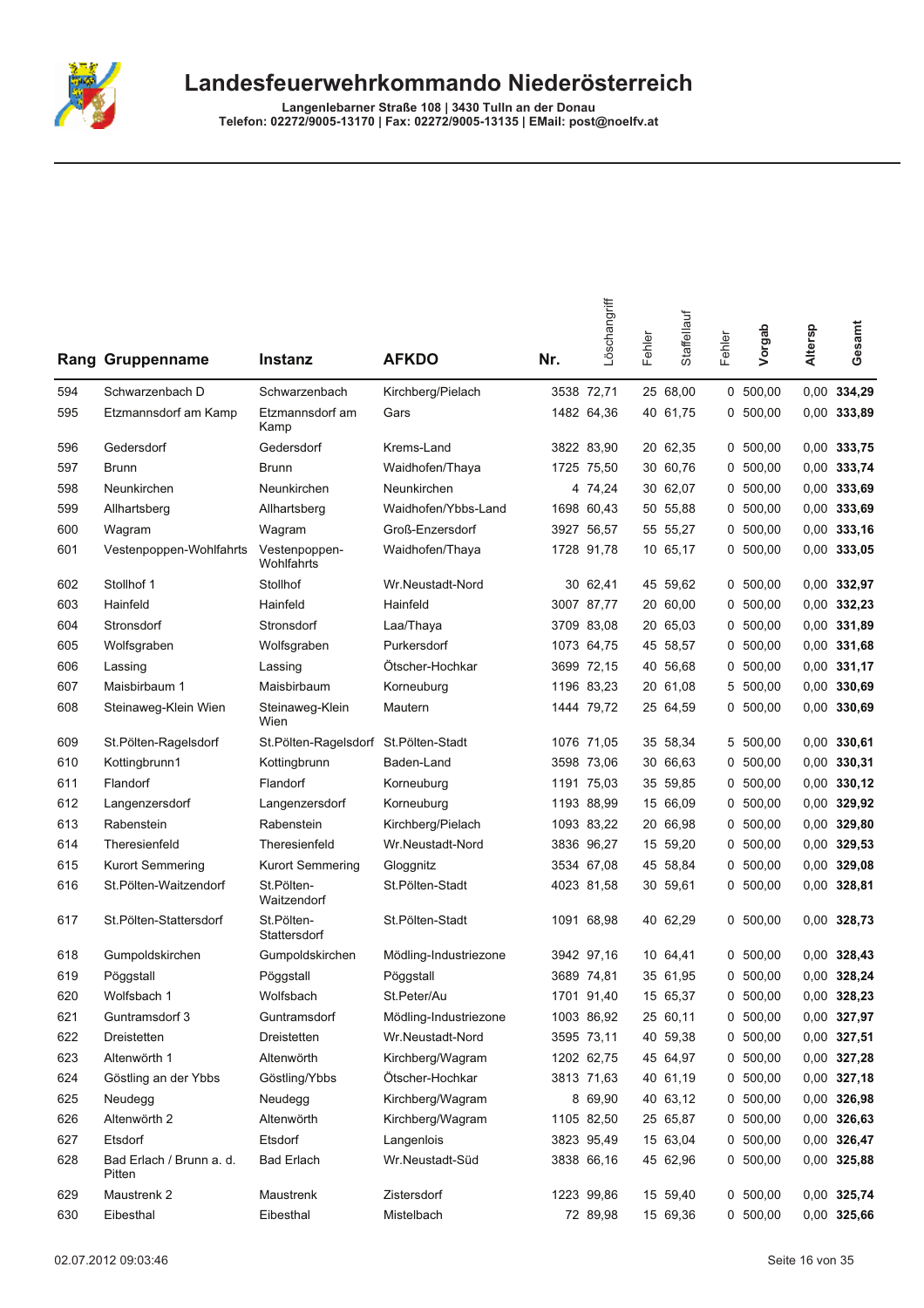

Langenlebarner Straße 108 | 3430 Tulln an der Donau<br>Telefon: 02272/9005-13170 | Fax: 02272/9005-13135 | EMail: post@noelfv.at

|     | <b>Rang Gruppenname</b>                  | <b>Instanz</b>            | <b>AFKDO</b>             | Nr.  | Löschangriff    | Fehler | Staffellauf | Fehler | Vorgab     | Altersp | Gesamt        |
|-----|------------------------------------------|---------------------------|--------------------------|------|-----------------|--------|-------------|--------|------------|---------|---------------|
| 631 | Kirnberg I                               | Kirnberg                  | Mank                     |      | 3531 67,41      |        | 45 62,53    |        | 0, 500, 00 |         | $0,00$ 325,06 |
| 632 | Steinakirchen am Forst                   | Steinakirchen/Forst       | <b>Kleines Erlauftal</b> |      | 3811 81,31      |        | 35 58,83    | 0      | 500,00     |         | 0,00 324,86   |
| 633 | Jedenspeigen2                            | Jedenspeigen              | Zistersdorf              |      | 1208 46,49      |        | 60 64,52    | 5      | 500,00     |         | 0,00 323,99   |
| 634 | AFKDO Wr.Neustadt-Nord                   | Wr.Neustadt-Nord          | Wr.Neustadt-Nord         |      | 3554 77,54      |        | 35 64,39    | 0      | 500,00     |         | 0,00 323,07   |
| 635 | Herrnbaumgarten 1                        | Herrnbaumgarten           | Poysdorf/Schrattenberg   |      | 14 89,88        |        | 30 57,77    |        | 0, 500, 00 |         | 0,00 322,35   |
| 636 | Eichenbrunn 2                            | Eichenbrunn               | Laa/Thaya                |      | 1812 73.42      |        | 45 59,44    |        | 0, 500, 00 |         | 0,00 322,14   |
| 637 | Stetteldorf                              | Stetteldorf               | Stockerau                |      | 3131 72,79      |        | 40 65,83    | 0      | 500,00     |         | 0,00 321,38   |
| 638 | Getzersdorf                              | Getzersdorf               | Herzogenburg             |      | 1088 100,9<br>8 |        | 15 62,84    | 0      | 500,00     |         | $0,00$ 321,18 |
| 639 | Zeillern                                 | Zeillern                  | Amstetten-Land           |      | 1662 72,58      |        | 50 56,27    |        | 0, 500, 00 |         | $0,00$ 321,15 |
| 640 | St.Oswald                                | St.Oswald                 | Persenbeug               |      | 1419 99,93      |        | 20 59,27    | 0      | 500,00     |         | $0,00$ 320,80 |
| 641 | <b>Wiener Neustadt 2</b>                 | <b>Wiener Neustadt</b>    | Wr.Neustadt-Stadt        |      | 3954 76,63      |        | 40 62,99    | 0      | 500,00     |         | 0.00 320,38   |
| 642 | Heufurth                                 | Heufurth                  | Retz                     |      | 3594 90,84      |        | 25 65,48    | 0      | 500,00     |         | 0,00 318,68   |
| 643 | Pyhra-Markt                              | Pyhra-Markt               | St.Pölten - Ost          |      | 3664 92,77      |        | 30 63,26    |        | 0, 500, 00 |         | 0,00 313,97   |
| 644 | Pillichsdorf                             | Pillichsdorf              | Wolkersdorf              |      | 3941 71.44      |        | 55 59,70    | 0      | 500,00     |         | 0,00 313,86   |
| 645 | Sigmundsherberg                          | Sigmundsherberg           | Eggenburg                |      | 3681 88,23      |        | 35 63,00    | 0      | 500,00     |         | 0,00 313,77   |
| 646 | Seefeld-Kadolz                           | Seefeld-Kadolz            | Haugsdorf                |      | 3089 81,33      |        | 45 60,40    | 0      | 500,00     |         | 0,00 313,27   |
| 647 | Untersiebenbrunn                         | Untersiebenbrunn          | Marchegg                 |      | 3566 82,56      |        | 40 60,05    |        | 5 500,00   |         | 0,00 312,39   |
| 648 | Kollnbrunn 2                             | Kollnbrunn                | Gänserndorf              |      | 1226 100,0<br>0 |        | 20 63,37    |        | 5 500,00   |         | 0,00 311,63   |
| 649 | Unterwaltersdorf2                        | Unterwaltersdorf          | Ebreichsdorf             |      | 1037 67,55      |        | 55 67,34    |        | 0, 500, 00 |         | $0,00$ 310,11 |
|     | <b>Bronze mit Alterspunkten / Eigene</b> |                           |                          |      |                 |        |             |        |            |         |               |
| 1   | Eichhorn 3                               | Eichhorn                  | Zistersdorf              |      | 1243 35,65      |        | 0, 59, 65   |        | 0, 500, 00 |         | 24,00 428,70  |
| 2   | Kirnberg III                             | Kirnberg                  | Mank                     |      | 1440 35,69      |        | 0, 59, 79   |        | 0, 500, 00 |         | 24,00 428,52  |
| 3   | Hub-Lehen 2                              | Hub-Lehen                 | <b>Großes Erlauftal</b>  |      | 1612 34,99      |        | 0, 58, 00   | 0      | 500,00     |         | 19,00 426,01  |
| 4   | Wiesenfeld 1                             | Wiesenfeld                | Hainfeld                 |      | 1062 37,97      |        | 0, 56, 10   | 0      | 500,00     |         | 20,00 425,93  |
| 5   | Grimmenstein-Kirchau 2                   | Grimmenstein-<br>Kirchau  | Aspang                   |      | 215 39,05       |        | 0, 58, 17   |        | 0, 500, 00 |         | 23,00 425,78  |
| 6   | Oberkreuzstetten 1                       | Oberkreuzstetten          | Wolkersdorf              | 3873 | 36.82           |        | 5 57,11     | 0      | 500,00     |         | 22,00 423,07  |
| 7   | Neukirchen an der Wild                   | Neukirchen an der<br>Wild | Horn                     |      | 1473 34,87      |        | 0, 55, 62   |        | 0, 500, 00 |         | 13,00 422,51  |
| 8   | Utzenlaa                                 | Utzenlaa                  | Kirchberg/Wagram         |      | 1107 36,14      |        | 0, 57, 05   |        | 0, 500, 00 |         | 15,00 421,81  |
| 9   | Etzen                                    | Etzen                     | <b>Groß Gerungs</b>      |      | 1746 40,22      |        | 0, 57, 99   |        | 0, 500, 00 |         | 20,00 421,79  |
| 10  | Randegg 1                                | Randegg                   | Kleines Erlauftal        |      | 1609 39,04      |        | 0, 57, 25   |        | 0, 500, 00 |         | 18,00 421,71  |
| 11  | Weigelsdorf 2                            | Weigelsdorf               | Ebreichsdorf             |      | 212 36,71       |        | 0 54,69     |        | 0 500,00   |         | 13,00 421,60  |
| 12  | Niederabsdorf 3                          | Niederabsdorf             | Zistersdorf              |      | 1241 38,42      |        | 0, 59, 66   |        | 0, 500, 00 |         | 17,00 418,92  |
| 13  | Trandorf 1                               | Trandorf                  | Spitz                    |      | 4007 40,46      |        | 0, 57, 51   |        | 0, 500, 00 |         | 16,00 418,03  |
| 14  | Krems/Donau                              | Krems/Donau               | Krems-Stadt              |      | 1459 43,89      |        | 063,09      |        | 0, 500, 00 |         | 24,00 417,02  |
| 15  | Zillingdorf-Markt 2                      | Zillingdorf-Markt         | Wr.Neustadt-Nord         |      | 3894 38,66      |        | 0 58,54     |        | 0, 500, 00 |         | 14,00 416,80  |
| 16  | Großreinprechts 1                        | Großreinprechts           | Gföhl                    |      | 1460 41,89      |        | 0, 58, 02   |        | 0, 500, 00 |         | 16,00 416,09  |
| 17  | Gschwendt                                | Gschwendt                 | Zwettl                   |      | 1748 36,73      |        | 0, 58, 60   |        | 0, 500, 00 |         | 11,00 415,67  |
| 18  | Schönau/Triesting                        | Schönau/Triesting         | Baden-Land               |      | 131 45,65       |        | 060,63      |        | 0, 500, 00 |         | 21,00 414,72  |
| 19  | Ramsau 1                                 | Ramsau                    | Hainfeld                 |      | 3574 40,13      |        | 060,54      |        | 0, 500, 00 |         | 15,00 414,33  |

02.07.2012 09:03:46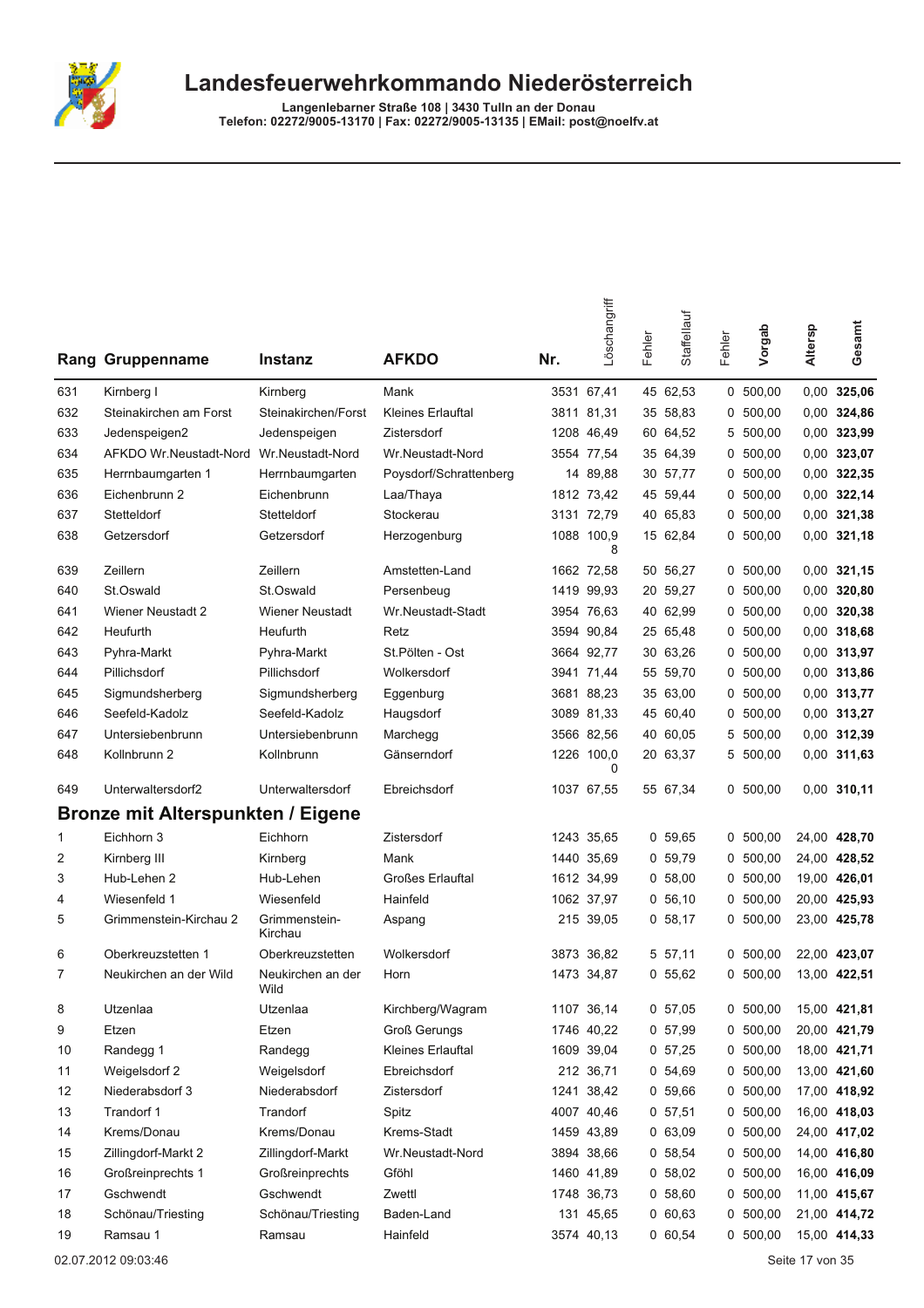

|    | Rang Gruppenname                | <b>Instanz</b>                  | <b>AFKDO</b>             | Nr.  | Löschangriff | Fehler | Staffellauf | Fehler | Vorgab     | Altersp | Gesamt       |
|----|---------------------------------|---------------------------------|--------------------------|------|--------------|--------|-------------|--------|------------|---------|--------------|
| 20 | <b>Bischofstetten 1</b>         | <b>Bischofstetten</b>           | Mank                     |      | 1439 39,65   |        | 5 62.04     |        | 0, 500, 00 |         | 21,00 414,31 |
| 21 | Vestenötting-<br>Kleineberharts | Vestenötting-<br>Kleineberharts | Waidhofen/Thaya          |      | 1716 41,00   |        | 0, 59, 83   |        | 0, 500, 00 |         | 15,00 414,17 |
| 22 | Palterndorf 1                   | Palterndorf                     | Zistersdorf              |      | 1239 46,26   |        | 0, 58, 23   |        | 0, 500, 00 |         | 18,00 413,51 |
| 23 | Dobermannsdorf 3                | Dobermannsdorf                  | Zistersdorf              |      | 1248 43.83   |        | 0, 64, 13   |        | 0, 500, 00 |         | 20,00 412,04 |
| 24 | Loipersbach 1                   | Loipersbach                     | Neunkirchen              |      | 3042 40.26   |        | 10 61,30    | 0      | 500,00     | 21,00   | 409,44       |
| 25 | Staatz-Kautendorf 2             | Staatz-Kautendorf               | Laa/Thaya                | 3011 | 45,40        |        | 5 64,39     | 0      | 500,00     | 24,00   | 409,21       |
| 26 | Groß Wolfgers 1                 | <b>Groß Wolfgers</b>            | Weitra                   |      | 1803 47,38   |        | 5 64,75     | 0      | 500,00     | 23,00   | 405,87       |
| 27 | Hochstraß 2                     | <b>Hochstraß</b>                | St.Peter/Au              |      | 3645 53,24   |        | 0, 64, 90   | 0      | 500,00     |         | 24,00 405,86 |
| 28 | Otterthal 1                     | Otterthal                       | Gloggnitz                |      | 104 35,19    |        | 20 55,53    |        | 0, 500, 00 |         | 16,00 405,28 |
| 29 | Neudorf 2                       | Neudorf                         | Laa/Thaya                | 221  | 49,65        |        | 0, 66, 13   | 0      | 500,00     | 21,00   | 405,22       |
| 30 | Aukental 2                      | Aukental                        | St.Peter/Au              | 3508 | 53,14        |        | 063,65      | 0      | 500,00     | 22,00   | 405,21       |
| 31 | Erdberg 2                       | Erdberg                         | Poysdorf/Schrattenberg   | 3091 | 54,13        |        | 0, 61, 70   | 0      | 500,00     | 20,00   | 404,17       |
| 32 | Niederrußbach 3                 | Niederrußbach                   | Stockerau                |      | 3904 40,45   |        | 10 58,81    | 0      | 500,00     | 10,00   | 400,74       |
| 33 | Schönfeld i.M. 2                | Schönfeld i.M.                  | Marchegg                 |      | 207 54,09    |        | 062,29      | 0      | 500,00     | 17,00   | 400,62       |
| 34 | Pyhrafeld 2                     | Pyhrafeld                       | <b>Kleines Erlauftal</b> | 1611 | 49,72        |        | 0, 58, 72   | 0      | 500,00     | 9,00    | 400,56       |
| 35 | Schwadorf 1                     | Schwadorf                       | Schwechat-Land           | 98   | 49,61        |        | 5 63,94     | 0      | 500,00     | 19,00   | 400,45       |
| 36 | Kleinfeld                       | Kleinfeld                       | Pottenstein              |      | 1065 44,28   |        | 10 56,77    | 0      | 500,00     | 7,00    | 395,95       |
| 37 | Sierndorf 2                     | Sierndorf                       | Zistersdorf              |      | 1247 37,27   |        | 20 68,24    | 0      | 500,00     | 21,00   | 395,49       |
| 38 | Groß Wolfgers 2                 | <b>Groß Wolfgers</b>            | Weitra                   |      | 1801 41,38   |        | 15 56,77    |        | 0, 500, 00 | 8,00    | 394,85       |
| 39 | Mitterndorf 2                   | Mitterndorf                     | Ebreichsdorf             |      | 1066 55,60   |        | 062,95      | 0      | 500,00     | 13,00   | 394,45       |
| 40 | Zistersdorf                     | Zistersdorf                     | Zistersdorf              |      | 1242 50,33   |        | 5 62,51     | 0      | 500,00     | 12,00   | 394,16       |
| 41 | <b>Neustift</b>                 | <b>Neustift</b>                 | <b>Großes Erlauftal</b>  |      | 1610 42,88   |        | 20 60,20    | 0      | 500,00     | 17,00   | 393,92       |
| 42 | Wampersdorf 1                   | Wampersdorf                     | Ebreichsdorf             |      | 3669 63,50   |        | 069,44      | 0      | 500,00     | 26,00   | 393,06       |
| 43 | Brunnwiesen 3                   | <b>Brunnwiesen</b>              | Mank                     |      | 1438 42,75   |        | 20 68,22    | 0      | 500,00     | 24,00   | 393,03       |
| 44 | Heiligenblut 2                  | Heiligenblut                    | Pöggstall                |      | 4030 47,09   |        | 15 62,20    | 0      | 500,00     | 16,00   | 391,71       |
| 45 | Pinnersdorf                     | Pinnersdorf                     | Haag                     | 1689 | 46,96        |        | 10 62,53    | 0      | 500,00     | 11,00   | 391,51       |
| 46 | Oberwaltersdorf                 | Oberwaltersdorf                 | Ebreichsdorf             |      | 1067 52,65   |        | 063,92      | 0      | 500,00     | 7,00    | 390,43       |
| 47 | <b>Groß Gerungs II</b>          | <b>Groß Gerungs</b>             | <b>Groß Gerungs</b>      |      | 214 57,29    |        | 0,60,06     | 0      | 500,00     | 7.00    | 389,65       |
| 48 | Watzelsdorf 2                   | Watzelsdorf                     | Retz                     |      | 224 52,44    |        | 10 59,95    |        | 0, 500, 00 | 11,00   | 388,61       |
| 49 | Kleinrust-Fugging 2             | Kleinrust-Fugging               | Herzogenburg             |      | 3102 57,11   |        | 5 67,86     |        | 0, 500, 00 |         | 14,00 384,03 |
| 50 | Loidesthal 2                    | Loidesthal                      | Zistersdorf              |      | 1238 56,36   |        | 10 62,32    | 0      | 500,00     |         | 12,00 383,32 |
| 51 | Groß-Inzersdorf 3               | Groß-Inzersdorf                 | Zistersdorf              |      | 1240 67,80   |        | 0, 65, 16   |        | 0, 500, 00 |         | 16,00 383,04 |
| 52 | Wolfshoferamt 1                 | Wolfshoferamt                   | Gföhl                    |      | 3526 63,06   |        | 068,16      |        | 0, 500, 00 |         | 13,00 381,78 |
| 53 | Herrnbaumgarten 2               | Herrnbaumgarten                 | Poysdorf/Schrattenberg   |      | 208 56,63    |        | 10 61,59    |        | 0, 500, 00 |         | 10,00 381,78 |
| 54 | Ottenthal 1                     | Ottenthal                       | Poysdorf/Schrattenberg   |      | 1317 48,64   |        | 20 57,07    | 0      | 500,00     |         | 7,00 381,29  |
| 55 | Stang 3                         | Stang                           | Kirchschlag              |      | 3703 57,68   |        | 10 67,49    | 0      | 500,00     |         | 16,00 380,83 |
| 56 | Obersulz 2                      | Obersulz                        | Zistersdorf              |      | 1245 67,18   |        | 065,38      |        | 0, 500, 00 |         | 13,00 380,44 |
| 57 | Hagendorf                       | Hagendorf                       | Laa/Thaya                |      | 1325 58,37   |        | 15 61,67    |        | 0, 500, 00 |         | 15,00 379,96 |
| 58 | Groisbach 2                     | Groisbach                       | Baden-Land               |      | 1064 53,70   |        | 15 65,44    |        | 5 500,00   |         | 19,00 379,86 |
| 59 | Stollhof 2                      | Stollhof                        | Wr.Neustadt-Nord         |      | 211 66,07    |        | 5 60,58     | 0      | 500,00     |         | 11,00 379,35 |
| 60 | Hautzendorf 1                   | Hautzendorf                     | Wolkersdorf              |      | 3871 65,58   |        | 5 66,56     |        | 0, 500, 00 |         | 16,00 378,86 |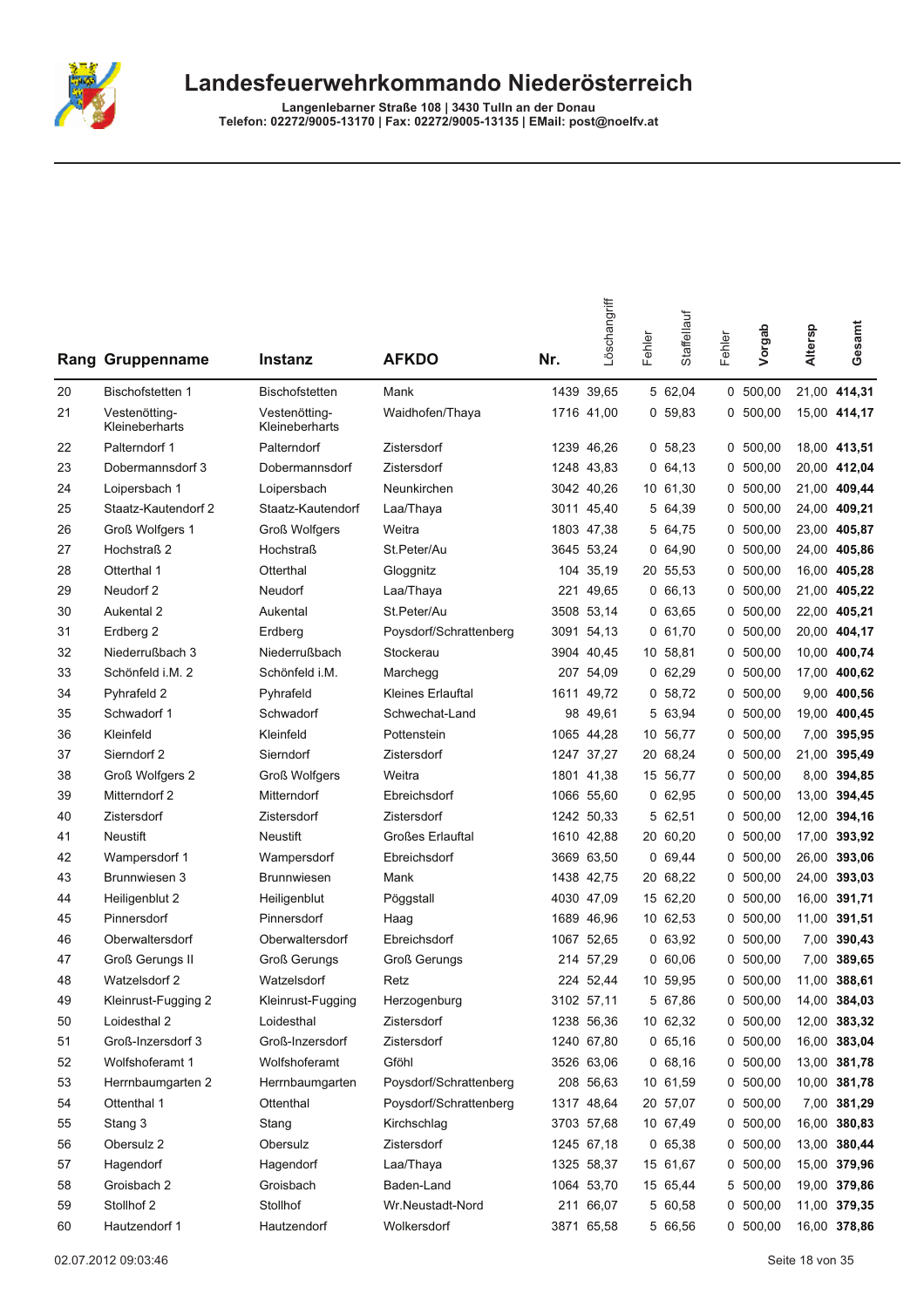

| Rang | Gruppenname                         | <b>Instanz</b>                              | <b>AFKDO</b>           | Nr. | Löschangriff | Fehler | Staffellauf | Fehler | Vorgab     | Altersp | Gesamt       |
|------|-------------------------------------|---------------------------------------------|------------------------|-----|--------------|--------|-------------|--------|------------|---------|--------------|
| 61   | Kottingneusiedl 2                   | Kottingneusiedl                             | Laa/Thaya              |     | 1326 59,43   |        | 20 58,90    |        | 0, 500, 00 | 17,00   | 378,67       |
| 62   | Loidesthal 3                        | Loidesthal                                  | Zistersdorf            |     | 1234 66,35   |        | 10 63,37    | 0      | 500,00     |         | 18,00 378,28 |
| 63   | Herrnbaumgarten 3                   | Herrnbaumgarten                             | Poysdorf/Schrattenberg |     | 209 67,60    |        | 072,60      | 0      | 500,00     |         | 18,00 377,80 |
| 64   | Kirchberg am Wechsel                | Kirchberg am<br>Wechsel                     | Aspang                 |     | 3013 59,09   |        | 15 64,79    | 0      | 500,00     |         | 14,00 375,12 |
| 65   | Enzersdorf/Fischa 2                 | Enzersdorf/Fischa                           | Bruck/Leitha           |     | 3601 56,52   |        | 20 62,05    | 0      | 500,00     |         | 12,00 373,43 |
| 66   | Wopfing 2                           | Wopfing                                     | Gutenstein             |     | 3663 67,99   |        | 5 61,69     | 0      | 500,00     |         | 8,00 373,32  |
| 67   | Kleinhöflein                        | Kleinhöflein                                | Retz                   |     | 1607 70,47   |        | 065,41      | 0      | 500,00     |         | 9,00 373,12  |
| 68   | St.Corona 2                         | St.Corona                                   | Aspang                 |     | 103 51,77    |        | 25 64,16    |        | 0, 500, 00 |         | 13,00 372,07 |
| 69   | Geyersberg 2                        | Geyersberg                                  | Mautern                |     | 3707 46,18   |        | 40 67,55    | 0      | 500,00     | 25,00   | 371,27       |
| 70   | Jeutendorf-Mauterheim               | Jeutendorf-<br>Mauterheim                   | St.Pölten - Ost        |     | 3935 49,86   |        | 25 59,92    | 0      | 500,00     |         | 6,00 371,22  |
| 71   | Karlstein                           | Karlstein                                   | Dobersberg             |     | 1717 74,20   |        | 5 66,05     |        | 0, 500, 00 |         | 16,00 370,75 |
| 72   | Mariensee 3                         | Mariensee                                   | Aspang                 |     | 117 61,68    |        | 20 69,85    | 0      | 500,00     | 22,00   | 370,47       |
| 73   | Leobersdorf 2                       | Leobersdorf                                 | Baden-Land             |     | 1063 63,38   |        | 20 65,73    | 0      | 500,00     | 19,00   | 369,89       |
| 74   | Weikersdorf 1                       | Weikersdorf                                 | Wr.Neustadt-Nord       |     | 1027 58,46   |        | 20 62,75    | 0      | 500,00     | 11,00   | 369,79       |
| 75   | <b>Großkrut</b>                     | <b>Großkrut</b>                             | Poysdorf/Schrattenberg |     | 3939 77,30   |        | 0, 64, 10   | 0      | 500,00     | 11,00   | 369,60       |
| 76   | Wiesenfeld 3                        | Wiesenfeld                                  | Hainfeld               |     | 3938 58,76   |        | 20 70,13    | 0      | 500,00     | 17,00   | 368,11       |
| 77   | St.Egyden/Steinfeld-<br>Saubersdorf | St.Egyden/Steinfeld-<br>Saubersdorf         | Ternitz                |     | 3947 71,27   |        | 5 62,76     | 0      | 500,00     | 7,00    | 367,97       |
| 78   | Poysdorf 1                          | Poysdorf                                    | Poysdorf/Schrattenberg |     | 3076 60,80   |        | 25 65,26    |        | 0, 500, 00 | 19,00   | 367,94       |
| 79   | Jedenspeigen3                       | Jedenspeigen                                | Zistersdorf            |     | 1246 69.25   |        | 10 75,85    | 0      | 500,00     | 23,00   | 367,90       |
| 80   | Pfaffendorf-Karlsdorf               | Pfaffendorf-Karlsdorf                       | Haugsdorf              |     | 3052 65,04   |        | 10 73,20    | 0      | 500,00     | 15,00   | 366,76       |
| 81   | Ternitz-Döppling 2                  | Ternitz-Döppling                            | Ternitz                |     | 99 67,42     |        | 20 66,84    | 0      | 500,00     | 21,00   | 366,74       |
| 82   | Drosendorf 1                        | Drosendorf                                  | Geras                  |     | 1821 68,25   |        | 5 64,03     | 0      | 500,00     | 4,00    | 366,72       |
| 83   | Markt-Seitenstetten 2               | Markt-Seitenstetten                         | St.Peter/Au            |     | 1690 66,16   |        | 20 69,20    |        | 0, 500, 00 | 22,00   | 366,64       |
| 84   | Weißenkirchen                       | Weißenkirchen                               | Krems-Land             |     | 3105 78.66   |        | 068,93      | 0      | 500,00     | 14,00   | 366,41       |
| 85   | Dietmanns                           | Dietmanns                                   | Raabs/Thaya            |     | 3614 80,91   |        | 071,93      | 0      | 500,00     | 17,00   | 364,16       |
| 86   | Senftenberg 1                       | Senftenberg                                 | Krems-Land             |     | 1458 70,24   |        | 10 63,11    | 0      | 500,00     | 6,00    | 362,65       |
| 87   | Seisenegg                           | Seisenegg                                   | Amstetten-Land         |     | 1683 71,60   |        | 5 68,43     | 0      | 500,00     | 3,00    | 357,97       |
| 88   | Senftenberg 2                       | Senftenberg                                 | Krems-Land             |     | 219 78,48    |        | 15 70,92    | 0      | 500,00     |         | 22,00 357,60 |
| 89   | Gemeinde Reingers 2                 | Gemeinde Reingers                           | Litschau               |     | 1802 64,56   |        | 20 62,02    |        | 5 500,00   |         | 7,00 355,42  |
| 90   | Maisbirbaum 2                       | Maisbirbaum                                 | Korneuburg             |     | 1198 78,31   |        | 10 63,64    |        | 0, 500, 00 |         | 7,00 355,05  |
| 91   | Erla                                | Erla                                        | Haag                   |     | 1691 82,41   |        | 10 71,93    |        | 0, 500, 00 |         | 19,00 354,66 |
| 92   | Kleinengersdorf                     | Kleinengersdorf                             | Korneuburg             |     | 1197 74,79   |        | 20 61,97    |        | 0 500,00   |         | 11,00 354,24 |
| 93   | Grimmenstein-Kirchau 3              | Grimmenstein-<br>Kirchau                    | Aspang                 |     | 216 59,40    |        | 35 60,98    |        | 0, 500, 00 |         | 9,00 353,62  |
| 94   | Guntramsdorf 4                      | Guntramsdorf                                | Mödling-Industriezone  |     | 1004 88,80   |        | 5 71,99     |        | 0, 500, 00 |         | 17,00 351,21 |
| 95   | Kottingbrunn 3                      | Kottingbrunn                                | Baden-Land             |     | 1009 70,10   |        | 25 64,23    |        | 0, 500, 00 |         | 9,00 349,67  |
| 96   | Göpfritz an der Wild II             | Göpfritz an der Wild                        | Allentsteig            |     | 1747 84,04   |        | 10 85,96    |        | 0, 500, 00 |         | 27,00 347,00 |
| 97   | Markt Piesting 2                    | <b>Markt Piesting</b>                       | Wr.Neustadt-Nord       |     | 1025 82,28   |        | 20 72,91    |        | 0, 500, 00 |         | 18,00 342,81 |
| 98   | St.Egyden/Steinfeld-<br>Urschendorf | St.Egyden/Steinfeld- Ternitz<br>Urschendorf |                        |     | 3913 84,91   |        | 20 71,38    |        | 0, 500, 00 |         | 18,00 341,71 |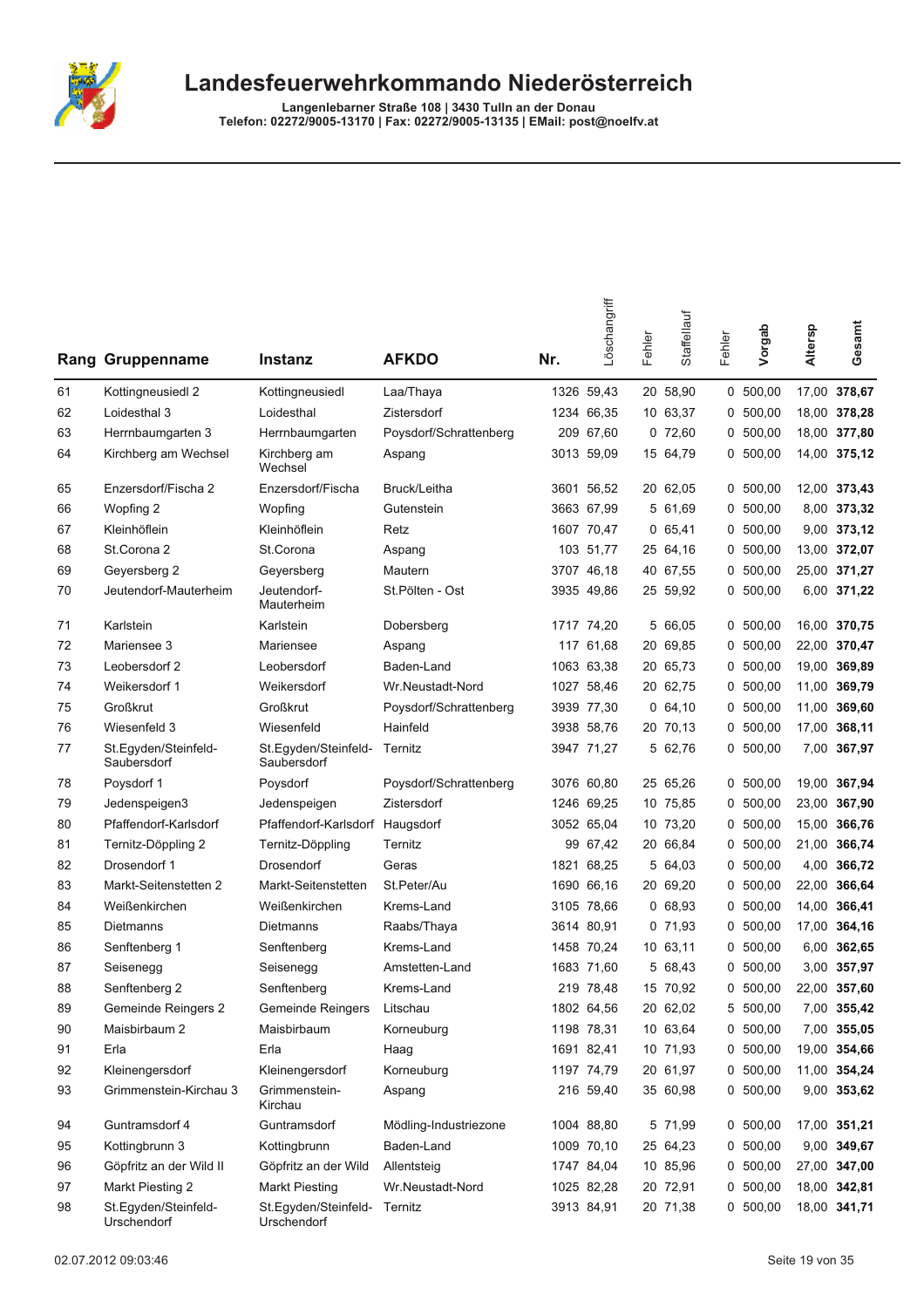

|     | <b>Rang Gruppenname</b>                  | <b>Instanz</b>                | <b>AFKDO</b>           | Nr.  | Löschangriff | Fehler | Staffellauf | Fehler | Vorgab     | Altersp | Gesamt       |
|-----|------------------------------------------|-------------------------------|------------------------|------|--------------|--------|-------------|--------|------------|---------|--------------|
| 99  | Sooß <sub>2</sub>                        | Sooß                          | Baden-Land             |      | 3801 92,90   |        | 20 61,04    |        | 0, 500, 00 | 15,00   | 341,06       |
| 100 | Peigarten                                | Peigarten                     | Waidhofen/Thaya        |      | 3552 81,98   |        | 20 69,65    | 0      | 500,00     |         | 10,00 338,37 |
| 101 | Heufurth 1                               | Heufurth                      | Retz                   |      | 220 93,69    |        | 15 78,77    | 0      | 500,00     |         | 21,00 333,54 |
| 102 | Wetzelsdorf                              | Wetzelsdorf                   | Poysdorf/Schrattenberg |      | 3702 94,92   |        | 15 68,98    | 0      | 500,00     |         | 11,00 332,10 |
| 103 | Landegg II                               | Landegg                       | Ebreichsdorf           |      | 124 73,57    |        | 40 68.59    |        | 0, 500, 00 |         | 14,00 331,84 |
|     | <b>Silber ohne Alterspunkte / Eigene</b> |                               |                        |      |              |        |             |        |            |         |              |
| 1   | Trattenbach 1                            | Trattenbach                   | Gloggnitz              |      | 328 36,37    |        | 0, 51, 88   |        | 0, 500, 00 |         | 0,00 411,75  |
| 2   | Loipersbach 2                            | Loipersbach                   | Neunkirchen            | 3043 | 39,34        |        | 049,87      | 0      | 500,00     |         | 0,00 410,79  |
| 3   | Zwentendorf 1                            | Zwentendorf                   | Laa/Thaya              | 1506 | 39,89        |        | 0, 51, 26   | 0      | 500,00     |         | 0,00 408,85  |
| 4   | Königsberg 1                             | Königsberg                    | Aspang                 | 320  | 37,83        |        | 0, 53, 43   | 0      | 500,00     |         | 0,00 408,74  |
| 5   | Großharras 1                             | Großharras                    | Laa/Thaya              | 1529 | 38,64        |        | 0, 52, 71   |        | 0, 500, 00 |         | 0,00 408,65  |
| 6   | Markersdorf 1                            | Markersdorf                   | Neulengbach            |      | 3833 39,05   |        | 0, 52, 69   |        | 0, 500, 00 |         | 0,00 408,26  |
| 7   | Thallern 1                               | Thallern                      | Atzenbrugg             | 1971 | 39,03        |        | 0, 52.73    | 0      | 500,00     |         | 0,00 408,24  |
| 8   | Grimmenstein-Kirchau 1                   | Grimmenstein-<br>Kirchau      | Aspang                 | 179  | 39,72        |        | 0, 52, 51   | 0      | 500,00     |         | 0,00 407,77  |
| 9   | Kürnberg 2                               | Kürnberg                      | St.Peter/Au            |      | 1798 40.29   |        | 0, 51, 94   |        | 0, 500, 00 |         | 0,00 407,77  |
| 10  | Gleichenbach 1                           | Gleichenbach                  | Kirchschlag            | 337  | 36,31        |        | 0, 51, 21   | 5      | 500,00     |         | 0,00 407,48  |
| 11  | Niederhausleiten-Höfing                  | Niederhausleiten-<br>Höfing   | Waidhofen/Ybbs-Land    |      | 1911 40,70   |        | 0, 51, 91   | 0      | 500,00     |         | 0,00 407,39  |
| 12  | Wartmannstetten                          | Wartmannstetten               | Neunkirchen            |      | 310 38,47    |        | 0, 54, 56   | 0      | 500,00     |         | 0,00 406,97  |
| 13  | Ossarn 1                                 | Ossarn                        | Herzogenburg           |      | 1165 40,56   |        | 0, 52, 63   | 0      | 500,00     |         | 0,00 406,81  |
| 14  | Breitenau 1                              | <b>Breitenau</b>              | Neunkirchen            |      | 329 41,45    |        | 0, 51, 86   | 0      | 500,00     |         | 0,00 406,69  |
| 15  | Gleichenbach 2                           | Gleichenbach                  | Kirchschlag            | 3583 | 38,50        |        | 0, 54, 96   | 0      | 500,00     |         | 0,00 406,54  |
| 16  | Sperkental                               | Sperkental                    | Gföhl                  | 3925 | 40,04        |        | 0, 53, 56   |        | 0, 500, 00 |         | 0,00 406,40  |
| 17  | Dobermannsdorf 1                         | Dobermannsdorf                | Zistersdorf            |      | 1362 37,98   |        | 5 50,73     | 0      | 500,00     |         | 0,00 406,29  |
| 18  | Thal 1                                   | Thal                          | Kirchschlag            | 341  | 39,52        |        | 0, 54, 51   | 0      | 500,00     |         | 0,00 405,97  |
| 19  | Deutsch-Brodersdorf                      | Deutsch-Brodersdorf           | Ebreichsdorf           | 271  | 36,49        |        | 5 52,71     | 0      | 500.00     |         | 0,00 405,80  |
| 20  | Mannersdorf/Leithagebirge                | Mannersdorf/Leithag<br>ebirge | Bruck/Leitha           |      | 189 38,97    |        | 0, 55, 79   |        | 0, 500, 00 |         | 0,00 405,24  |
| 21  | Wiesfleck                                | Wiesfleck                     | Aspang                 |      | 248 38,27    |        | 0, 51, 68   | 5      | 500,00     |         | 0.00 405.05  |
| 22  | Krenstetten 2                            | Krenstetten                   | St.Peter/Au            |      | 1795 38,83   |        | 5 51,53     |        | 0, 500, 00 |         | 0,00 404,64  |
| 23  | Niederabsdorf 1                          | Niederabsdorf                 | Zistersdorf            |      | 1338 39,26   |        | 5 51,17     |        | 0, 500, 00 |         | 0,00 404,57  |
| 24  | Schlag                                   | Schlag                        | Wr.Neustadt-Süd        |      | 1127 37,14   |        | 5 54,00     |        | 0, 500, 00 |         | 0,00 403,86  |
| 25  | Kienegg                                  | Kienegg                       | Aspang                 |      | 1116 41,91   |        | 0, 54, 42   |        | 0, 500, 00 |         | 0,00 403,67  |
| 26  | Scheideldorf                             | Scheideldorf                  | Allentsteig            |      | 1837 42,38   |        | 0, 54, 04   |        | 0, 500, 00 |         | 0,00 403,58  |
| 27  | Zwingendorf 1                            | Zwingendorf                   | Laa/Thaya              |      | 1508 41,41   |        | 5 51,13     |        | 0, 500, 00 |         | 0,00 402,46  |
| 28  | Weißes Kreuz 1                           | Weißes Kreuz                  | Kirchschlag            |      | 152 39,73    |        | 0, 53, 05   |        | 5 500,00   |         | 0,00 402,22  |
| 29  | Maltern1                                 | Maltern                       | Kirchschlag            |      | 1124 37,98   |        | 0, 55, 10   |        | 5 500,00   |         | 0,00 401,92  |
| 30  | Moniholz                                 | Moniholz                      | Ottenschlag            |      | 1831 44,43   |        | 0, 54, 55   | 0      | 500,00     |         | 0,00 401,02  |
| 31  | Aigen 1                                  | Aigen                         | Kirchschlag            |      | 335 36,94    |        | 10 52,09    |        | 0, 500, 00 |         | 0,00 400,97  |
| 32  | St.Veit 1                                | St.Veit                       | Pottenstein            |      | 1928 44,78   |        | 0, 54, 78   | 0      | 500,00     |         | 0,00 400,44  |
| 33  | Langschlag 1                             | Langschlag                    | <b>Groß Gerungs</b>    |      | 1833 45,04   |        | 0 54,59     |        | 0, 500, 00 |         | 0,00 400,37  |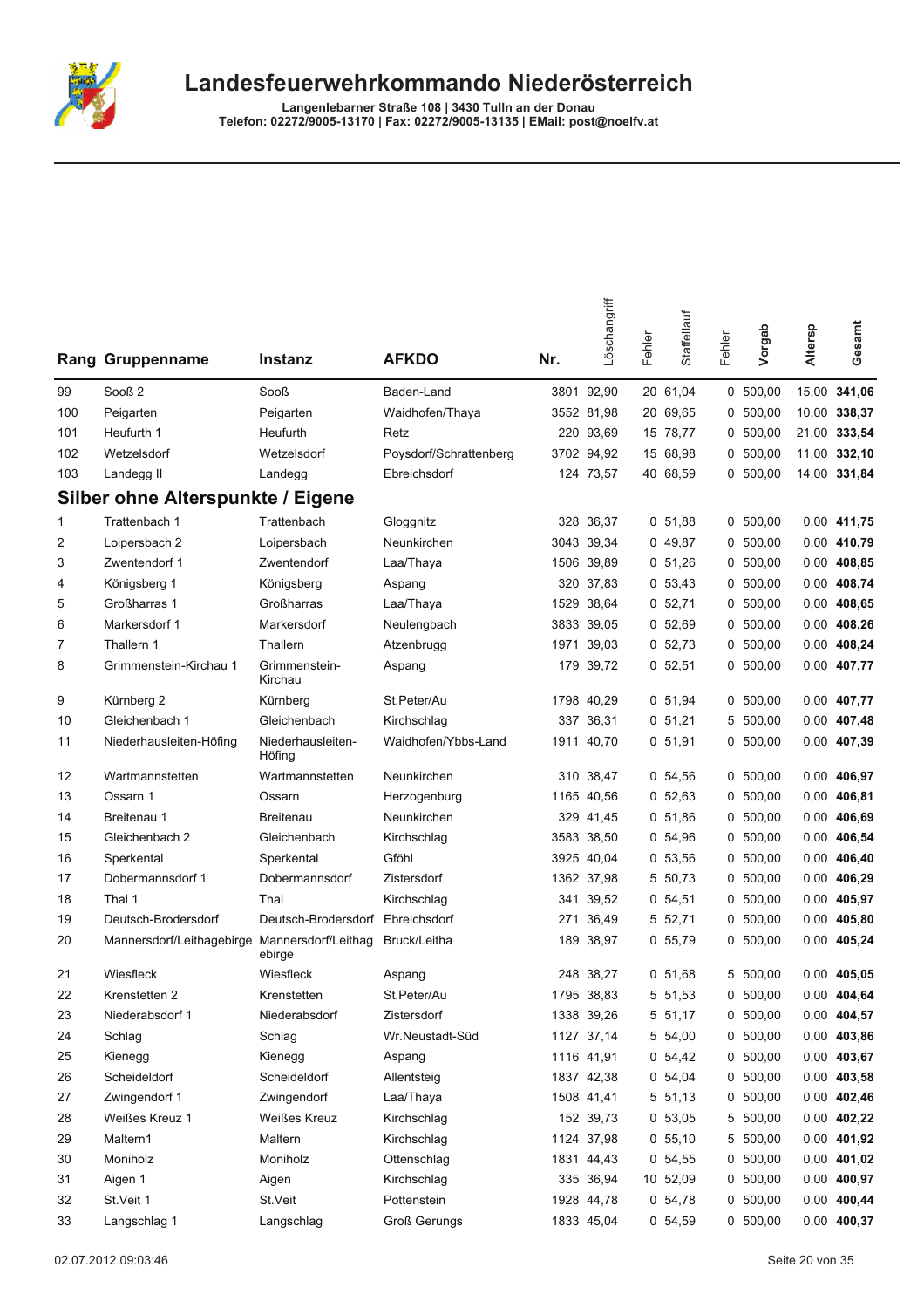

|    | <b>Rang Gruppenname</b>        | Instanz                      | <b>AFKDO</b>            | Nr. | Löschangriff | Fehler | Staffellauf | Fehler | Vorgab     | Altersp | Gesamt        |
|----|--------------------------------|------------------------------|-------------------------|-----|--------------|--------|-------------|--------|------------|---------|---------------|
| 34 | Pischelsdorf/Leitha            | Pischelsdorf/Leitha          | Bruck/Leitha            |     | 1145 47,20   |        | 0, 52, 75   |        | 0, 500, 00 | 0,00    | 400,05        |
| 35 | Kottingneusiedl 1              | Kottingneusiedl              | Laa/Thaya               |     | 1514 40,61   |        | 5 54,49     | 0      | 500,00     | 0,00    | 399,90        |
| 36 | Inzersdorf ob der Traisen<br>1 | Inzersdorf ob der<br>Traisen | Herzogenburg            |     | 333 38,19    |        | 10 52,27    |        | 0, 500, 00 | 0,00    | 399,54        |
| 37 | Dorf-Seitenstetten             | Dorf-Seitenstetten           | St.Peter/Au             |     | 1903 41,32   |        | 0, 54, 71   | 5      | 500,00     | 0,00    | 398,97        |
| 38 | Eichhorn 1                     | Eichhorn                     | Zistersdorf             |     | 1365 37,03   |        | 10 54,33    | 0      | 500,00     | 0,00    | 398,64        |
| 39 | Euratsfeld 2                   | Euratsfeld                   | Amstetten-Land          |     | 3502 42,52   |        | 5 54,50     | 0      | 500,00     | 0,00    | 397,98        |
| 40 | Lembach                        | Lembach                      | Kirchschlag             |     | 203 41,83    |        | 5 55,32     |        | 0, 500, 00 | 0,00    | 397,85        |
| 41 | Lehenrotte                     | Lehenrotte                   | Lilienfeld              |     | 1183 45,73   |        | 0 56,49     |        | 0, 500, 00 | 0,00    | 397,78        |
| 42 | Albrechts 1                    | Albrechts                    | Gmünd                   |     | 3082 42,65   |        | 0, 54, 73   | 5      | 500,00     | 0,00    | 397,62        |
| 43 | Neuaigen                       | Neuaigen                     | Tulln                   |     | 3835 49,32   |        | 0, 53, 92   | 0      | 500,00     | 0,00    | 396,76        |
| 44 | Marbach im Felde               | Marbach im Felde             | Gföhl                   |     | 1572 50,15   |        | 0, 53, 76   | 0      | 500,00     | 0,00    | 396,09        |
| 45 | Germanns                       | Germanns                     | Zwettl                  |     | 1829 47,54   |        | 0, 56, 55   | 0      | 500,00     | 0,00    | 395,91        |
| 46 | Palterndorf 2                  | Palterndorf                  | Zistersdorf             |     | 261 40,31    |        | 10 53,87    | 0      | 500,00     | 0,00    | 395,82        |
| 47 | Hain 1                         | Hain                         | Herzogenburg            |     | 332 47,13    |        | 0, 57, 11   | 0      | 500,00     | 0,00    | 395,76        |
| 48 | Hürm 1                         | Hürm                         | Mank                    |     | 3845 43,49   |        | 0, 56, 20   | 5      | 500,00     | 0,00    | 395,31        |
| 49 | Rafing                         | Rafing                       | Retz                    |     | 204 49,04    |        | 0, 55, 85   | 0      | 500,00     | 0,00    | 395,11        |
| 50 | Randegg 2                      | Randegg                      | Kleines Erlauftal       |     | 1960 51,65   |        | 0, 53, 40   |        | 0, 500, 00 | 0,00    | 394,95        |
| 51 | Hub-Lehen 1                    | Hub-Lehen                    | <b>Großes Erlauftal</b> |     | 1964 43,04   |        | 10 52,48    |        | 0, 500, 00 | 0,00    | 394,48        |
| 52 | Texing 1                       | Texing                       | Mank                    |     | 1537 41,71   |        | 10 53,89    | 0      | 500,00     | 0,00    | 394,40        |
| 53 | Lichtenegg 2                   | Lichtenegg                   | Kirchschlag             |     | 340 42,00    |        | 10 53,63    | 0      | 500,00     | 0,00    | 394,37        |
| 54 | Otterthal 2                    | Otterthal                    | Gloggnitz               |     | 327 46,86    |        | 5 54,35     | 0      | 500,00     | 0,00    | 393,79        |
| 55 | Klausen-Leopoldsdorf           | Klausen-<br>Leopoldsdorf     | Baden-Land              |     | 1919 47,31   |        | 5 53,94     |        | 0, 500, 00 | 0,00    | 393,75        |
| 56 | Gloden 1                       | Gloden                       | Gföhl                   |     | 1577 44,60   |        | 0, 56, 74   | 5      | 500,00     | 0,00    | 393,66        |
| 57 | Kornberg-Schlickenreith        | Kornberg-<br>Schlickenreith  | Amstetten-Land          |     | 1777 51,62   |        | 0 54,90     |        | 0, 500, 00 | 0,00    | 393,48        |
| 58 | Groß Gerungs I                 | <b>Groß Gerungs</b>          | <b>Groß Gerungs</b>     |     | 176 40,92    |        | 10 55,90    | 0      | 500,00     | 0,00    | 393,18        |
| 59 | Jedenspeigen1                  | Jedenspeigen                 | Zistersdorf             |     | 1343 41,96   |        | 10 55,78    | 0      | 500,00     | 0,00    | 392,26        |
| 60 | Hiesbach                       | Hiesbach                     | Waidhofen/Ybbs-Land     |     | 1909 44,11   |        | 10 53,82    |        | 0, 500, 00 | 0,00    | 392,07        |
| 61 | Matzles                        | Matzles                      | Waidhofen/Thaya         |     | 3620 48,52   |        | 5 54,49     |        | 0 500,00   |         | 0,00 391,99   |
| 62 | Rohrbach 1                     | Rohrbach                     | Hainfeld                |     | 1186 45,41   |        | 10 52,95    |        | 0, 500, 00 |         | 0,00 391,64   |
| 63 | St.Christophen 1               | St.Christophen               | Neulengbach             |     | 1150 46,07   |        | 10 52,37    |        | 0, 500, 00 |         | 0,00 391,56   |
| 64 | Wildendürnbach                 | Wildendürnbach               | Laa/Thaya               |     | 1518 42,98   |        | 10 55,67    |        | 0, 500, 00 |         | 0,00 391,35   |
| 65 | Auersthal                      | Auersthal                    | Gänserndorf             |     | 4002 49,16   |        | 5 54,56     |        | 0, 500, 00 |         | 0,00 391,28   |
| 66 | St.Peter/Wechsel               | St.Peter/Wechsel             | Aspang                  |     | 205 51,44    |        | 0, 52, 30   |        | 5 500,00   |         | 0,00 391,26   |
| 67 | Großgerharts 2                 | Großgerharts                 | Waidhofen/Thaya         |     | 3618 54,43   |        | 0, 54, 60   | 0      | 500,00     |         | 0,00 390,97   |
| 68 | Brunnwiesen 2                  | Brunnwiesen                  | Mank                    |     | 258 45,20    |        | 10 55,25    |        | 0, 500, 00 |         | 0,00 389,55   |
| 69 | Eichbüchl                      | Eichbüchl                    | Wr.Neustadt-Süd         |     | 1133 50,70   |        | 5 55,15     |        | 0 500,00   |         | $0,00$ 389,15 |
| 70 | Bischofstetten 2               | <b>Bischofstetten</b>        | Mank                    |     | 1550 42,93   |        | 15 53,24    |        | 0, 500, 00 |         | 0,00 388,83   |
| 71 | St.Gotthard                    | St.Gotthard                  | Mank                    |     | 1542 47,73   |        | 10 53,59    |        | 0, 500, 00 |         | 0,00 388,68   |
| 72 | Schenkenbrunn 1                | Schenkenbrunn                | Mautern                 |     | 3685 41,26   |        | 15 55,15    | 0      | 500,00     |         | 0,00 388,59   |
| 73 | Großhaselbach 1                | Großhaselbach                | Allentsteig             |     | 183 54,46    |        | 0, 57, 31   |        | 0, 500, 00 |         | 0,00 388,23   |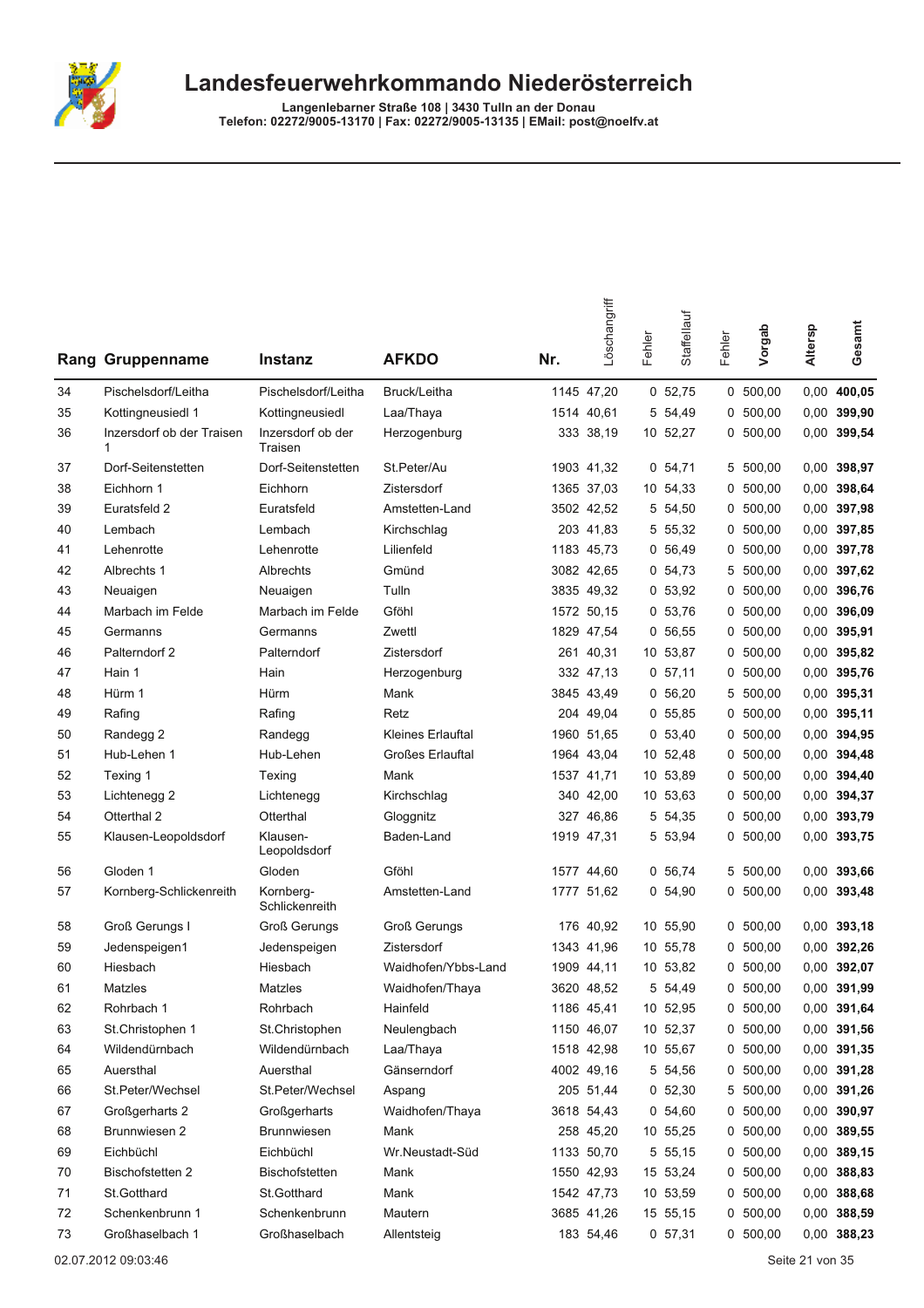

| Rang | Gruppenname            | <b>Instanz</b>          | <b>AFKDO</b>      | Nr. | Löschangriff | Fehler | Staffellauf | Fehler | Vorgab     | Altersp | Gesamt        |
|------|------------------------|-------------------------|-------------------|-----|--------------|--------|-------------|--------|------------|---------|---------------|
| 74   | Reinsberg              | Reinsberg               | Kleines Erlauftal |     | 3086 47,37   |        | 10 54,42    |        | 0, 500, 00 | 0,00    | 388,21        |
| 75   | <b>Brunnhof</b>        | <b>Brunnhof</b>         | Haag              |     | 1786 45,73   |        | 10 56,07    | 0      | 500,00     | 0,00    | 388,20        |
| 76   | St.Leonhard am Forst 1 | St.Leonhard am<br>Forst | Mank              |     | 155 47,40    |        | 10 54,44    | 0      | 500,00     | 0,00    | 388,16        |
| 77   | Watzelsdorf 1          | Watzelsdorf             | Retz              |     | 252 55,10    |        | 0, 56, 75   | 0      | 500,00     | 0,00    | 388,15        |
| 78   | Ödlitz                 | Ödlitz                  | Pottenstein       |     | 274 46,97    |        | 10 55,40    | 0      | 500,00     | 0,00    | 387,63        |
| 79   | Aigen 2                | Aigen                   | Kirchschlag       |     | 336 45,84    |        | 10 56,70    | 0      | 500,00     | 0,00    | 387,46        |
| 80   | Riegers 1              | Riegers                 | Dobersberg        |     | 3548 51,28   |        | 0 56,30     |        | 5 500,00   | 0,00    | 387,42        |
| 81   | Niederrußbach 1        | Niederrußbach           | Stockerau         |     | 3906 41,72   |        | 15 55,92    |        | 0, 500, 00 | 0,00    | 387,36        |
| 82   | Kleinrötz              | Kleinrötz               | Korneuburg        |     | 1465 56,87   |        | 0, 56, 15   | 0      | 500,00     | 0,00    | 386,98        |
| 83   | Stang 1                | Stang                   | Kirchschlag       |     | 1129 49,21   |        | 10 53,82    | 0      | 500,00     | 0,00    | 386,97        |
| 84   | Inning 1               | Inning                  | Mank              |     | 3530 40,42   |        | 20 52,64    | 0      | 500,00     | 0,00    | 386,94        |
| 85   | Aspang                 | Aspang                  | Aspang            |     | 3046 56,93   |        | 0, 56, 49   | 0      | 500,00     | 0,00    | 386,58        |
| 86   | Waldenstein            | Waldenstein             | Gmünd             |     | 3073 58,72   |        | 0, 55, 21   |        | 0, 500, 00 | 0,00    | 386,07        |
| 87   | Götzendorf/Leitha 1    | Götzendorf/Leitha       | Bruck/Leitha      |     | 1143 40,15   |        | 20 54,29    | 0      | 500,00     | 0,00    | 385,56        |
| 88   | Windisch-Baumgarten 1  | Windisch-<br>Baumgarten | Zistersdorf       |     | 1330 47,80   |        | 10 56,92    | 0      | 500,00     | 0,00    | 385,28        |
| 89   | Raisenmarkt            | Raisenmarkt             | Baden-Land        |     | 3030 48,90   |        | 10 55,86    | 0      | 500,00     |         | 0,00 385,24   |
| 90   | Goldberg 2             | Goldberg                | St.Peter/Au       |     | 185 56,87    |        | 0, 57, 95   | 0      | 500,00     | 0,00    | 385,18        |
| 91   | Goldberg 1             | Goldberg                | St.Peter/Au       |     | 184 46,93    |        | 15 53,07    | 0      | 500,00     | 0,00    | 385,00        |
| 92   | Totzenbach             | Totzenbach              | Neulengbach       |     | 3070 44,31   |        | 15 55,81    | 0      | 500,00     | 0,00    | 384,88        |
| 93   | Echsenbach 1           | Echsenbach              | Allentsteig       |     | 1984 43,89   |        | 15 56,52    |        | 0, 500, 00 | 0,00    | 384,59        |
| 94   | Heiligenblut 1         | Heiligenblut            | Pöggstall         |     | 3806 51,53   |        | 10 53,91    |        | 0, 500, 00 | 0,00    | 384,56        |
| 95   | Merkenbrechts          | Merkenbrechts           | Allentsteig       |     | 1981 50,24   |        | 10 55,67    | 0      | 500,00     | 0,00    | 384,09        |
| 96   | Gschaidt               | Gschaidt                | Kirchschlag       |     | 3035 41,83   |        | 15 54,52    | 5      | 500,00     | 0,00    | 383,65        |
| 97   | Schwadorf 2            | Schwadorf               | Schwechat-Land    |     | 1943 49,61   |        | 15 52,10    | 0      | 500,00     | 0,00    | 383,29        |
| 98   | Teesdorf               | Teesdorf                | Baden-Land        |     | 1922 38,69   |        | 25 53,18    | 0      | 500,00     | 0,00    | 383,13        |
| 99   | Meilersdorf            | Meilersdorf             | St.Peter/Au       |     | 1799 58,65   |        | 5 53,23     | 0      | 500,00     | 0,00    | 383,12        |
| 100  | Straudorf 1            | Straudorf               | Groß-Enzersdorf   |     | 3649 59,89   |        | 0, 57, 06   | 0      | 500,00     | 0,00    | 383,05        |
| 101  | Küb 1                  | Küb                     | Gloggnitz         |     | 325 40,21    |        | 25 51,90    |        | 0, 500, 00 |         | 0,00 382,89   |
| 102  | Kirchberg am Wechsel   | Kirchberg am<br>Wechsel | Aspang            |     | 3016 54,45   |        | 5 57,81     |        | 0 500,00   |         | 0,00 382,74   |
| 103  | Kasten                 | Kasten                  | St.Pölten - Ost   |     | 1162 53,17   |        | 0 59,32     |        | 5 500,00   |         | 0,00 382,51   |
| 104  | Pellendorf             | Pellendorf              | Schwechat-Land    |     | 1942 35,90   |        | 30 51,74    |        | 0, 500, 00 |         | 0,00 382,36   |
| 105  | Margarethen/Moos       | Margarethen/Moos        | Bruck/Leitha      |     | 4009 51,17   |        | 15 52,01    |        | 0, 500, 00 |         | 0,00 381,82   |
| 106  | Edlitz                 | Edlitz                  | Aspang            |     | 3828 55,61   |        | 5 57,83     |        | 0, 500, 00 |         | 0,00 381,56   |
| 107  | Hochstraß 1            | <b>Hochstraß</b>        | St.Peter/Au       |     | 1794 44,53   |        | 20 54,25    |        | 0, 500, 00 |         | 0,00 381,22   |
| 108  | Rothweinsdorf          | Rothweinsdorf           | Horn              |     | 3866 61,08   |        | 0, 57, 77   |        | 0, 500, 00 |         | 0,00 381,15   |
| 109  | Nieder Kreuzstetten    | Nieder Kreuzstetten     | Wolkersdorf       |     | 1510 51,62   |        | 10 57,69    |        | 0, 500, 00 |         | 0,00 380,69   |
| 110  | Staatz-Kautendorf 1    | Staatz-Kautendorf       | Laa/Thaya         |     | 3561 54,03   |        | 10 55,43    |        | 0, 500, 00 |         | 0,00 380,54   |
| 111  | Biberbach              | Biberbach               | St.Peter/Au       |     | 1793 61,90   |        | 0, 58, 01   |        | 0, 500, 00 |         | $0,00$ 380,09 |
| 112  | Kaumberg 1             | Kaumberg                | Hainfeld          |     | 1179 39,99   |        | 20 55,05    |        | 5 500,00   |         | 0,00 379,96   |
| 113  | Zagging                | Zagging                 | Herzogenburg      |     | 1172 56,00   |        | 10 54,22    |        | 0, 500, 00 |         | 0,00 379,78   |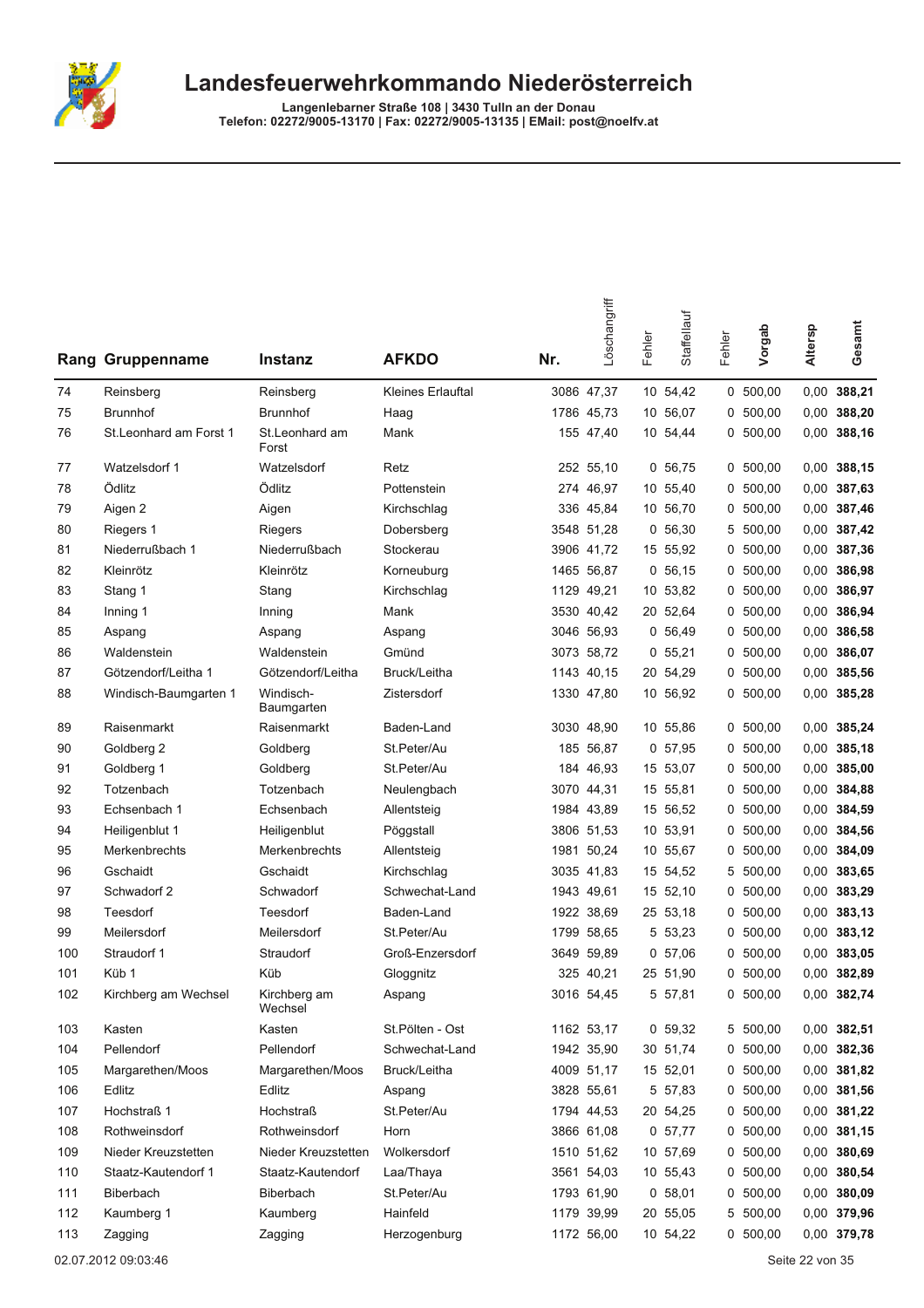

|     | Rang Gruppenname               | Instanz                      | <b>AFKDO</b>           | Nr. | Löschangriff | Fehler | Staffellauf | Fehler | Vorgab     | Altersp | Gesamt        |
|-----|--------------------------------|------------------------------|------------------------|-----|--------------|--------|-------------|--------|------------|---------|---------------|
| 114 | <b>Bromberg</b>                | Bromberg                     | Wr.Neustadt-Süd        |     | 1128 50,97   |        | 15 54,38    |        | 0, 500, 00 |         | 0,00 379,65   |
| 115 | Siegersdorf                    | Siegersdorf                  | Neulengbach            |     | 1158 50,89   |        | 15 54,49    |        | 0 500,00   |         | 0,00 379,62   |
| 116 | Loipersbach 3                  | Loipersbach                  | Neunkirchen            |     | 3885 60,99   |        | 0,60,00     | 0      | 500,00     |         | 0,00 379,01   |
| 117 | Ruprechtshofen                 | Ruprechtshofen               | Mank                   |     | 1551 61,35   |        | 5 54,78     |        | 0, 500, 00 |         | 0,00 378,87   |
| 118 | Mannshalm                      | Mannshalm                    | Zwettl                 |     | 3644 43,98   |        | 20 52,42    |        | 5 500,00   |         | 0,00 378,60   |
| 119 | St.Marein                      | St.Marein                    | Horn                   |     | 1476 52,41   |        | 15 54,41    |        | 0, 500, 00 |         | 0,00 378,18   |
| 120 | Nursch <sub>2</sub>            | Nursch                       | Stockerau              |     | 1466 68.21   |        | 0, 53, 79   |        | 0, 500, 00 |         | $0,00$ 378,00 |
| 121 | St. Pölten-Unterradiberg 1     | St.Pölten-<br>Unterradlberg  | St.Pölten-Stadt        |     | 1160 51,21   |        | 15 55,80    |        | 0, 500, 00 |         | 0,00 377,99   |
| 122 | Gerasdorf 1                    | Gerasdorf                    | Wolkersdorf            |     | 1955 52,03   |        | 15 55,25    |        | 0, 500, 00 |         | 0,00 377,72   |
| 123 | Rohrbach 1                     | Rohrbach                     | St.Peter/Au            |     | 3589 46,14   |        | 20 56,28    | 0      | 500,00     |         | 0,00 377,58   |
| 124 | Schandachen 2                  | Schandachen                  | Litschau               |     | 3690 57,85   |        | 10 55,01    |        | 0, 500, 00 |         | 0,00 377,14   |
| 125 | Wiesmath                       | Wiesmath                     | Wr.Neustadt-Süd        |     | 3816 50,56   |        | 20 52,35    |        | 0, 500, 00 |         | 0,00 377,09   |
| 126 | Thaua                          | Thaua                        | Allentsteig            |     | 168 54,53    |        | 10 58,60    |        | 0, 500, 00 |         | 0,00 376,87   |
| 127 | Lichtenegg 1                   | Lichtenegg                   | Kirchschlag            |     | 339 38,37    |        | 30 55,20    |        | 0, 500, 00 |         | 0,00 376,43   |
| 128 | Neuhofen                       | Neuhofen                     | Amstetten-Land         |     | 3506 66,57   |        | 0, 57, 18   | 0      | 500,00     |         | 0,00 376,25   |
| 129 | Mank 1                         | Mank                         | Mank                   |     | 263 45,02    |        | 25 53,83    | 0      | 500,00     |         | 0,00 376,15   |
| 130 | Weigelsdorf 1                  | Weigelsdorf                  | Ebreichsdorf           |     | 175 54,67    |        | 15 54,22    |        | 0, 500, 00 |         | 0,00 376,11   |
| 131 | <b>Kurort Semmering</b>        | <b>Kurort Semmering</b>      | Gloggnitz              |     | 3535 61,92   |        | 5 57,18     |        | 0, 500, 00 |         | 0,00 375,90   |
| 132 | Inzersdorf ob der Traisen<br>2 | Inzersdorf ob der<br>Traisen | Herzogenburg           |     | 334 45,70    |        | 25 53,54    |        | 0 500,00   |         | 0,00 375,76   |
| 133 | Mariensee 1                    | Mariensee                    | Aspang                 |     | 321 53,85    |        | 15 55,57    |        | 0, 500, 00 |         | 0,00 375,58   |
| 134 | Ameis                          | Ameis                        | Laa/Thaya              |     | 3870 64,78   |        | 0, 59, 66   |        | 0, 500, 00 |         | 0,00 375,56   |
| 135 | Freundorf                      | Freundorf                    | Tulln                  |     | 1974 49,98   |        | 20 54,55    |        | 0, 500, 00 |         | 0,00 375,47   |
| 136 | Großnondorf                    | Großnondorf                  | Ottenschlag            |     | 1832 49,83   |        | 20 54,74    |        | 0, 500, 00 |         | 0,00 375,43   |
| 137 | Großau                         | Großau                       | Baden-Land             |     | 268 69,22    |        | 0, 56, 00   |        | 0, 500, 00 |         | 0,00 374,78   |
| 138 | Ternitz-Döppling 1             | Ternitz-Döppling             | Ternitz                |     | 157 63,39    |        | 5 57,01     | 0      | 500,00     |         | $0,00$ 374,60 |
| 139 | Furth/Triesting 1              | Furth                        | Pottenstein            |     | 272 59,38    |        | 10 56,87    |        | 0, 500, 00 |         | 0,00 373,75   |
| 140 | Albrechts 2                    | Albrechts                    | Gmünd                  |     | 3083 49,33   |        | 20 57,03    |        | 0, 500, 00 |         | 0,00 373,64   |
| 141 | Ungerbach                      | Ungerbach                    | Kirchschlag            |     | 265 62,88    |        | 5 58,60     |        | 0, 500, 00 |         | 0,00 373,52   |
| 142 | St.Veit 2                      | St.Veit                      | Pottenstein            |     | 1929 63,04   |        | 5 58,50     |        | 0 500,00   |         | 0,00 373,46   |
| 143 | Wald                           | Wald                         | St.Pölten - Ost        |     | 3893 64,63   |        | 5 57,13     |        | 0, 500, 00 |         | 0,00 373,24   |
| 144 | Oberkreuzstetten 2             | Oberkreuzstetten             | Wolkersdorf            |     | 3877 44,88   |        | 30 52,06    |        | 0, 500, 00 |         | 0,00 373,06   |
| 145 | Neudorf                        | Neudorf                      | Laa/Thaya              |     | 1526 60,40   |        | 10 56,69    |        | 0, 500, 00 |         | 0,00 372,91   |
| 146 | Steinakirchen am Forst         | Steinakirchen/Forst          | Kleines Erlauftal      |     | 3812 63,31   |        | 5 58,82     |        | 0, 500, 00 |         | 0,00 372,87   |
| 147 | Kollnbrunn 1                   | Kollnbrunn                   | Gänserndorf            |     | 1351 42,87   |        | 30 54,33    |        | 0, 500, 00 |         | 0,00 372,80   |
| 148 | St.Michael/Br.                 | St.Michael/Br.               | St.Peter/Au            |     | 1901 66,08   |        | 5 56,19     |        | 0, 500, 00 |         | 0,00 372,73   |
| 149 | Kleinschönau                   | Kleinschönau                 | Waidhofen/Thaya        |     | 3585 58,47   |        | 5 59,10     |        | 5 500,00   |         | 0,00 372,43   |
| 150 | Thallern 2                     | Thallern                     | Atzenbrugg             |     | 1972 46,80   |        | 20 55,77    |        | 5 500,00   |         | 0,00 372,43   |
| 151 | Altlichtenwarth                | Altlichtenwarth              | Poysdorf/Schrattenberg |     | 259 65,45    |        | 5 57,16     |        | 0, 500, 00 |         | 0,00 372,39   |
| 152 | Mannersdorf                    | Mannersdorf                  | Melk                   |     | 1552 71,33   |        | 0, 56, 40   |        | 0, 500, 00 |         | 0,00 372,27   |
| 153 | Großglobnitz                   | Großglobnitz                 | Zwettl                 |     | 1827 49,42   |        | 25 53,50    |        | 0, 500, 00 |         | 0,00 372,08   |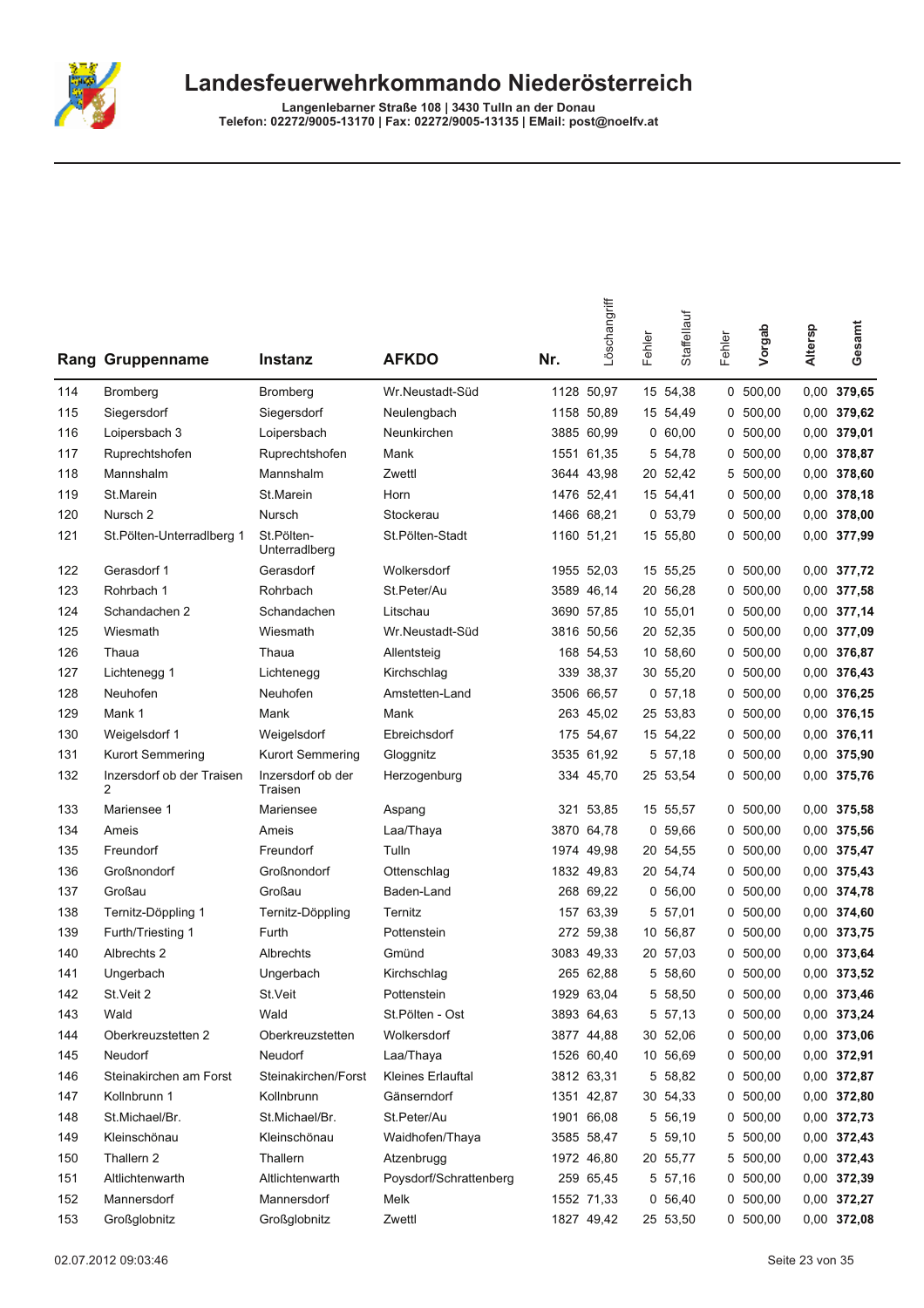

|     | Rang Gruppenname          | <b>Instanz</b>            | <b>AFKDO</b>         | Nr.              | Löschangriff | Fehler | Staffellauf | Fehler | Vorgab     | Altersp | Gesamt        |
|-----|---------------------------|---------------------------|----------------------|------------------|--------------|--------|-------------|--------|------------|---------|---------------|
| 154 | Groß Heinrichschlag       | Groß Heinrichschlag       | Krems-Land           |                  | 3608 43.21   |        | 30 54,99    |        | 0, 500, 00 |         | 0,00 371,80   |
| 155 | Krenstetten 1             | Krenstetten               | St.Peter/Au          |                  | 1796 48,81   |        | 25 54,54    | 0      | 500,00     |         | 0,00 371,65   |
| 156 | Gresten-Land              | Gresten-Land              | Kleines Erlauftal    |                  | 1956 58,16   |        | 10 60,55    |        | 0, 500, 00 |         | 0,00 371,29   |
| 157 | Kottingneusiedl 3         | Kottingneusiedl           | Laa/Thaya            | 93151 54,43<br>5 |              |        | 10 64,57    |        | 0, 500, 00 |         | 0,00 371,00   |
| 158 | Schwechat-Mannswörth 1    | Schwechat-<br>Mannswörth  | Schwechat-Stadt      |                  | 3100 59.19   |        | 15 55,16    |        | 0, 500, 00 |         | 0,00 370,65   |
| 159 | Haunoldstein 1            | Haunoldstein              | St.Pölten - West     |                  | 1156 70,58   |        | 0, 58, 78   |        | 0, 500, 00 |         | 0,00 370,64   |
| 160 | Berndorf                  | Berndorf                  | Pottenstein          |                  | 3916 51,44   |        | 20 57,93    | 0      | 500,00     |         | 0,00 370,63   |
| 161 | Michelhausen              | Michelhausen              | Atzenbrugg           |                  | 1178 65,12   |        | 5 59,27     |        | 0, 500, 00 |         | 0,00 370,61   |
| 162 | Behamberg 1               | Behamberg                 | Haag                 | 171              | 53,88        |        | 20 55,55    |        | 0, 500, 00 |         | 0,00 370,57   |
| 163 | Sierndorf 1               | Sierndorf                 | Zistersdorf          |                  | 1331 50.95   |        | 20 58,70    |        | 0, 500, 00 |         | 0,00 370,35   |
| 164 | Eichgraben                | Eichgraben                | Neulengbach          |                  | 1167 54.35   |        | 20 55,39    |        | 0, 500, 00 |         | 0,00 370,26   |
| 165 | Gerotten                  | Gerotten                  | Zwettl               |                  | 1828 50,99   |        | 25 53,80    | 0      | 500,00     |         | 0,00 370,21   |
| 166 | Jeutendorf-Mauterheim     | Jeutendorf-<br>Mauterheim | St.Pölten - Ost      |                  | 3936 59,20   |        | 5 60,61     | 5      | 500,00     |         | 0,00 370,19   |
| 167 | Kleinriedenthal           | Kleinriedenthal           | Retz                 |                  | 3519 55,58   |        | 10 59,47    |        | 5 500,00   |         | 0,00 369,95   |
| 168 | Grafenschlag              | Grafenschlag              | Waidhofen/Thaya      |                  | 3903 57,29   |        | 15 57,79    | 0      | 500,00     |         | 0,00 369,92   |
| 169 | Schwadorf 3               | Schwadorf                 | Schwechat-Land       |                  | 160 56,14    |        | 15 54,19    | 5      | 500,00     |         | 0,00 369,67   |
| 170 | Frohsdorf 1               | Frohsdorf                 | Wr.Neustadt-Süd      |                  | 3026 46,55   |        | 25 58,91    |        | 0, 500, 00 |         | 0,00 369,54   |
| 171 | Ternitz-Mahrersdorf       | Ternitz-Mahrersdorf       | Ternitz              |                  | 331 48,26    |        | 20 52,41    |        | 10 500,00  |         | 0,00 369,33   |
| 172 | Ransdorf                  | Ransdorf                  | Kirchschlag          |                  | 4017 53,71   |        | 20 57,03    | 0      | 500,00     |         | 0,00 369,26   |
| 173 | Feistritz                 | Feistritz                 | Aspang               | 251              | 60,90        |        | 15 54,93    | 0      | 500,00     |         | 0,00 369,17   |
| 174 | St.Martin/Ybbsfeld        | St.Martin/Ybbsfeld        | Ybbs                 |                  | 1535 56,84   |        | 15 59,15    |        | 0, 500, 00 |         | $0,00$ 369,01 |
| 175 | Süßenbach                 | Süßenbach                 | Schrems              |                  | 3625 48,05   |        | 25 58,15    |        | 0, 500, 00 |         | 0,00 368,80   |
| 176 | Riedenthal                | Riedenthal                | Wolkersdorf          |                  | 1527 68,04   |        | 5 58,32     |        | 0, 500, 00 |         | 0,00 368,64   |
| 177 | Alberndorf                | Alberndorf                | Haugsdorf            |                  | 3650 63,56   |        | 10 58,09    | 0      | 500,00     |         | 0,00 368,35   |
| 178 | Euratsfeld 1              | Euratsfeld                | Amstetten-Land       |                  | 1773 55,68   |        | 20 56,43    | 0      | 500,00     |         | 0,00 367,89   |
| 179 | Windhag                   | Windhag                   | Waidhofen/Ybbs-Stadt |                  | 1915 46,57   |        | 30 55,58    |        | 0, 500, 00 |         | 0,00 367,85   |
| 180 | Albrechtsberg             | Albrechtsberg             | Spitz                |                  | 3844 71,37   |        | 060,98      |        | 0, 500, 00 |         | 0,00 367,65   |
| 181 | Gänserndorf               | Gänserndorf               | Gänserndorf          |                  | 1349 60.07   |        | 15 57,31    |        | 0 500,00   |         | 0,00 367,62   |
| 182 | Obereck                   | Obereck                   | Kirchschlag          |                  | 1122 51,74   |        | 20 55,67    |        | 5 500,00   |         | 0,00 367,59   |
| 183 | Leobersdorf               | Leobersdorf               | Baden-Land           |                  | 1921 64,30   |        | 15 53,12    |        | 0, 500, 00 |         | 0,00 367,58   |
| 184 | Bullendorf 1              | <b>Bullendorf</b>         | Mistelbach           |                  | 3656 76,45   |        | 0, 55, 98   |        | 0, 500, 00 |         | 0,00 367,57   |
| 185 | St. Georgen an der Leys 1 | St.Georgen/Leys           | Großes Erlauftal     |                  | 1969 56,06   |        | 20 56,41    |        | 0, 500, 00 |         | 0,00 367,53   |
| 186 | Grunddorf                 | Grunddorf                 | Langenlois           |                  | 1567 63,33   |        | 10 59,31    |        | 0, 500, 00 |         | 0,00 367,36   |
| 187 | Hof am Leithaberge        | Hof am Leithaberge        | Bruck/Leitha         |                  | 3604 62,92   |        | 15 55,05    |        | 0, 500, 00 |         | $0,00$ 367,03 |
| 188 | Höbersdorf                | Höbersdorf                | Stockerau            |                  | 3606 54,67   |        | 20 58,30    |        | 0, 500, 00 |         | 0,00 367,03   |
| 189 | Jaudling                  | Jaudling                  | Waidhofen/Thaya      |                  | 3062 56,91   |        | 20 56,08    |        | 0, 500, 00 |         | 0,00 367,01   |
| 190 | Kaumberg 2                | Kaumberg                  | Hainfeld             |                  | 1181 59,74   |        | 20 53,48    |        | 0, 500, 00 |         | 0,00 366,78   |
| 191 | Weißes Kreuz 2            | <b>Weißes Kreuz</b>       | Kirchschlag          |                  | 153 54,86    |        | 25 53,65    |        | 0, 500, 00 |         | 0,00 366,49   |
| 192 | Eulenbach                 | Eulenbach                 | Waidhofen/Thaya      |                  | 4011 65,83   |        | 15 52,86    |        | 0, 500, 00 |         | 0,00 366,31   |
| 193 | Stang 2                   | Stang                     | Kirchschlag          |                  | 1130 54,74   |        | 20 58,96    |        | 0, 500, 00 |         | 0,00 366,30   |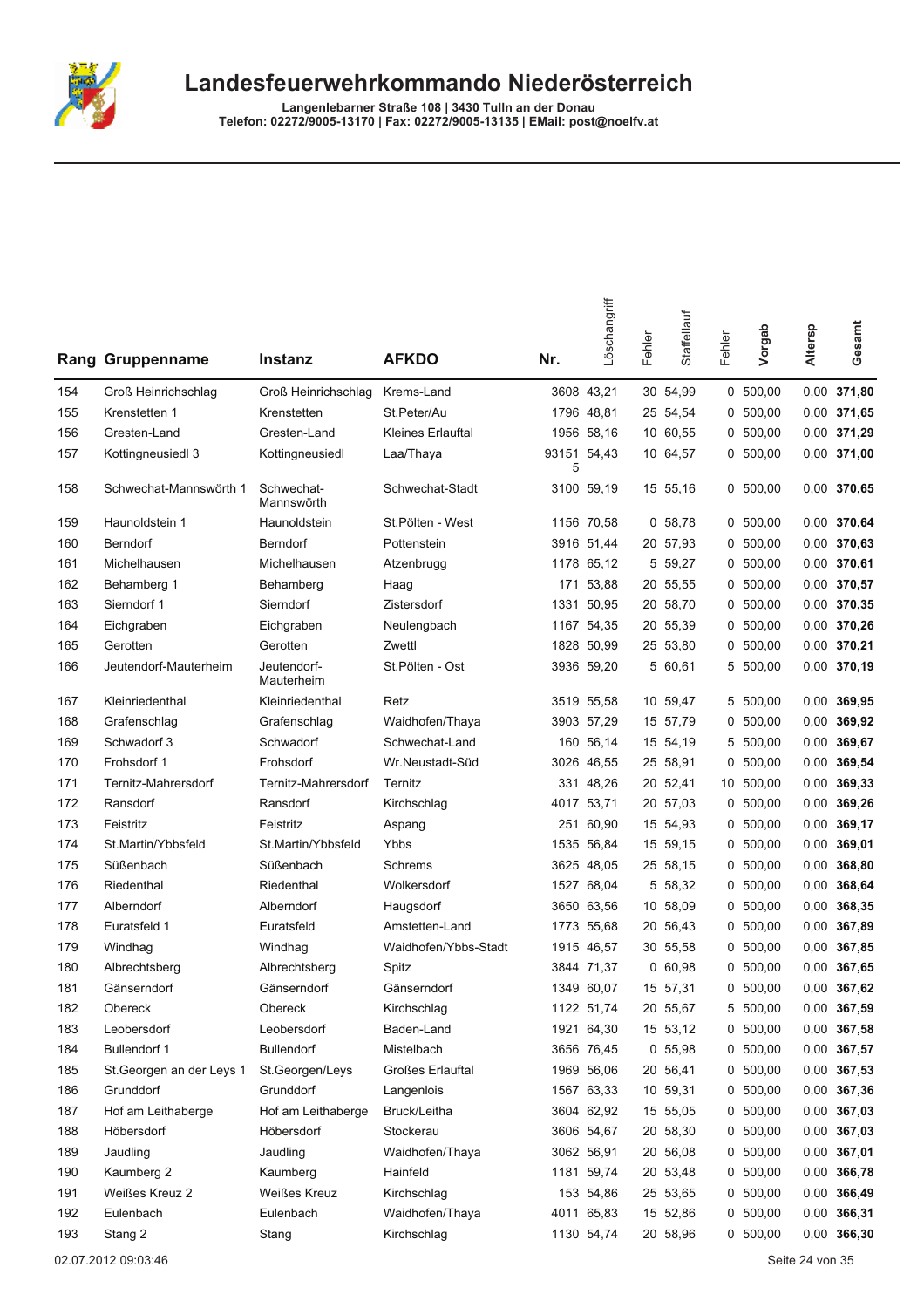

Langenlebarner Straße 108 | 3430 Tulln an der Donau<br>Telefon: 02272/9005-13170 | Fax: 02272/9005-13135 | EMail: post@noelfv.at

モ

|     | Rang Gruppenname                        | Instanz                 | <b>AFKDO</b>          | Nr.  | Löschangriff | Fehler | Staffellauf | Fehler | Vorgab     | Altersp | Gesamt        |
|-----|-----------------------------------------|-------------------------|-----------------------|------|--------------|--------|-------------|--------|------------|---------|---------------|
| 194 | Kettlasbrunn                            | Kettlasbrunn            | Mistelbach            |      | 1533 62,38   |        | 15 56,34    |        | 0, 500, 00 |         | 0,00 366,28   |
| 195 | Nonndorf                                | Nonndorf                | Waidhofen/Thaya       |      | 3551 65,95   |        | 10 57,97    | 0      | 500,00     | 0,00    | 366,08        |
| 196 | Heinreichs                              | Heinreichs              | Waidhofen/Thaya       |      | 3651 60,36   |        | 10 58,65    | 5      | 500,00     |         | 0,00 365,99   |
| 197 | Sittendorf                              | Sittendorf              | Mödling-Wienerwald    | 1135 | 56,33        |        | 20 57,85    | 0      | 500,00     | 0,00    | 365,82        |
| 198 | Trandorf 3                              | Trandorf                | Spitz                 |      | 4004 68,70   | 5      | 56,20       | 5      | 500,00     | 0,00    | 365,10        |
| 199 | Münchendorf 1                           | Münchendorf             | Mödling-Industriezone |      | 3883 57,30   |        | 10 67,66    |        | 0, 500, 00 |         | 0,00 365,04   |
| 200 | Goldberg 3                              | Goldberg                | St.Peter/Au           |      | 186 70,43    |        | 10 54,65    | 0      | 500,00     |         | 0,00 364,92   |
| 201 | Penk-Altendorf                          | Penk-Altendorf          | Gloggnitz             |      | 3846 46,66   |        | 35 53,59    |        | 0, 500, 00 |         | 0,00 364,75   |
| 202 | Untergrafendorf                         | Untergrafendorf         | St.Pölten - Ost       |      | 1163 58,14   |        | 20 57,30    |        | 0, 500, 00 | 0,00    | 364,56        |
| 203 | Brunnwiesen 1                           | <b>Brunnwiesen</b>      | Mank                  | 257  | 52,71        |        | 25 58,19    | 0      | 500,00     | 0,00    | 364,10        |
| 204 | Johannesberg 1                          | Johannesberg            | Neulengbach           | 1151 | 38,16        |        | 45 52,82    | 0      | 500,00     | 0,00    | 364,02        |
| 205 | Pitten                                  | Pitten                  | Neunkirchen           |      | 3931 75,50   |        | 5 55,62     | 0      | 500,00     | 0,00    | 363,88        |
| 206 | Roggendorf                              | Roggendorf              | Melk                  |      | 1539 65,87   |        | 10 55,29    | 5      | 500,00     | 0,00    | 363,84        |
| 207 | Sallapulka 1                            | Sallapulka              | Geras                 |      | 3804 57,11   |        | 20 59,18    | 0      | 500,00     | 0,00    | 363,71        |
| 208 | <b>Bullendorf 2</b>                     | <b>Bullendorf</b>       | Mistelbach            |      | 3657 54,88   |        | 25 56,50    | 0      | 500,00     | 0,00    | 363,62        |
| 209 | Dobermannsdorf 2                        | Dobermannsdorf          | Zistersdorf           |      | 1363 48,75   |        | 30 57,97    |        | 0, 500, 00 |         | 0,00 363,28   |
| 210 | Neunkirchen-Mollram                     | Neunkirchen-<br>Mollram | Neunkirchen           |      | 201 64,54    |        | 15 57,32    |        | 0, 500, 00 |         | 0,00 363,14   |
| 211 | Trandorf 2                              | Trandorf                | Spitz                 |      | 4006 53,85   |        | 25 58,29    | 0      | 500,00     |         | 0,00 362,86   |
| 212 | Niederabsdorf 2                         | Niederabsdorf           | Zistersdorf           |      | 1337 46,45   |        | 35 55,72    | 0      | 500,00     |         | 0,00 362,83   |
| 213 | Mistelbach 2                            | Mistelbach              | Mistelbach            |      | 1513 56,22   |        | 25 56,10    |        | 0, 500, 00 |         | 0,00 362,68   |
| 214 | Poigen                                  | Poigen                  | Horn                  |      | 1554 66,11   |        | 15 56,36    |        | 0, 500, 00 |         | 0,00 362,53   |
| 215 | Sindelburg 1                            | Sindelburg              | Amstetten-Land        | 1781 | 68,32        |        | 15 54,74    | 0      | 500,00     | 0,00    | 361,94        |
| 216 | Groß Gerungs III                        | <b>Groß Gerungs</b>     | <b>Groß Gerungs</b>   | 177  | 63,75        |        | 20 54,42    | 0      | 500,00     | 0,00    | 361,83        |
| 217 | Maustrenk 1                             | Maustrenk               | Zistersdorf           | 1340 | 53,60        |        | 30 54,85    | 0      | 500,00     | 0,00    | 361,55        |
| 218 | Groß Wolfgers 3                         | <b>Groß Wolfgers</b>    | Weitra                | 1937 | 80,28        |        | 0, 58, 67   | 0      | 500,00     | 0,00    | 361,05        |
| 219 | Wilfersdorf1                            | Wilfersdorf             | Mistelbach            | 1511 | 64,50        |        | 10 59,69    | 5      | 500,00     | 0,00    | 360,81        |
| 220 | Justizanstalt Stein                     | Justizanstalt Stein     | Krems-Stadt           |      | 202 57,34    |        | 25 57,37    | 0      | 500,00     | 0,00    | 360,29        |
| 221 | Raxendorf 1                             | Raxendorf               | Pöggstall             |      | 243 64,25    |        | 15 55.69    | 5      | 500,00     | 0,00    | 360,06        |
| 222 | Enzersdorf                              | Enzersdorf              | Laa/Thaya             |      | 344 71,64    |        | 10 58,56    |        | 0, 500, 00 |         | $0,00$ 359,80 |
| 223 | Wiener Neustadt 1                       | Wiener Neustadt         | Wr.Neustadt-Stadt     |      | 3955 64,24   |        | 20 56,00    |        | 0, 500, 00 |         | 0,00 359,76   |
| 224 | Häusling                                | Häusling                | Melk                  |      | 3868 62,29   |        | 20 57,97    |        | 0, 500, 00 |         | 0,00 359,74   |
| 225 | Ollersbach                              | Ollersbach              | Neulengbach           |      | 1170 54,95   |        | 30 55,36    |        | 0, 500, 00 |         | 0,00 359,69   |
| 226 | Mariensee 2                             | Mariensee               | Aspang                |      | 322 71,58    |        | 5 63,80     |        | 0, 500, 00 |         | 0,00 359,62   |
| 227 | Krems/Donau FW Egelsee Krems/Donau<br>1 |                         | Krems-Stadt           |      | 277 74,96    |        | 10 55,89    |        | 0, 500, 00 |         | $0,00$ 359,15 |
| 228 | Höflein                                 | Höflein                 | Bruck/Leitha          |      | 1141 66,03   |        | 15 59,87    |        | 0, 500, 00 |         | $0,00$ 359,10 |
| 229 | Missingdorf                             | Missingdorf             | Eggenburg             |      | 1474 74,86   |        | 0,66,07     |        | 0, 500, 00 |         | 0,00 359,07   |
| 230 | Rohrbach 2                              | Rohrbach                | St.Peter/Au           |      | 1800 59,70   |        | 25 57,29    |        | 0, 500, 00 |         | $0,00$ 358,01 |
| 231 | Nonndorf                                | Nonndorf                | Raabs/Thaya           |      | 1980 66,09   |        | 15 56,19    |        | 5 500,00   |         | 0,00 357,72   |
| 232 | Asparn                                  | Asparn                  | Mistelbach            |      | 1528 68,03   |        | 15 59,55    |        | 0, 500, 00 |         | 0,00 357,42   |
| 233 | Gastern                                 | Gastern                 | Dobersberg            |      | 3544 63,80   |        | 20 58,94    |        | 0, 500, 00 |         | 0,00 357,26   |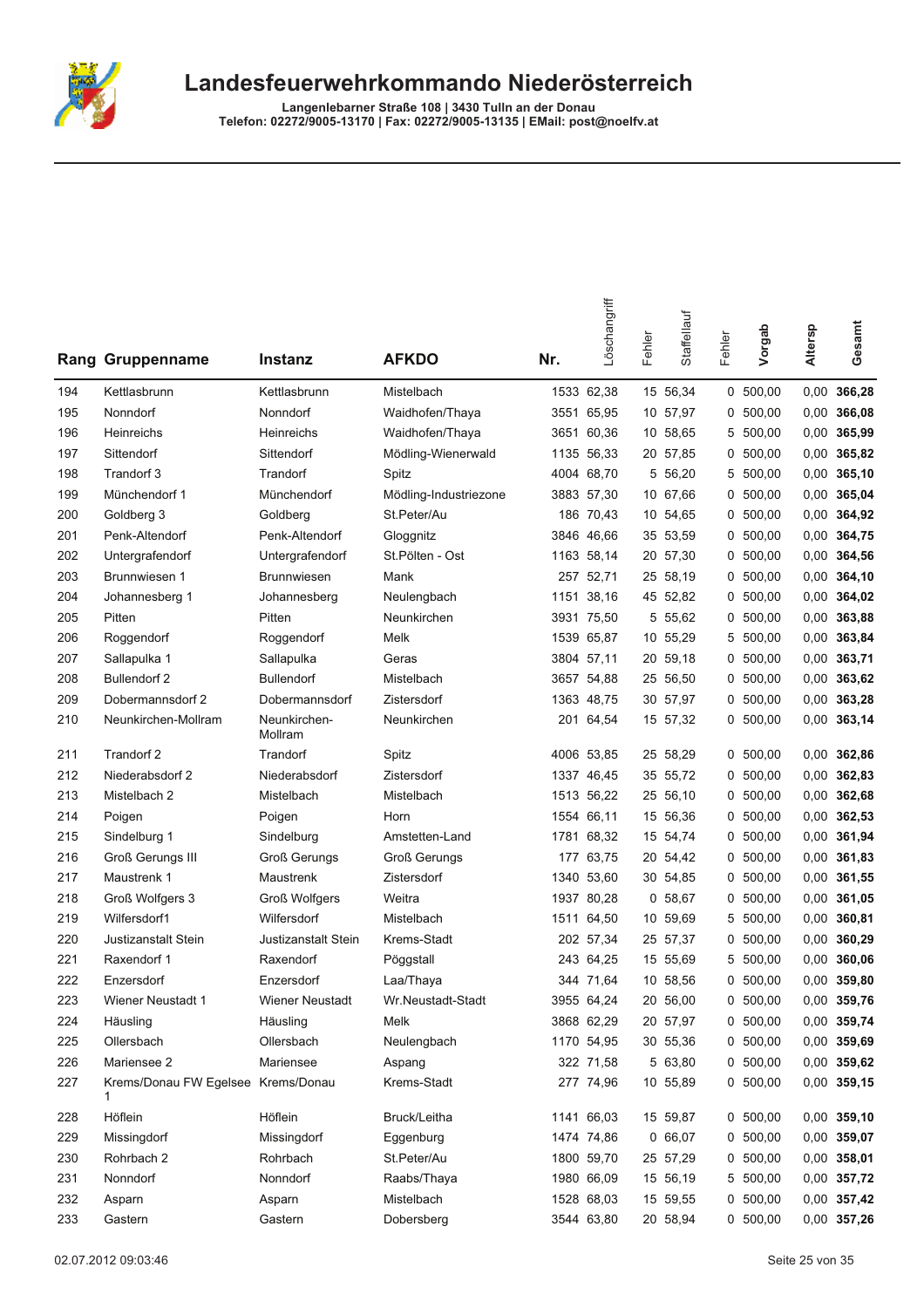

|     | <b>Rang Gruppenname</b>      | Instanz                                 | <b>AFKDO</b>        | Nr. | Löschangriff | Fehler | Staffellauf | Fehler | Vorgab     | Altersp | Gesamt        |
|-----|------------------------------|-----------------------------------------|---------------------|-----|--------------|--------|-------------|--------|------------|---------|---------------|
| 234 | Nöstach 1                    | Nöstach                                 | Pottenstein         |     | 273 54,17    |        | 35 53,58    |        | 0, 500, 00 |         | 0,00 357,25   |
| 235 | Suttenbrunn                  | Suttenbrunn                             | Hollabrunn          |     | 3674 76,00   |        | 5 61,76     |        | 0, 500, 00 |         | 0,00 357,24   |
| 236 | Trasdorf                     | Trasdorf                                | Atzenbrugg          |     | 1973 60,70   |        | 25 57,27    | 0      | 500,00     |         | 0,00 357,03   |
| 237 | Strasshof/Nordbahn           | Strasshof/Nordbahn                      | Gänserndorf         |     | 163 63,90    |        | 20 59,08    |        | 0, 500, 00 |         | $0,00$ 357,02 |
| 238 | Hüttendorf                   | Hüttendorf                              | Mistelbach          |     | 1517 82,82   |        | 5 55,22     |        | 0, 500, 00 |         | 0,00 356,96   |
| 239 | Wultschau                    | Wultschau                               | Weitra              |     | 3864 61,37   |        | 20 61,72    |        | 0, 500, 00 |         | 0,00 356,91   |
| 240 | Wagram                       | Wagram                                  | Groß-Enzersdorf     |     | 3928 60.17   |        | 25 58,14    |        | 0, 500, 00 |         | 0,00 356,69   |
| 241 | Behamberg 2                  | Behamberg                               | Haag                |     | 1785 53,56   |        | 35 55,04    |        | 0 500,00   |         | 0,00 356,40   |
| 242 | Eckartsau                    | Eckartsau                               | Groß-Enzersdorf     |     | 255 48,60    |        | 40 55,23    |        | 0, 500, 00 |         | 0,00 356,17   |
| 243 | <b>Breitstetten</b>          | <b>Breitstetten</b>                     | Groß-Enzersdorf     |     | 1355 73,20   |        | 10 60,67    |        | 0, 500, 00 |         | 0,00 356,13   |
| 244 | Hollenthon                   | Hollenthon                              | Kirchschlag         |     | 3066 49,12   |        | 40 55,02    |        | 0, 500, 00 |         | 0,00 355,86   |
| 245 | Bischofstetten 3             | <b>Bischofstetten</b>                   | Mank                |     | 1549 55,53   |        | 25 58,69    |        | 5 500,00   |         | 0,00 355,78   |
| 246 | Unterwaltersdorf             | Unterwaltersdorf                        | Ebreichsdorf        |     | 3860 59,95   |        | 30 54,84    | 0      | 500,00     |         | $0,00$ 355,21 |
| 247 | Waidmannsfeld-<br>Miesenbach | Waidmannsfeld-<br>Miesenbach            | Gutenstein          |     | 1132 79,88   |        | 10 55,00    |        | 0, 500, 00 |         | $0,00$ 355,12 |
| 248 | Ybbsitz                      | Ybbsitz                                 | Waidhofen/Ybbs-Land |     | 1910 76,75   |        | 10 58,20    |        | 0 500,00   |         | $0,00$ 355,05 |
| 249 | Einöd                        | Einöd                                   | Herzogenburg        |     | 172 67,10    |        | 20 57,93    | 0      | 500,00     |         | 0,00 354,97   |
| 250 | Langenschönbichl             | Langenschönbichl                        | Tulln               |     | 3542 66,47   |        | 20 58,80    |        | 0, 500, 00 |         | 0,00 354,73   |
| 251 | Texing 3                     | Texing                                  | Mank                |     | 1538 68,16   |        | 20 57,21    |        | 0, 500, 00 |         | 0,00 354,63   |
| 252 | Untermarkersdorf 1           | Untermarkersdorf                        | Haugsdorf           |     | 151 62,35    |        | 20 63,04    |        | 0, 500, 00 |         | 0,00 354,61   |
| 253 | Mailberg                     | Mailberg                                | Haugsdorf           |     | 162 68,41    |        | 20 57,11    | 0      | 500,00     |         | 0,00 354,48   |
| 254 | St.Georgen/Ybbsfelde 1       | St.Georgen/Ybbsfeld Amstetten-Land<br>e |                     |     | 1779 50,88   |        | 40 54,90    |        | 0, 500, 00 |         | 0,00 354,22   |
| 255 | Inprugg                      | Inprugg                                 | Neulengbach         |     | 1169 78,02   |        | 10 58,17    |        | 0, 500, 00 |         | $0,00$ 353,81 |
| 256 | Rafings-Rafingsberg          | Rafings-Rafingsberg                     | Waidhofen/Thaya     |     | 3848 70,08   |        | 20 56,16    |        | 0, 500, 00 |         | 0,00 353,76   |
| 257 | Mitterndorf                  | Mitterndorf                             | Ebreichsdorf        |     | 1923 65,47   |        | 15 65,78    |        | 0, 500, 00 |         | 0,00 353,75   |
| 258 | Hofstetten-Grünau            | Hofstetten-Grünau                       | Kirchberg/Pielach   |     | 3830 70,53   |        | 20 56,22    |        | 0, 500, 00 |         | 0,00 353,25   |
| 259 | Obersiebenbrunn              | Obersiebenbrunn                         | Groß-Enzersdorf     |     | 156 63,49    |        | 25 58,39    |        | 0, 500, 00 |         | $0,00$ 353,12 |
| 260 | Reichersdorf                 | Reichersdorf                            | Herzogenburg        |     | 1174 64,40   |        | 15 62,52    | 5      | 500,00     |         | $0,00$ 353,08 |
| 261 | Hollenbach                   | Hollenbach                              | Waidhofen/Thaya     |     | 3573 69,51   |        | 20 57,56    |        | 0, 500, 00 |         | 0,00 352,93   |
| 262 | Fahrafeld                    | Fahrafeld                               | Pottenstein         |     | 3513 73,07   |        | 15 59,71    |        | 0 500,00   |         | $0,00$ 352,22 |
| 263 | Schwarzenau                  | Schwarzenau                             | Allentsteig         |     | 3622 86,83   |        | 0, 61, 14   |        | 0, 500, 00 |         | $0,00$ 352,03 |
| 264 | Jagenbach                    | Jagenbach                               | Zwettl              |     | 1825 54,92   |        | 30 58,10    |        | 5 500,00   |         | 0,00 351,98   |
| 265 | Pfaffendorf-Karlsdorf        | Pfaffendorf-Karlsdorf Haugsdorf         |                     |     | 3054 68,73   |        | 15 64,34    |        | 0, 500, 00 |         | $0,00$ 351,93 |
| 266 | Perchtoldsdorf               | Perchtoldsdorf                          | Mödling-Wienerwald  |     | 1137 78,77   |        | 10 59,38    |        | 0, 500, 00 |         | 0,00 351,85   |
| 267 | St.Corona 1                  | St.Corona                               | Aspang              |     | 324 68,12    |        | 25 55,16    |        | 0, 500, 00 |         | 0,00 351,72   |
| 268 | Lichtenwörth                 | Lichtenwörth                            | Wr.Neustadt-Nord    |     | 3556 52,18   |        | 40 56,43    |        | 0, 500, 00 |         | 0,00 351,39   |
| 269 | Kirnberg I                   | Kirnberg                                | Mank                |     | 3532 80,94   |        | 10 58,91    |        | 0, 500, 00 |         | $0,00$ 350,15 |
| 270 | Matzendorf                   | Matzendorf                              | Wr.Neustadt-Nord    |     | 1131 76,83   |        | 10 63,30    |        | 0, 500, 00 |         | 0,00 349,87   |
| 271 | Kaltenbach                   | Kaltenbach                              | Waidhofen/Thaya     |     | 3577 73,27   |        | 15 57,15    |        | 5 500,00   |         | 0,00 349,58   |
| 272 | Landegg 1                    | Landegg                                 | Ebreichsdorf        |     | 3032 71,10   |        | 20 59,48    |        | 0, 500, 00 |         | 0,00 349,42   |
| 273 | Schrick 2                    | Schrick                                 | Mistelbach          |     | 1521 72,59   |        | 20 58,20    |        | 0 500,00   |         | $0,00$ 349,21 |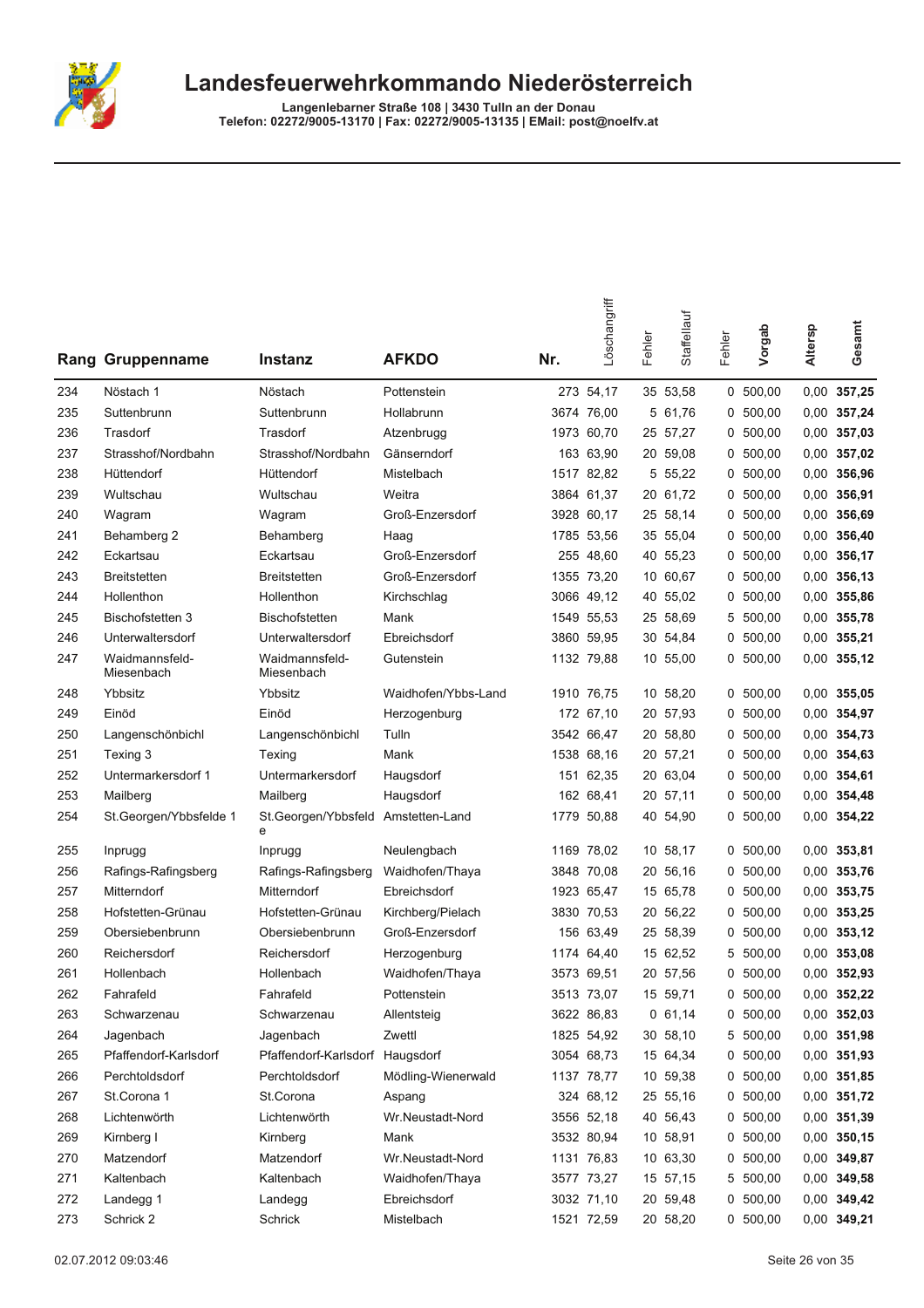

|     | Rang Gruppenname        | <b>Instanz</b>                      | <b>AFKDO</b>            | Nr.  | Löschangriff | Fehler | Staffellauf | Fehler | Vorgab     | Altersp | Gesamt        |
|-----|-------------------------|-------------------------------------|-------------------------|------|--------------|--------|-------------|--------|------------|---------|---------------|
| 274 | Lengenfeld              | Lengenfeld                          | Langenlois              |      | 3910 86.66   |        | 5 59,46     |        | 0, 500, 00 | 0,00    | 348,88        |
| 275 | Breitenwaida            | Breitenwaida                        | Hollabrunn              |      | 3692 77,58   |        | 10 58,61    | 5      | 500,00     | 0,00    | 348,81        |
| 276 | Hötzelsdorf             | Hötzelsdorf                         | Geras                   |      | 3683 70,98   |        | 20 60,29    | 0      | 500,00     |         | 0,00 348,73   |
| 277 | Rabenstein              | Rabenstein                          | Kirchberg/Pielach       | 1159 | 76,82        |        | 10 64,56    | 0      | 500,00     | 0,00    | 348,62        |
| 278 | Markt Piesting 1        | <b>Markt Piesting</b>               | Wr.Neustadt-Nord        |      | 1123 77,62   |        | 10 58,83    | 5      | 500,00     |         | 0,00 348,55   |
| 279 | Gloggnitz Stadt         | Gloggnitz                           | Gloggnitz               |      | 256 68,39    |        | 20 63,25    |        | 0, 500, 00 |         | 0,00 348,36   |
| 280 | Zöbern                  | Zöbern                              | Aspang                  |      | 170 78,84    |        | 15 58,47    |        | 0, 500, 00 |         | 0,00 347,69   |
| 281 | Echsenbach 3            | Echsenbach                          | Allentsteig             | 1983 | 75,80        |        | 15 61,66    | 0      | 500,00     |         | 0,00 347,54   |
| 282 | Aigen                   | Aigen                               | Pottenstein             |      | 1925 48,66   |        | 50 53,87    | 0      | 500,00     | 0,00    | 347,47        |
| 283 | Kollersdorf             | Kollersdorf                         | Kirchberg/Wagram        |      | 3021 69,28   |        | 25 58,26    | 0      | 500,00     | 0,00    | 347,46        |
| 284 | Purkersdorf             | Purkersdorf                         | Purkersdorf             |      | 1940 83,78   |        | 10 59,15    |        | 0, 500, 00 |         | 0,00 347,07   |
| 285 | Tauchen 1               | Tauchen                             | Aspang                  |      | 3096 77,44   |        | 10 60,72    | 5      | 500,00     | 0,00    | 346,84        |
| 286 | Scheibbs 1              | Scheibbs                            | <b>Großes Erlauftal</b> |      | 1967 80,18   |        | 15 58,19    | 0      | 500,00     |         | 0,00 346,63   |
| 287 | Seebenstein             | Seebenstein                         | Neunkirchen             |      | 1119 62,11   |        | 35 56,51    | 0      | 500,00     | 0,00    | 346,38        |
| 288 | Großreinprechts 2       | Großreinprechts                     | Gföhl                   |      | 1574 74,94   |        | 20 58,88    | 0      | 500,00     |         | 0,00 346,18   |
| 289 | Gaubitsch 1             | Gaubitsch                           | Laa/Thaya               |      | 1522 84,15   |        | 5 59,74     | 5      | 500,00     |         | 0,00 346,11   |
| 290 | Schrick 1               | Schrick                             | Mistelbach              |      | 1520 70,90   |        | 25 58,05    |        | 0, 500, 00 |         | 0,00 346,05   |
| 291 | Preinsbach              | Preinsbach                          | Amstetten-Stadt         |      | 1912 71,84   |        | 25 57,14    | 0      | 500,00     | 0,00    | 346,02        |
| 292 | Frankenfels             | Frankenfels                         | Kirchberg/Pielach       |      | 1166 95,72   |        | 0, 58, 37   | 0      | 500,00     | 0,00    | 345,91        |
| 293 | Groß-Inzersdorf 1       | Groß-Inzersdorf                     | Zistersdorf             |      | 1366 69,95   |        | 25 59,25    | 0      | 500,00     | 0,00    | 345,80        |
| 294 | Langschlag 2            | Langschlag                          | <b>Groß Gerungs</b>     |      | 159 85,39    |        | 10 59,00    |        | 0, 500, 00 | 0,00    | 345,61        |
| 295 | Böheimkirchen-Markt     | Böheimkirchen-Markt St.Pölten - Ost |                         |      | 266 74,18    |        | 20 60,33    | 0      | 500,00     | 0.00    | 345,49        |
| 296 | Kernhof                 | Kernhof                             | Lilienfeld              |      | 1182 55,97   |        | 40 58,56    | 0      | 500,00     |         | 0,00 345,47   |
| 297 | Steinbach               | Steinbach                           | Purkersdorf             |      | 3517 79,88   |        | 15 59,87    | 0      | 500,00     | 0,00    | 345,25        |
| 298 | Zillingdorf-Markt 1     | Zillingdorf-Markt                   | Wr.Neustadt-Nord        |      | 3558 52,53   |        | 45 57,36    | 0      | 500,00     |         | 0,00 345,11   |
| 299 | Schottwien              | Schottwien                          | Gloggnitz               |      | 3019 77,23   |        | 20 57,82    |        | 0, 500, 00 | 0.00    | 344,95        |
| 300 | Altpölla                | Altpölla                            | Allentsteig             |      | 3666 68.31   |        | 30 56,83    | 0      | 500,00     | 0,00    | 344,86        |
| 301 | Katzelsdorf             | Katzelsdorf                         | Tulln                   |      | 3660 87,88   |        | 5 62,32     | 0      | 500,00     | 0,00    | 344,80        |
| 302 | Doppel                  | Doppel                              | Waidhofen/Ybbs-Land     |      | 1908 59,28   |        | 40 56,02    | 0      | 500,00     | 0,00    | 344,70        |
| 303 | Viehdorf                | Viehdorf                            | Amstetten-Land          |      | 1784 83,38   |        | 10 62,28    |        | 0, 500, 00 |         | 0,00 344,34   |
| 304 | Rohrbach 2              | Rohrbach                            | Hainfeld                |      | 1187 79,42   |        | 20 56,24    |        | 0, 500, 00 |         | 0,00 344,34   |
| 305 | Kleinzwettl             | Kleinzwettl                         | Dobersberg              |      | 3546 80,60   |        | 15 60,23    |        | 0 500,00   |         | 0,00 344,17   |
| 306 | Reichharts              | Reichharts                          | Horn                    |      | 3694 65,04   |        | 30 60,81    |        | 0, 500, 00 |         | 0,00 344,15   |
| 307 | Schwarzenbach 1         | Schwarzenbach                       | Kirchberg/Pielach       |      | 3540 93,92   |        | 5 57,02     |        | 0, 500, 00 |         | 0,00 344,06   |
| 308 | Groß-Siegharts-Stadt II | Groß-Siegharts-<br>Stadt            | Raabs/Thaya             |      | 1979 87,06   |        | 5 63,91     |        | 0, 500, 00 |         | 0,00 344,03   |
| 309 | Unterdürnbach           | Unterdürnbach                       | Ravelsbach              |      | 1948 76,86   |        | 20 59,25    |        | 0, 500, 00 |         | 0,00 343,89   |
| 310 | Nabegg                  | Nabegg                              | Amstetten-Land          |      | 3504 74,54   |        | 15 61,64    |        | 5 500,00   |         | 0,00 343,82   |
| 311 | Retz 1                  | Retz                                | Retz                    |      | 3039 89,29   |        | 10 57,01    |        | 0, 500, 00 |         | 0,00 343,70   |
| 312 | Oberhöflein             | Oberhöflein                         | Geras                   |      | 3852 88,72   |        | 10 57,77    |        | 0, 500, 00 |         | $0,00$ 343,51 |
| 313 | Oberkreuzstetten 3      | Oberkreuzstetten                    | Wolkersdorf             |      | 3878 59,52   |        | 40 56,98    |        | 0 500,00   |         | 0,00 343,50   |
| 314 | Ramsau 2                | Ramsau                              | Hainfeld                |      | 3952 75,85   |        | 20 60,66    |        | 0, 500, 00 |         | 0,00 343,49   |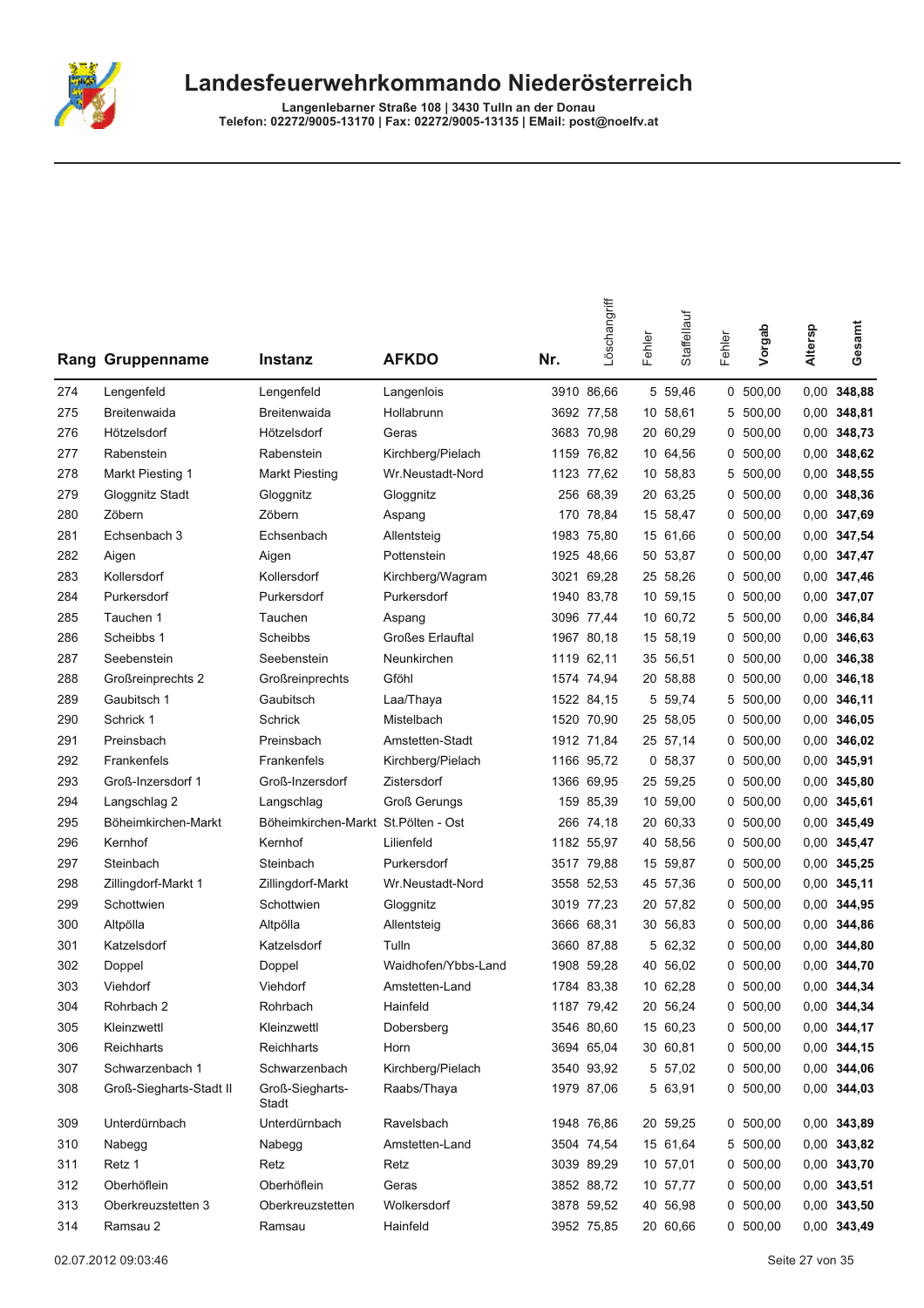

|     |                                   |                                           |                        |     | Löschangriff | Fehler | Staffellauf | Fehler | Vorgab     | Altersp | Gesamt        |
|-----|-----------------------------------|-------------------------------------------|------------------------|-----|--------------|--------|-------------|--------|------------|---------|---------------|
|     | Rang Gruppenname                  | <b>Instanz</b>                            | <b>AFKDO</b>           | Nr. |              |        |             |        |            |         |               |
| 315 | Ulrichschlag                      | Ulrichschlag                              | Waidhofen/Thaya        |     | 3889 69,98   |        | 30 57,06    |        | 0, 500, 00 |         | 0,00 342,96   |
| 316 | St.Johann/Engstetten              | St.Johann/Engstette<br>n                  | St.Peter/Au            |     | 3120 82,30   |        | 10 59,76    |        | 5 500,00   |         | 0,00 342,94   |
| 317 | Leopoldsdorf                      | Leopoldsdorf                              | Litschau               |     | 1932 77,86   |        | 15 65,08    |        | 0, 500, 00 |         | $0,00$ 342,06 |
| 318 | St.Margarethen an der<br>Sierning | St.Margarethen an<br>der Sierning         | St.Pölten - West       |     | 3568 68,78   |        | 30 59,36    |        | 0, 500, 00 |         | 0,00 341,86   |
| 319 | Mauerbach                         | Mauerbach                                 | Purkersdorf            |     | 275 79,35    |        | 20 58,87    |        | 0, 500, 00 |         | 0,00 341,78   |
| 320 | St.Pantaleon                      | St.Pantaleon                              | Haag                   |     | 1788 80,48   |        | 20 57,78    |        | 0, 500, 00 |         | 0,00 341,74   |
| 321 | Hölles I                          | Hölles                                    | Wr.Neustadt-Nord       |     | 1125 92,29   |        | 5 61,16     |        | 0, 500, 00 |         | 0,00 341,55   |
| 322 | Altenmarkt/Tr.                    | Altenmarkt                                | Pottenstein            |     | 3591 73,24   |        | 30 55,68    | 0      | 500,00     |         | $0,00$ 341,08 |
| 323 | Erpersdorf                        | Erpersdorf                                | Atzenbrugg             |     | 3069 79,55   |        | 20 59,44    | 0      | 500,00     |         | $0,00$ 341,01 |
| 324 | Aigen 1                           | Aigen                                     | Amstetten-Land         |     | 1771 54,53   |        | 40 59,59    | 5      | 500,00     | 0,00    | 340,88        |
| 325 | Brunn an der Wild                 | Brunn an der Wild                         | Horn                   |     | 3523 85,11   |        | 15 59,11    |        | 0, 500, 00 |         | 0,00 340,78   |
| 326 | Haindorf                          | Haindorf                                  | Haag                   |     | 3579 71,12   |        | 25 58,55    |        | 5 500,00   |         | $0,00$ 340,33 |
| 327 | Maisbirbaum 1                     | Maisbirbaum                               | Korneuburg             |     | 1464 81,32   |        | 15 63,50    | 0      | 500,00     | 0,00    | 340,18        |
| 328 | Götzendorf/Leitha 2               | Götzendorf/Leitha                         | Bruck/Leitha           |     | 1142 63,63   |        | 35 61,25    | 0      | 500,00     | 0.00    | 340,12        |
| 329 | Langau                            | Langau                                    | Geras                  |     | 3075 73,97   |        | 25 61,00    | 0      | 500,00     | 0,00    | 340,03        |
| 330 | Niederleis                        | Niederleis                                | Mistelbach             |     | 1534 63,94   |        | 40 56,38    |        | 0, 500, 00 | 0,00    | 339,68        |
| 331 | Kronberg                          | Kronberg                                  | Wolkersdorf            |     | 3945 71,22   |        | 35 54,23    |        | 0, 500, 00 |         | 0,00 339,55   |
| 332 | Ebersdorf                         | Ebersdorf                                 | Mistelbach             |     | 1252 67,88   |        | 35 57,70    | 0      | 500,00     |         | 0,00 339,42   |
| 333 | Wilfersdorf2                      | Wilfersdorf                               | Mistelbach             |     | 1512 83,72   |        | 5 66,96     | 5      | 500,00     |         | 0,00 339,32   |
| 334 | Nussendorf                        | Nussendorf                                | Pöggstall              |     | 1541 75,22   |        | 25 55,58    | 5      | 500,00     |         | $0,00$ 339,20 |
| 335 | Krahof 1                          | Krahof                                    | Amstetten-Land         |     | 1775 93,57   |        | 5 62,42     |        | 0, 500, 00 |         | $0,00$ 339,01 |
| 336 | Lassing                           | Lassing                                   | Ötscher-Hochkar        |     | 3700 85,54   |        | 20 55,64    |        | 0, 500, 00 |         | 0,00 338,82   |
| 337 | Deutsch Haslau                    | Deutsch Haslau                            | Hainburg               |     | 1140 86,63   |        | 15 59,56    | 0      | 500,00     |         | 0,00 338,81   |
| 338 | Großebersdorf                     | Großebersdorf                             | Wolkersdorf            |     | 1519 86,62   |        | 15 59,76    | 0      | 500,00     | 0,00    | 338,62        |
| 339 | Glaubendorf                       | Glaubendorf                               | Ravelsbach             |     | 260 90,58    |        | 10 60,92    | 0      | 500,00     | 0,00    | 338,50        |
| 340 | Pöggstall                         | Pöggstall                                 | Pöggstall              |     | 3696 84,91   |        | 10 61,80    | 5      | 500,00     |         | 0,00 338,29   |
| 341 | Riegersburg 2                     | Riegersburg                               | Retz                   |     | 161 94,12    |        | 5 63,16     |        | 0, 500, 00 |         | 0,00 337,72   |
| 342 | Wang 1                            | Wang                                      | Kleines Erlauftal      |     | 1961 51,53   |        | 55 55,75    |        | 0, 500, 00 |         | 0,00 337,72   |
| 343 | St.Egyden/Steinfeld-<br>Gerasdorf | St.Egyden/Steinfeld- Ternitz<br>Gerasdorf |                        |     | 3537 72,92   |        | 30 59,44    |        | 0 500,00   |         | 0,00 337,64   |
| 344 | Kleinharras                       | Kleinharras                               | Gänserndorf            |     | 1350 85,68   |        | 20 57,13    |        | 0 500,00   |         | 0,00 337,19   |
| 345 | Gaaden                            | Gaaden                                    | Mödling-Wienerwald     |     | 1136 82,30   |        | 20 60,56    |        | 0, 500, 00 |         | 0,00 337,14   |
| 346 | Klein Schweinbarth                | Klein Schweinbarth                        | Poysdorf/Schrattenberg |     | 3571 83,14   |        | 15 64,86    |        | 0, 500, 00 |         | $0,00$ 337,00 |
| 347 | St.Leonhard am Forst 2            | St.Leonhard am<br>Forst                   | Mank                   |     | 249 59,48    |        | 45 58,80    |        | 0, 500, 00 |         | 0,00 336,72   |
| 348 | Mautern                           | Mautern                                   | Mautern                |     | 1565 64,21   |        | 40 59,62    |        | 0, 500, 00 |         | 0,00 336,17   |
| 349 | Rabesreith                        | Rabesreith                                | Raabs/Thaya            |     | 1990 65,42   |        | 40 58,62    |        | 0, 500, 00 |         | 0,00 335,96   |
| 350 | Limberg                           | Limberg                                   | Ravelsbach             |     | 3820 70,66   |        | 30 63,49    |        | 0, 500, 00 |         | 0,00 335,85   |
| 351 | Oberolberndorf                    | Oberolberndorf                            | Stockerau              |     | 3908 63,60   |        | 40 60,72    |        | 0 500,00   |         | 0,00 335,68   |
| 352 | Grünbach                          | Grünbach                                  | Gmünd                  |     | 1931 76,11   |        | 30 58,45    |        | 0 500,00   |         | 0,00 335,44   |
| 353 | Weitersfeld                       | Weitersfeld                               | Geras                  |     | 1475 67,32   |        | 35 57,85    |        | 5 500,00   |         | 0,00 334,83   |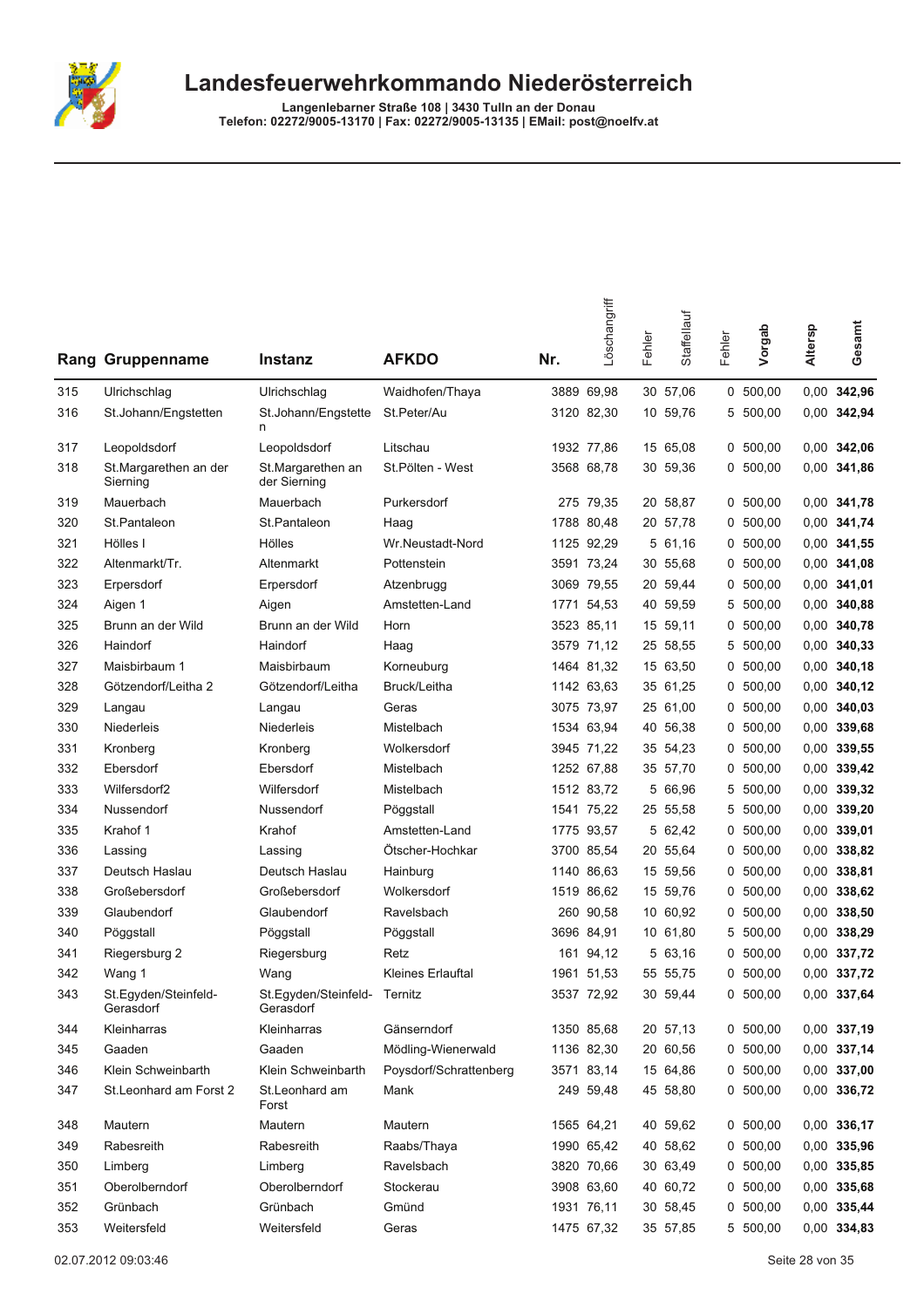

|     | Rang Gruppenname                      | Instanz                    | <b>AFKDO</b>           | Nr. | Löschangriff    | Fehler | Staffellauf | Fehler | Vorgab     | Altersp | Gesamt        |
|-----|---------------------------------------|----------------------------|------------------------|-----|-----------------|--------|-------------|--------|------------|---------|---------------|
| 354 | Platt                                 | Platt                      | Retz                   |     | 3680 92,00      |        | 10 63,53    |        | 0, 500, 00 |         | 0,00 334,47   |
| 355 | Petzenkirchen-Bergland                | Petzenkirchen-<br>Bergland | Ybbs                   |     | 1548 77,99      |        | 30 57,55    |        | 0, 500, 00 |         | 0,00 334,46   |
| 356 | Breitenau 2                           | Breitenau                  | Neunkirchen            |     | 330 81,10       |        | 20 64,72    |        | 0, 500, 00 |         | 0,00 334,18   |
| 357 | Wiesenfeld 2                          | Wiesenfeld                 | Hainfeld               |     | 1189 58,92      |        | 45 62,14    |        | 0, 500, 00 |         | 0,00 333,94   |
| 358 | Wolfpassing                           | Wolfpassing                | Tulln                  |     | 3639 96,07      |        | 065,01      | 5      | 500,00     |         | 0,00 333,92   |
| 359 | Neunkirchen                           | Neunkirchen                | Neunkirchen            |     | 154 65,48       |        | 40 60,64    |        | 0, 500, 00 |         | 0,00 333,88   |
| 360 | Dornbach                              | Dornbach                   | Mödling-Wienerwald     |     | 1134 69,33      |        | 30 66,86    |        | 0, 500, 00 |         | $0,00$ 333,81 |
| 361 | Oberbergern                           | Oberbergern                | Mautern                |     | 3141 78,02      |        | 25 63,38    |        | 0, 500, 00 |         | $0,00$ 333,60 |
| 362 | Rotheau                               | Rotheau                    | Lilienfeld             |     | 3695 81,54      |        | 25 59,91    |        | 0, 500, 00 |         | 0,00 333,55   |
| 363 | Ollersdorf                            | Ollersdorf                 | Gänserndorf            |     | 1353 86,24      |        | 25 55,68    |        | 0, 500, 00 |         | $0,00$ 333,08 |
| 364 | Untersiebenbrunn                      | Untersiebenbrunn           | Marchegg               |     | 3565 88,38      |        | 20 58,97    |        | 0, 500, 00 |         | 0,00 332,65   |
| 365 | Sierndorf                             | Sierndorf                  | Stockerau              |     | 3003 65,88      |        | 30 71,86    |        | 0, 500, 00 |         | 0,00 332,26   |
| 366 | <b>Groß Engersdorf</b>                | <b>Groß Engersdorf</b>     | Wolkersdorf            |     | 3093 68,19      |        | 40 59,91    |        | 0, 500, 00 |         | $0,00$ 331,90 |
| 367 | Niederabsdorf 4 Damen                 | Niederabsdorf              | Zistersdorf            |     | 1336 77,52      |        | 25 65,59    |        | 0, 500, 00 |         | 0,00 331,89   |
| 368 | Großrußbach 1                         | Großrußbach                | Korneuburg             |     | 3843 88,70      |        | 20 59,57    |        | 0, 500, 00 |         | $0,00$ 331,73 |
| 369 | Gemeinde Reingers 1                   | <b>Gemeinde Reingers</b>   | Litschau               |     | 1933 82,92      |        | 25 60,51    |        | 0, 500, 00 |         | 0,00 331,57   |
| 370 | Mallersbach 03                        | Mallersbach                | Retz                   |     | 3678 83,71      |        | 25 59,87    |        | 0, 500, 00 |         | 0,00 331,42   |
| 371 | Obersulz 1                            | Obersulz                   | Zistersdorf            |     | 1334 71,53      |        | 35 62,23    |        | 0, 500, 00 |         | 0,00 331,24   |
| 372 | Allhartsberg                          | Allhartsberg               | Waidhofen/Ybbs-Land    |     | 1907 62,52      |        | 50 56,38    |        | 0, 500, 00 |         | $0,00$ 331,10 |
| 373 | Heiligenkreuz                         | Heiligenkreuz              | Baden-Land             |     | 1918 91,68      |        | 20 57,53    |        | 0, 500, 00 |         | 0,00 330,79   |
| 374 | Unserfrau                             | Unserfrau                  | Weitra                 |     | 1939 93,98      |        | 10 65,40    |        | 0 500,00   |         | $0,00$ 330,62 |
| 375 | Gobelsburg-Zeiselberg                 | Gobelsburg-<br>Zeiselberg  | Langenlois             |     | 1568 98,71      |        | 10 60,73    |        | 0, 500, 00 |         | 0,00 330,56   |
| 376 | Rieggers                              | Rieggers                   | Zwettl                 |     | 1822 64,65      |        | 45 59,82    |        | 0, 500, 00 |         | 0,00 330,53   |
| 377 | Etzmannsdorf am Kamp                  | Etzmannsdorf am<br>Kamp    | Gars                   |     | 1555 90,84      |        | 15 64,25    |        | 0, 500, 00 |         | 0,00 329,91   |
| 378 | Vösendorf                             | Vösendorf                  | Mödling-Industriezone  |     | 167 84,94       |        | 30 55,28    |        | 0, 500, 00 |         | 0,00 329,78   |
| 379 | Schwarzenbach                         | Schwarzenbach              | Wr.Neustadt-Süd        |     | 343 87,13       |        | 25 58,14    |        | 0, 500, 00 |         | 0,00 329,73   |
| 380 | Pyhra-Perersdorf                      | Pyhra-Perersdorf           | St.Pölten - Ost        |     | 3109 74,03      |        | 35 61,26    |        | 0, 500, 00 |         | 0,00 329,71   |
| 381 | FF Krumau am Kamp                     | Krumau am Kamp             | Gföhl                  |     | 1573 84.06      |        | 20 66,29    |        | 0, 500, 00 |         | 0.00 329,65   |
| 382 | Vestenpoppen-Wohlfahrts Vestenpoppen- | Wohlfahrts                 | Waidhofen/Thaya        |     | 1986 96,60      |        | 10 64,04    |        | 0, 500, 00 |         | 0,00 329,36   |
| 383 | Markersdorf-Markt                     | Markersdorf-Markt          | St.Pölten - West       |     | 1171 78,49      |        | 30 62,18    |        | 0, 500, 00 |         | 0,00 329,33   |
| 384 | Oberschlatten                         | Oberschlatten              | Wr.Neustadt-Süd        |     | 3130 68,74      |        | 40 62,22    |        | 0, 500, 00 |         | 0,00 329,04   |
| 385 | Poysdorf 3                            | Poysdorf                   | Poysdorf/Schrattenberg |     | 3698 68,21      |        | 45 58,31    |        | 0, 500, 00 |         | 0,00 328,48   |
| 386 | Straning                              | Straning                   | Eggenburg              |     | 1557 69,78      |        | 40 61,81    |        | 0, 500, 00 |         | 0,00 328,41   |
| 387 | Ferschnitz                            | Ferschnitz                 | Amstetten-Land         |     | 1774 86,82      |        | 30 55,18    |        | 0, 500, 00 |         | $0,00$ 328,00 |
| 388 | Puch                                  | Puch                       | Hollabrunn             |     | 3635 107,4<br>7 |        | 0, 64, 57   |        | 0, 500, 00 |         | 0,00 327,96   |
| 389 | Wopfing                               | Wopfing                    | Gutenstein             |     | 1126 109,8<br>4 |        | 5 57,71     |        | 0, 500, 00 |         | 0,00 327,45   |
| 390 | Goschenreith                          | Goschenreith               | Dobersherg             |     | 3641 81 30      |        | 30.6144     |        | 0.500.00   |         | 0.00 327.26   |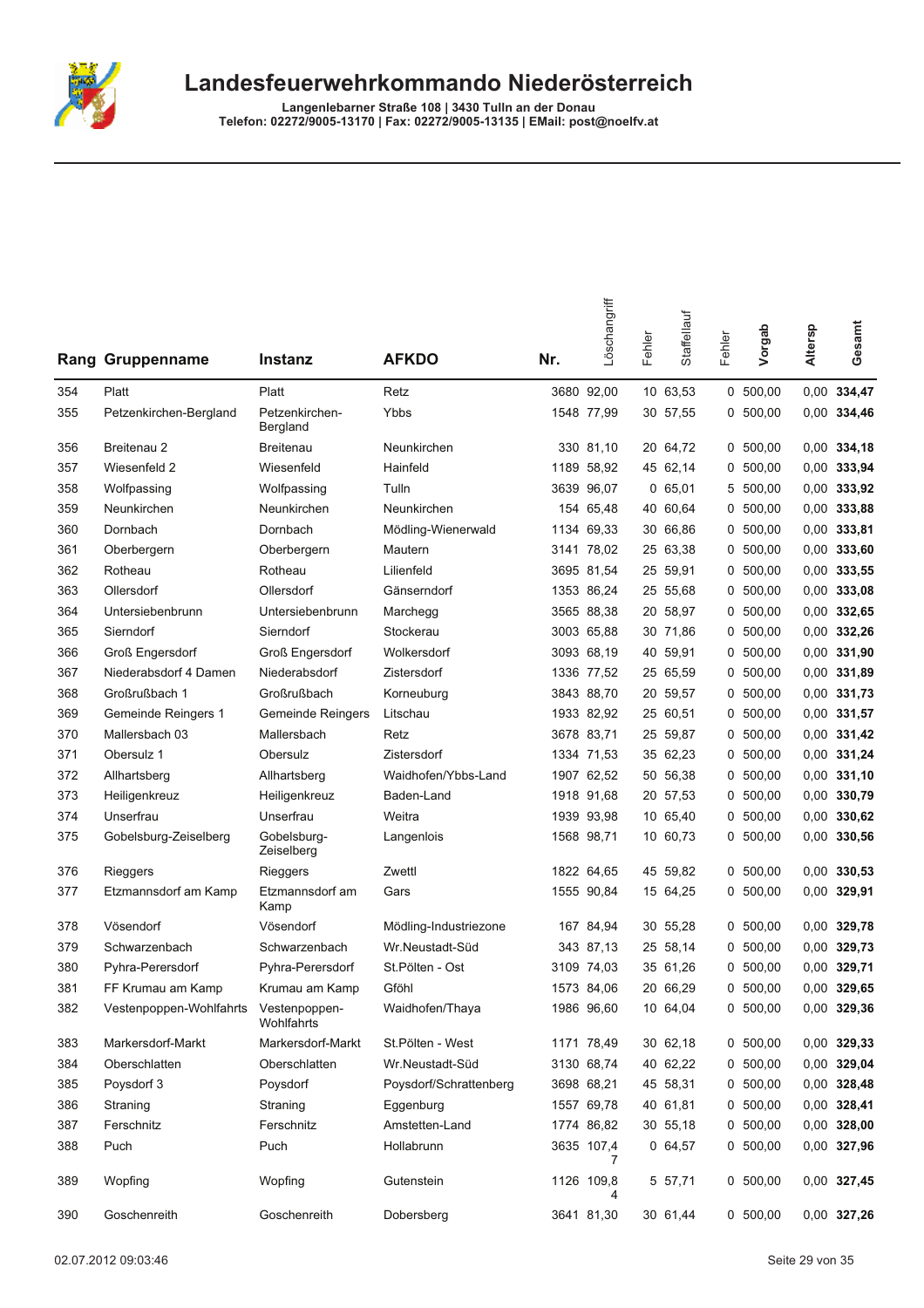

|     | Rang Gruppenname                    | <b>Instanz</b>                      | <b>AFKDO</b>            | Nr. | Löschangriff    | Fehler | Staffellauf | Fehler | Vorgab     | Altersp | Gesamt        |
|-----|-------------------------------------|-------------------------------------|-------------------------|-----|-----------------|--------|-------------|--------|------------|---------|---------------|
| 391 | Spannberg                           | Spannberg                           | Gänserndorf             |     | 3862 80.68      |        | 30 62,08    |        | 0, 500, 00 |         | 0,00 327,24   |
| 392 | Getzersdorf                         | Getzersdorf                         | Herzogenburg            |     | 1155 89,96      |        | 20 62,88    |        | 0, 500, 00 |         | $0,00$ 327,16 |
| 393 | Eitzersthal                         | Eitzersthal                         | Hollabrunn              |     | 1945 86,69      |        | 30 56,18    | 0      | 500,00     |         | $0,00$ 327,13 |
| 394 | Moosbrunn                           | Moosbrunn                           | Schwechat-Land          |     | 3932 90,05      |        | 25 58,21    |        | 0, 500, 00 |         | 0,00 326,74   |
| 395 | St.Eqyden/Steinfeld-<br>Urschendorf | St.Egyden/Steinfeld-<br>Urschendorf | Ternitz                 |     | 3915 77,06      |        | 35 61,69    |        | 0, 500, 00 |         | 0,00 326,25   |
| 396 | Straß im Straßertale                | Straß im Straßertale                | Langenlois              |     | 3006 104,4<br>0 |        | 5 64,49     |        | 0, 500, 00 |         | $0,00$ 326,11 |
| 397 | Purgstall                           | Purgstall                           | <b>Großes Erlauftal</b> |     | 1965 94,20      |        | 20 59,72    | 0      | 500,00     |         | $0,00$ 326,08 |
| 398 | Obernalb                            | Obernalb                            | Retz                    |     | 1950 96,10      |        | 15 62,86    | 0      | 500,00     |         | 0,00 326,04   |
| 399 | Eisengraben 1                       | Eisengraben                         | Gföhl                   |     | 3115 88,65      |        | 25 60,41    |        | 0, 500, 00 |         | 0,00 325,94   |
| 400 | Göstling an der Ybbs                | Göstling/Ybbs                       | Ötscher-Hochkar         |     | 3814 85,06      |        | 30 59,17    |        | 0, 500, 00 |         | 0,00 325,77   |
| 401 | Aigen 2                             | Aigen                               | Amstetten-Land          |     | 1772 75,99      |        | 40 58,25    |        | 0, 500, 00 |         | 0,00 325,76   |
| 402 | Stollhof 1                          | Stollhof                            | Wr.Neustadt-Nord        |     | 169 73.56       |        | 40 60,70    |        | 0, 500, 00 |         | 0,00 325,74   |
| 403 | Parbasdorf                          | Parbasdorf                          | Groß-Enzersdorf         |     | 1358 80,12      |        | 40 54,17    | 0      | 500,00     |         | 0,00 325,71   |
| 404 | Böheimkirchen<br>Ausserkasten-Furth | Böheimkirchen<br>Ausserkasten-Furth | St.Pölten - Ost         |     | 3948 94,53      |        | 20 59,80    |        | 0, 500, 00 |         | 0,00 325,67   |
| 405 | Seitzersdorf-Wolfpassing            | Seitzersdorf-<br>Wolfpassing        | Stockerau               |     | 180 77,94       |        | 30 61,53    | 5      | 500,00     |         | 0,00 325,53   |
| 406 | Erdberg 1                           | Erdberg                             | Poysdorf/Schrattenberg  |     | 3934 77,94      |        | 40 56,98    |        | 0, 500, 00 |         | $0,00$ 325,08 |
| 407 | Atzenbrugg                          | Atzenbrugg                          | Atzenbrugg              |     | 4015 104,8<br>2 |        | 10 60,35    | 0      | 500,00     |         | 0,00 324,83   |
| 408 | St.Peter/Au                         | St.Peter/Au                         | St.Peter/Au             |     | 1902 82,41      |        | 30 57,89    |        | 5 500,00   |         | 0,00 324,70   |
| 409 | Veitsau                             | Veitsau                             | Pottenstein             |     | 1930 87,65      |        | 30 58,50    |        | 0, 500, 00 |         | 0,00 323,85   |
| 410 | Hub-Lehen 3                         | Hub-Lehen                           | <b>Großes Erlauftal</b> |     | 1963 73,31      |        | 40 62,94    | 0      | 500,00     |         | 0,00 323,75   |
| 411 | Tulbing                             | Tulbing                             | Tulln                   |     | 1975 111,9<br>2 |        | 5 59,47     |        | 0, 500, 00 |         | 0,00 323,61   |
| 412 | Simonsfeld                          | Simonsfeld                          | Korneuburg              |     | 1463 84,75      |        | 35 57,08    | 0      | 500,00     |         | 0,00 323,17   |
| 413 | Köttlach                            | Köttlach                            | Gloggnitz               |     | 181 87,68       |        | 30 59,36    | 0      | 500,00     |         | 0,00 322,96   |
| 414 | Ottenschlag                         | Ottenschlag                         | Ottenschlag             |     | 3128 93,97      |        | 25 58,25    | 0      | 500,00     |         | 0,00 322,78   |
| 415 | Großmeinharts                       | <b>Groß Meinharts</b>               | <b>Groß Gerungs</b>     |     | 1834 75.82      |        | 45 56,48    |        | 0, 500, 00 |         | 0,00 322,70   |
| 416 | Ameisthal                           | Ameisthal                           | Kirchberg/Wagram        |     | 1177 82,34      |        | 20 69,99    |        | 5 500,00   |         | 0,00 322,67   |
| 417 | Nöstach 2                           | Nöstach                             | Pottenstein             |     | 1926 87,37      |        | 35 55,16    |        | 0, 500, 00 |         | 0,00 322,47   |
| 418 | Theresienfeld                       | Theresienfeld                       | Wr.Neustadt-Nord        |     | 3837 84,62      |        | 35 58,00    |        | 0, 500, 00 |         | 0,00 322,38   |
| 419 | Kottingbrunn                        | Kottingbrunn                        | Baden-Land              |     | 3599 83,00      |        | 30 64,74    |        | 0, 500, 00 |         | 0,00 322,26   |
| 420 | Au am Leithaberge                   | Au am Leithaberge                   | Bruck/Leitha            |     | 3139 70,00      |        | 50 57,85    |        | 0, 500, 00 |         | 0,00 322,15   |
| 421 | Raach                               | Raach                               | Gloggnitz               |     | 1117 63,62      |        | 50 59,24    |        | 5 500,00   |         | $0,00$ 322,14 |
| 422 | Maria Laach                         | Maria Laach                         | Spitz                   |     | 3912 84,08      |        | 35 59,47    |        | 0, 500, 00 |         | 0,00 321,45   |
| 423 | Sigmundsherberg                     | Sigmundsherberg                     | Eggenburg               |     | 3821 86,93      |        | 30 61,75    |        | 0, 500, 00 |         | 0,00 321,32   |
| 424 | Heinrichs                           | Heinrichs                           | Weitra                  |     | 1938 80,14      |        | 40 58,62    |        | 0, 500, 00 |         | 0,00 321,24   |
| 425 | Krems/Donau FW<br>Rehberg           | Krems/Donau                         | Krems-Stadt             |     | 276 85,69       |        | 30 63,21    |        | 0, 500, 00 |         | $0,00$ 321,10 |
| 426 | Rohrbach 3                          | Rohrbach                            | St.Peter/Au             |     | 3588 96,55      |        | 25 57,42    |        | 0, 500, 00 |         | $0,00$ 321,03 |
| 427 | Reisenberg                          | Reisenberg                          | Ebreichsdorf            |     | 1924 75,85      |        | 50 54,61    |        | 0 500,00   |         | 0,00 319,54   |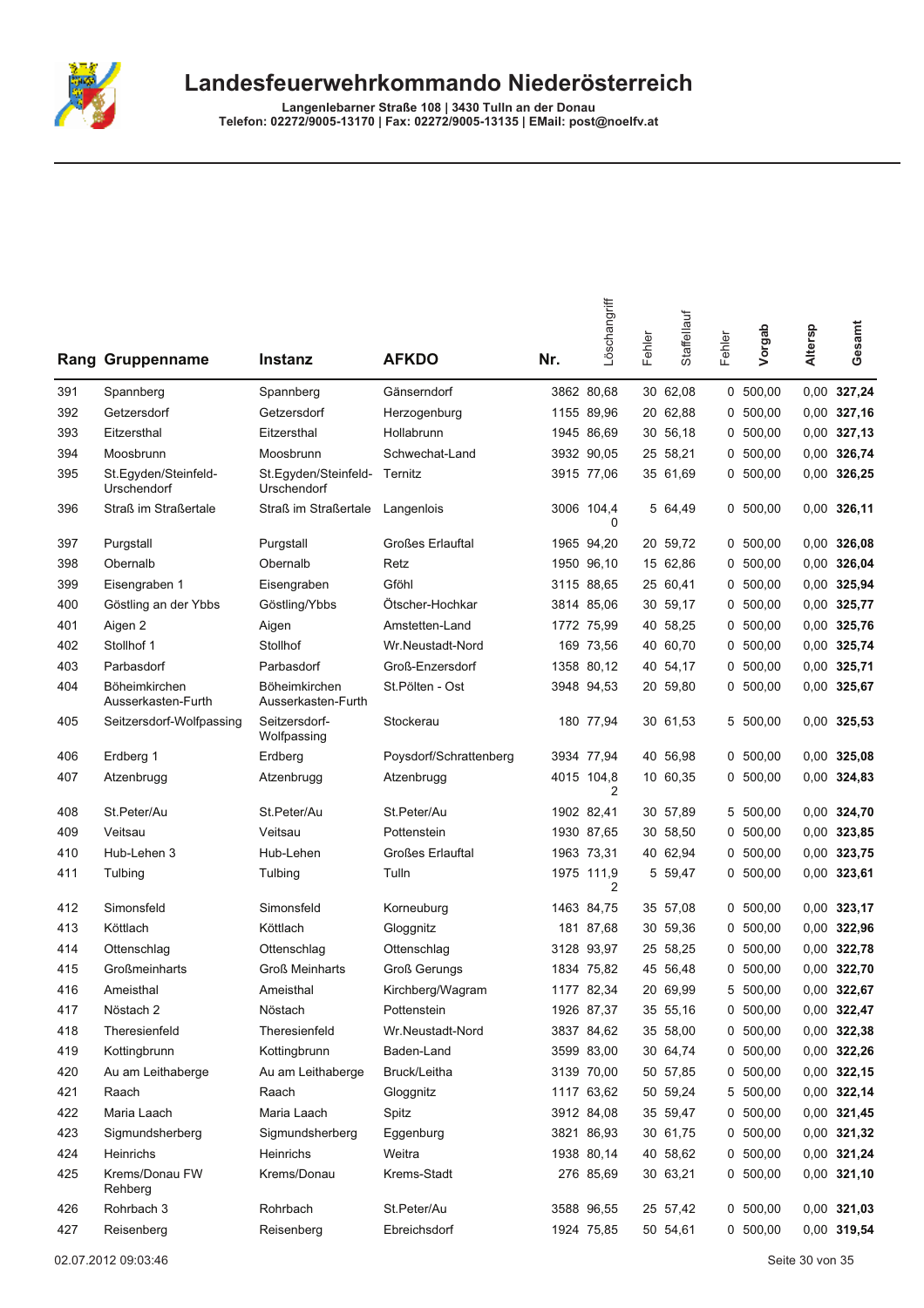

|     | <b>Rang Gruppenname</b>           | <b>Instanz</b>                       | <b>AFKDO</b>            | Nr. | Löschangriff    | Fehler | Staffellauf | Fehler | Vorgab     | Altersp | Gesamt        |
|-----|-----------------------------------|--------------------------------------|-------------------------|-----|-----------------|--------|-------------|--------|------------|---------|---------------|
| 428 | Fistritz                          | Fistritz                             | Raabs/Thaya             |     | 1989 90,45      |        | 30 60,17    |        | 0, 500, 00 |         | 0,00 319,38   |
| 429 | Zeillern                          | Zeillern                             | Amstetten-Land          |     | 165 79,25       |        | 45 56,65    | 0      | 500,00     |         | 0,00 319,10   |
| 430 | Wultendorf                        | Wultendorf                           | Laa/Thaya               |     | 166 74,28       |        | 50 56,73    | 0      | 500,00     | 0,00    | 318,99        |
| 431 | Maiersdorf                        | Maiersdorf                           | Wr.Neustadt-Nord        |     | 3143 81,44      |        | 40 59,66    | 0      | 500,00     |         | 0,00 318,90   |
| 432 | Stefanshart                       | Stefanshart                          | Amstetten-Land          |     | 1782 81,70      |        | 40 59,60    |        | 0, 500, 00 |         | 0,00 318,70   |
| 433 | Grafenbach                        | Grafenbach                           | Gloggnitz               |     | 3017 88,13      |        | 35 58,79    |        | 0, 500, 00 |         | 0,00 318,08   |
| 434 | St.Pölten-Ratzersdorf             | St.Pölten-<br>Ratzersdorf            | St.Pölten-Stadt         |     | 3125 109,9<br>3 |        | 5 67,08     | 0      | 500,00     |         | 0,00 317,99   |
| 435 | Groisbach                         | Groisbach                            | Baden-Land              |     | 1917 57,56      |        | 70 55,18    |        | 0, 500, 00 |         | 0,00 317,26   |
| 436 | Jetzelsdorf                       | Jetzelsdorf                          | Haugsdorf               |     | 1944 90,27      |        | 30 62,50    | 0      | 500,00     |         | 0,00 317,23   |
| 437 | Etsdorf                           | Etsdorf                              | Langenlois              |     | 3824 104,1<br>3 |        | 20 59,01    |        | 0, 500, 00 |         | 0,00 316,86   |
| 438 | Hennersdorf 3                     | Hennersdorf                          | Mödling-Industriezone   |     | 253 86,96       |        | 35 61,63    |        | 0, 500, 00 |         | 0,00 316,41   |
| 439 | Niederhollabrunn                  | Niederhollabrunn                     | Stockerau               |     | 1461 102,8<br>3 |        | 20 60,97    | 0      | 500,00     |         | 0,00 316,20   |
| 440 | Laa/Thaya                         | Laa/Thaya                            | Laa/Thaya               |     | 3010 71,92      |        | 50 61,90    |        | 0, 500, 00 |         | 0.00 316,18   |
| 441 | St.Pölten-Ragelsdorf 1            | St.Pölten-Ragelsdorf St.Pölten-Stadt |                         |     | 1168 73,00      |        | 55 57,22    | 0      | 500,00     |         | 0,00 314,78   |
| 442 | Hainfeld                          | Hainfeld                             | Hainfeld                |     | 3008 88,38      |        | 35 62,09    | 0      | 500,00     | 0,00    | 314,53        |
| 443 | Wolfshoferamt                     | Wolfshoferamt                        | Gföhl                   |     | 3528 91,02      |        | 35 59,80    | 0      | 500,00     |         | 0,00 314,18   |
| 444 | Scheibbs 2                        | Scheibbs                             | Großes Erlauftal        |     | 1966 95,76      |        | 25 66,24    |        | 0, 500, 00 |         | $0,00$ 313,00 |
| 445 | Schweinern                        | Schweinern                           | Herzogenburg            |     | 3891 68,79      |        | 60 58,30    |        | 0, 500, 00 |         | 0,00 312,91   |
| 446 | Groß-Inzersdorf 2                 | Groß-Inzersdorf                      | Zistersdorf             |     | 1346 93,78      |        | 25 68,89    | 0      | 500,00     | 0,00    | 312,33        |
| 447 | Imbach 1                          | Imbach                               | Krems-Land              |     | 1570 73,67      |        | 50 64,50    | 0      | 500,00     | 0,00    | 311,83        |
| 448 | St. Georgen an der Leys 2         | St.Georgen/Leys                      | <b>Großes Erlauftal</b> |     | 1968 76,10      |        | 55 57,89    | 0      | 500,00     |         | 0,00 311,01   |
| 449 | Gaming                            | Gaming                               | Ötscher-Hochkar         |     | 1970 87,94      |        | 40 61,20    |        | 0, 500, 00 |         | 0,00 310,86   |
|     | Silber mit Alterspunkten / Eigene |                                      |                         |     |                 |        |             |        |            |         |               |
| 1   | Eichhorn 3                        | Eichhorn                             | Zistersdorf             |     | 1364 40,24      |        | 0, 58, 71   |        | 0, 500, 00 |         | 22,00 423,05  |
| 2   | Grimmenstein-Kirchau 2            | Grimmenstein-<br>Kirchau             | Aspang                  |     | 242 42,24       |        | 0, 57, 15   |        | 0, 500, 00 |         | 21,00 421,61  |
| 3   | Wiesenfeld 1                      | Wiesenfeld                           | Hainfeld                |     | 1188 43,00      |        | 0, 56, 27   |        | 0, 500, 00 |         | 20,00 420,73  |
| 4   | Weigelsdorf 2                     | Weigelsdorf                          | Ebreichsdorf            |     | 240 39,45       |        | 0, 54, 43   |        | 0, 500, 00 |         | 13,00 419,12  |
| 5   | Kirnberg III                      | Kirnberg                             | Mank                    |     | 1952 43,43      |        | 0, 58, 06   |        | 0 500,00   |         | 20,00 418,51  |
| 6   | Otterthal 1                       | Otterthal                            | Gloggnitz               |     | 326 38,26       |        | 5 55,30     |        | 0, 500, 00 |         | 17,00 418,44  |
| 7   | Palterndorf 1                     | Palterndorf                          | Zistersdorf             |     | 1333 43,09      |        | 0, 57, 67   |        | 0 500,00   |         | 17,00 416,24  |
| 8   | Randegg 1                         | Randegg                              | Kleines Erlauftal       |     | 1959 46,96      |        | 0, 55, 59   |        | 0, 500, 00 |         | 18,00 415,45  |
| 9   | Großreinprechts 1                 | Großreinprechts                      | Gföhl                   |     | 1575 43,75      |        | 0, 57, 53   |        | 0, 500, 00 |         | 16,00 414,72  |
| 10  | Utzenlaa                          | Utzenlaa                             | Kirchberg/Wagram        |     | 1175 44,65      |        | 0, 57, 66   | 0      | 500,00     |         | 15,00 412,69  |
| 11  | Oberkreuzstetten 1                | Oberkreuzstetten                     | Wolkersdorf             |     | 3876 41,26      |        | 10 55,99    |        | 0, 500, 00 |         | 19,00 411,75  |
| 12  | Kottingneusiedl 2                 | Kottingneusiedl                      | Laa/Thaya               |     | 1531 40,38      |        | 10 59,96    |        | 0 500,00   |         | 22,00 411,66  |
| 13  | Hub-Lehen 2                       | Hub-Lehen                            | Großes Erlauftal        |     | 1962 39,09      |        | 10 57,83    |        | 0, 500, 00 |         | 18,00 411,08  |
| 14  | Sierndorf 2                       | Sierndorf                            | Zistersdorf             |     | 1332 43,89      |        | 5 62,07     |        | 0, 500, 00 |         | 21,00 410,04  |
| 15  | Neukirchen an der Wild            | Neukirchen an der<br>Wild            | Horn                    |     | 1561 44,75      |        | 0, 55, 57   |        | 5 500,00   |         | 10,00 404,68  |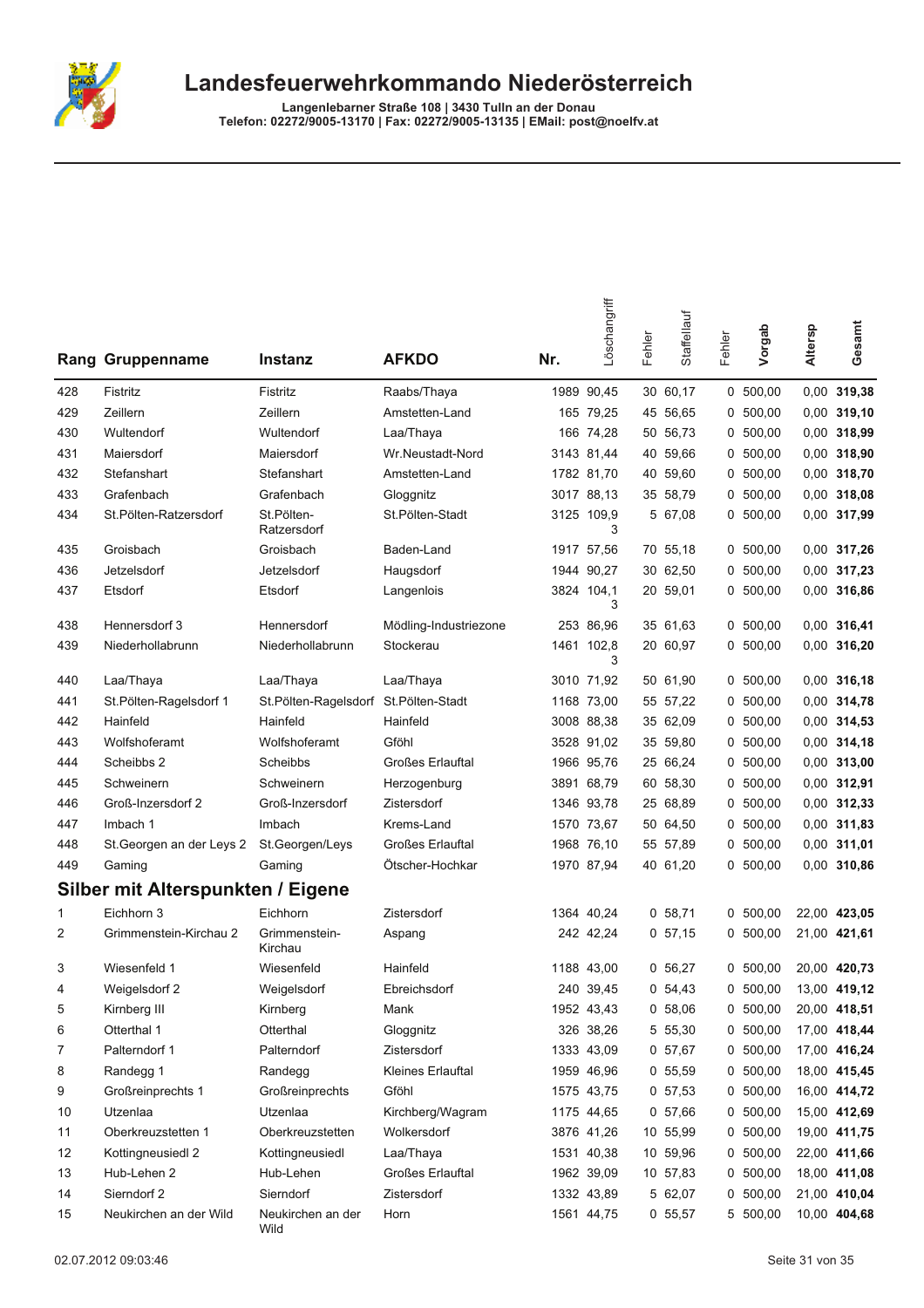

|    | Rang Gruppenname                                 | <b>Instanz</b>                  | <b>AFKDO</b>                                        | Nr.  | Löschangriff | Fehler | Staffellauf | Fehler | Vorgab     | Altersp | Gesamt       |
|----|--------------------------------------------------|---------------------------------|-----------------------------------------------------|------|--------------|--------|-------------|--------|------------|---------|--------------|
| 16 | Loipersbach 1                                    | Loipersbach                     | Neunkirchen                                         |      | 3044 50,22   |        | 5 59,36     |        | 0, 500, 00 |         | 19,00 404,42 |
| 17 | Niederabsdorf 3                                  | Niederabsdorf                   | Zistersdorf                                         |      | 1339 52,03   |        | 0, 58, 64   |        | 0, 500, 00 |         | 15,00 404,33 |
| 18 | Zillingdorf-Markt 2                              | Zillingdorf-Markt               | Wr.Neustadt-Nord                                    |      | 3895 43.09   |        | 10 60,61    | 0      | 500,00     |         | 14,00 400,30 |
| 19 | Ramsau 1                                         | Ramsau                          | Hainfeld                                            |      | 3575 44,71   |        | 10 60,75    | 0      | 500,00     |         | 15,00 399,54 |
| 20 | Vestenötting-<br>Kleineberharts                  | Vestenötting-<br>Kleineberharts | Waidhofen/Thaya                                     |      | 1987 44,14   |        | 10 58,82    | 0      | 500,00     |         | 12,00 399,04 |
| 21 | <b>Bischofstetten 1</b>                          | <b>Bischofstetten</b>           | Mank                                                |      | 1951 49,08   |        | 10 61,24    | 0      | 500,00     |         | 19,00 398,68 |
| 22 | Groß Wolfgers 2                                  | <b>Groß Wolfgers</b>            | Weitra                                              |      | 1936 45,01   |        | 10 56,37    | 0      | 500,00     |         | 8,00 396,62  |
| 23 | Leobersdorf 2                                    | Leobersdorf                     | Baden-Land                                          | 1920 | 55,96        |        | 064,46      |        | 0, 500, 00 |         | 17,00 396,58 |
| 24 | Pyhrafeld 2                                      | Pyhrafeld                       | <b>Kleines Erlauftal</b>                            | 1957 | 57,35        |        | 0 60,01     |        | 0, 500, 00 |         | 12,00 394,64 |
| 25 | Zistersdorf                                      | Zistersdorf                     | Zistersdorf                                         | 1329 | 62,63        |        | 062,84      | 0      | 500,00     | 12,00   | 386,53       |
| 26 | Hagendorf                                        | Hagendorf                       | Laa/Thaya                                           |      | 1530 65,23   |        | 063,56      | 0      | 500,00     | 15,00   | 386,21       |
| 27 | Trandorf 1                                       | Trandorf                        | Spitz                                               |      | 3580 53,53   |        | 10 61,38    | 5      | 500,00     | 16,00   | 386,09       |
| 28 | Gschwendt                                        | Gschwendt                       | Zwettl                                              |      | 1826 43,78   |        | 20 62,74    | 0      | 500,00     |         | 11,00 384,48 |
| 29 | Ottenthal 1                                      | Ottenthal                       | Poysdorf/Schrattenberg                              |      | 1525 50,30   |        | 20 55,63    |        | 0, 500, 00 | 7,00    | 381,07       |
| 30 | Etzen                                            | Etzen                           | <b>Groß Gerungs</b>                                 |      | 1835 48,64   |        | 30 58,39    | 0      | 500,00     | 18,00   | 380,97       |
| 31 | Pinnersdorf                                      | Pinnersdorf                     | Haag                                                | 1787 | 54,28        |        | 15 64,85    | 0      | 500,00     |         | 14,00 379,87 |
| 32 | Unterbergern                                     | Unterbergern                    | Mautern                                             |      | 1563 56.24   |        | 15 58,84    | 0      | 500,00     |         | 9,00 378,92  |
| 33 | Schwadorf 1                                      | Schwadorf                       | Schwechat-Land                                      |      | 206 53,81    |        | 20 66,28    |        | 0, 500, 00 |         | 17,00 376,91 |
| 34 | Staatz-Kautendorf 2                              | Staatz-Kautendorf               | Laa/Thaya                                           |      | 3012 55,75   |        | 20 74,46    |        | 0, 500, 00 |         | 24,00 373,79 |
| 35 | Hochstraß 2                                      | <b>Hochstraß</b>                | St.Peter/Au                                         |      | 3647 62,01   |        | 25 65,72    | 0      | 500,00     |         | 24,00 371,27 |
| 36 | Markt-Seitenstetten 2                            | Markt-Seitenstetten             | St.Peter/Au                                         |      | 1904 65,29   |        | 20 67,50    | 0      | 500,00     |         | 22,00 369,21 |
| 37 | Enzersdorf/Fischa 2                              | Enzersdorf/Fischa               | Bruck/Leitha                                        |      | 3602 62,48   |        | 20 60,73    | 0      | 500,00     |         | 12,00 368,79 |
| 38 | St.Corona 2                                      | St.Corona                       | Aspang                                              |      | 323 81,60    |        | 063,20      | 5      | 500,00     |         | 14,00 364,20 |
| 39 | Heiligenblut 2                                   | Heiligenblut                    | Pöggstall                                           |      | 4031 56,23   |        | 35 62,17    | 0      | 500,00     |         | 16,00 362,60 |
| 40 | Schönfeld i.M. 2                                 | Schönfeld i.M.                  | Marchegg                                            | 237  | 66,48        |        | 25 64,00    | 0      | 500,00     | 17,00   | 361,52       |
| 41 | Gerersdorf                                       | Gerersdorf                      | St.Pölten - West                                    | 3118 | 82,64        |        | 15 68,91    | 0      | 500,00     |         | 24,00 357,45 |
| 42 | Kleinrust-Fugging 2                              | Kleinrust-Fugging               | Herzogenburg                                        |      | 3856 74,26   |        | 20 67,19    | 0      | 500,00     |         | 10,00 348,55 |
| 43 | Poysdorf 1                                       | Poysdorf                        | Poysdorf/Schrattenberg                              |      | 3697 81.23   |        | 25 69,34    | 0      | 500,00     |         | 22,00 346,43 |
| 44 | Guntramsdorf 4                                   | Guntramsdorf                    | Mödling-Industriezone                               |      | 1104 97,23   |        | 5 70,72     |        | 0, 500, 00 |         | 19,00 346,05 |
| 45 | Groß Gerungs II                                  | <b>Groß Gerungs</b>             | <b>Groß Gerungs</b>                                 |      | 241 77,94    |        | 25 60,64    |        | 0, 500, 00 |         | 7,00 343,42  |
| 46 | Stollhof 2                                       | Stollhof                        | Wr.Neustadt-Nord                                    |      | 239 93,46    |        | 15 59,26    |        | 0, 500, 00 |         | 11,00 343,28 |
| 47 | Guntramsdorf 1                                   | Guntramsdorf                    | Mödling-Industriezone                               |      | 1101 99,54   |        | 25 66,27    |        | 0, 500, 00 |         | 11,00 320,19 |
| 48 | Peigarten                                        | Peigarten                       | Waidhofen/Thaya                                     |      | 3553 99,93   |        | 25 69,02    |        | 0 500,00   |         | 10,00 316,05 |
| 49 | Senftenberg 1                                    | Senftenberg                     | Krems-Land                                          |      | 1569 93,38   |        | 35 61,80    |        | 0, 500, 00 |         | 6,00 315,82  |
|    |                                                  |                                 | Bronze ohne Alterspunkte / verschiedene Feuerwehren |      |              |        |             |        |            |         |              |
| 1  | Ternitz 1                                        | Ternitz                         | Ternitz                                             |      | 1020 38,72   |        | 15 55,94    |        | 0, 500, 00 |         | 0,00 390,34  |
| 2  | Kottes                                           | Kottes                          | Ottenschlag                                         |      | 3027 39,98   |        | 20 54,88    |        | 0, 500, 00 |         | 0,00 385,14  |
| 3  | <b>AFKDO Dobersberg</b><br>(Pleßberg-Hohenwarth) | Pleßberg                        | Dobersberg                                          |      | 3701 60,00   |        | 065,81      |        | 0, 500, 00 |         | 0,00 374,19  |
| 4  | Kleinbaumgarten                                  | Kleinbaumgarten                 | Laa/Thaya                                           |      | 3636 68,00   |        | 0, 59, 31   |        | 0, 500, 00 |         | 0,00 372,69  |
| 5  | Otterthal 3                                      | Otterthal                       | Gloggnitz                                           |      | 108 55,80    |        | 10 61,63    |        | 0, 500, 00 |         | 0,00 372,57  |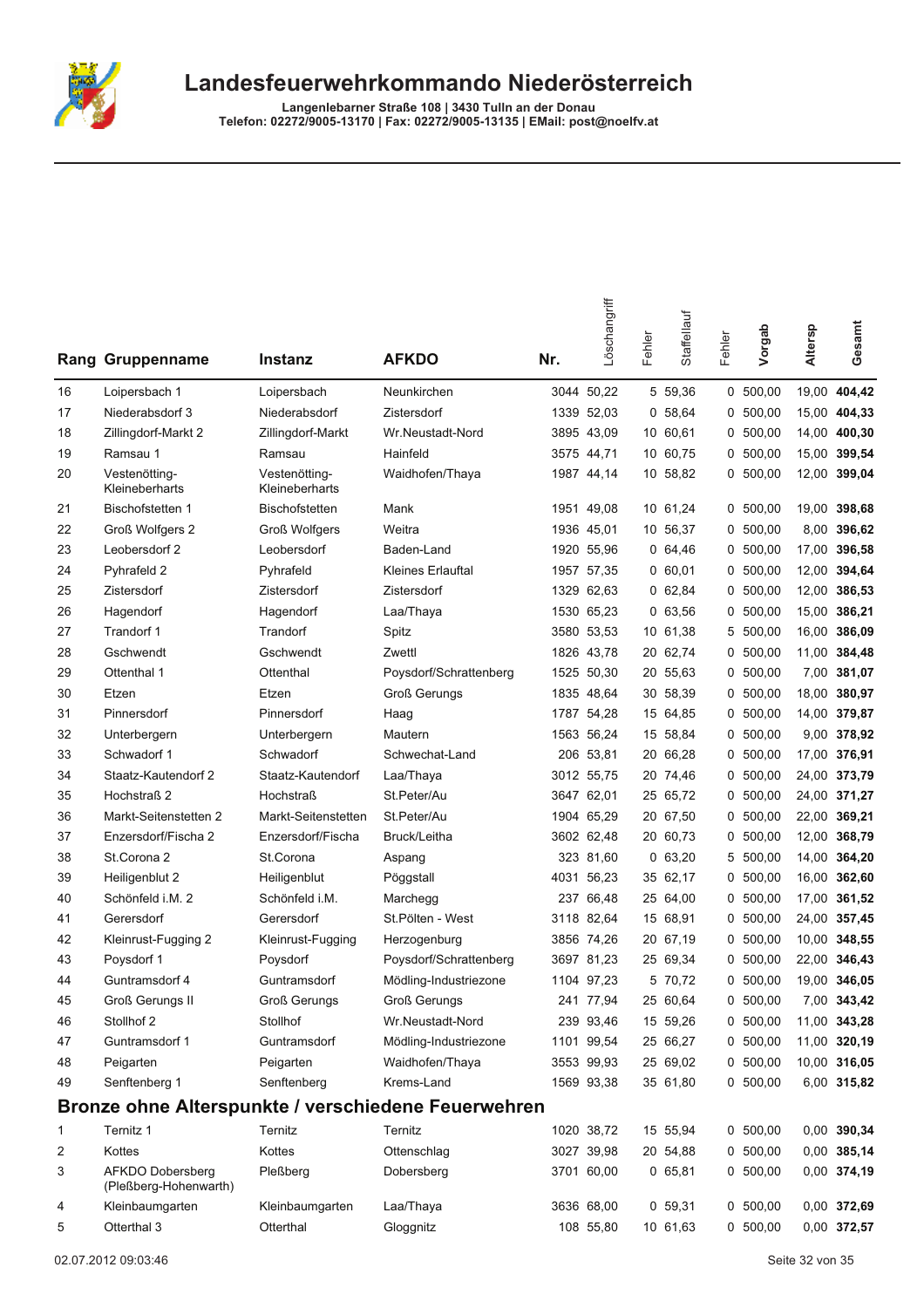

| Rang | Gruppenname                                               | <b>Instanz</b>            | <b>AFKDO</b>                                        | Nr. | Löschangriff | Fehler | Staffellauf | Fehler | Vorgab     | Altersp | Gesamt        |
|------|-----------------------------------------------------------|---------------------------|-----------------------------------------------------|-----|--------------|--------|-------------|--------|------------|---------|---------------|
| 6    | Kamegg                                                    | Kamegg                    | Gars                                                |     | 1481 67,98   |        | 0, 59, 73   |        | 0, 500, 00 |         | 0,00 372,29   |
| 7    | AFKDO Raabs/Thaya<br>(Radl-Diemschlag-Aigen-<br>Liebnitz) | Raabs/Thaya               | Raabs/Thaya                                         |     | 1721 64,35   |        | 0, 64, 24   |        | 0, 500, 00 |         | 0,00 371,41   |
| 8    | Dappach                                                   | Dappach                   | Horn                                                |     | 1477 53,69   |        | 15 60,39    |        | 0, 500, 00 |         | 0,00 370,92   |
| 9    | Enzersdorf/Fischa -<br>Scharndorf                         | Enzersdorf/Fischa         | Bruck/Leitha                                        |     | 3050 58,93   |        | 10 60,28    |        | 0, 500, 00 |         | 0,00 370,79   |
| 10   | Friedersbach                                              | Friedersbach              | Zwettl                                              |     | 1749 57,72   |        | 15 56,87    |        | 0, 500, 00 |         | 0,00 370,41   |
| 11   | AFKDO Gmünd                                               | Gmünd                     | Gmünd                                               |     | 3840 66,50   |        | 5 60,88     | 0      | 500,00     |         | 0,00 367,62   |
| 12   | Thal 2                                                    | Thal                      | Kirchschlag                                         |     | 121 47,05    |        | 20 66,72    |        | 0, 500, 00 |         | 0,00 366,23   |
| 13   | Landegg 1                                                 | Landegg                   | Ebreichsdorf                                        |     | 3031 54,71   |        | 20 60,43    | 0      | 500,00     | 0,00    | 364,86        |
| 14   | Hollern <sub>2</sub>                                      | Hollern                   | Bruck/Leitha                                        |     | 3850 68,59   |        | 10 58,02    | 0      | 500,00     |         | 0,00 363,39   |
| 15   | Glinzendorf-Großhofen                                     | Glinzendorf               | Groß-Enzersdorf                                     |     | 1249 74,29   |        | 5 58,58     |        | 0, 500, 00 |         | $0,00$ 362,13 |
| 16   | Luden                                                     | Luden                     | Raabs/Thaya                                         |     | 1720 68,77   |        | 10 60,80    | 0      | 500,00     |         | 0,00 360,43   |
| 17   | Mollands                                                  | Mollands                  | Langenlois                                          |     | 1456 54,32   |        | 25 61,55    |        | 0, 500, 00 |         | 0,00 359,13   |
| 18   | <b>Helfens</b>                                            | <b>Helfens</b>            | Mistelbach                                          |     | 1327 54,87   |        | 25 61,16    |        | 0, 500, 00 |         | 0,00 358,97   |
| 19   | Zellerndorf/Platt                                         | Zellerndorf               | Retz                                                |     | 3520 52,19   |        | 30 58,86    | 0      | 500,00     |         | 0,00 358,95   |
| 20   | Gleissenfeld                                              | Gleissenfeld              | Neunkirchen                                         |     | 79 59,43     |        | 25 57,51    |        | 0, 500, 00 |         | 0,00 358,06   |
| 21   | <b>AFK Neunkirchen</b>                                    | Schiltern                 | Neunkirchen                                         |     | 105 57,97    |        | 20 65,20    | 0      | 500,00     |         | 0.00 356,83   |
| 22   | Thal                                                      | Thal                      | Gutenstein                                          |     | 80 81,61     |        | 0, 64, 22   |        | 0, 500, 00 |         | 0,00 354,17   |
| 23   | Albrechtsberg-Neubach                                     | Albrechtsberg-<br>Neubach | Melk                                                |     | 3533 74,66   |        | 5 66,38     |        | 0, 500, 00 |         | 0,00 353,96   |
| 24   | Röhrenbach                                                | Röhrenbach                | Gars                                                |     | 1478 82,85   |        | 10 57,69    |        | 0, 500, 00 |         | 0,00 349,46   |
| 25   | Mold                                                      | Mold                      | Gars                                                |     | 1479 66,25   |        | 25 59,99    |        | 0, 500, 00 |         | 0,00 348,76   |
| 26   | AFKDO Gänserndorf                                         | Gänserndorf               | Gänserndorf                                         |     | 1227 67,51   |        | 25 61,07    | 0      | 500,00     |         | 0,00 346,42   |
| 27   | Hollern 1                                                 | Hollern                   | Bruck/Leitha                                        |     | 3849 55,74   |        | 40 58,73    |        | 0, 500, 00 |         | 0,00 345,53   |
| 28   | Petersbaumgarten /<br>Grimmenstein-Markt                  | Petersbaumgarten          | Neunkirchen                                         |     | 1021 68,49   |        | 25 61,25    |        | 0, 500, 00 |         | 0,00 345,26   |
| 29   | Mödling IZ                                                | Wiener Neudorf            | Mödling-Industriezone                               |     | 1049 72,78   |        | 20 62,97    | 0      | 500,00     |         | 0,00 344,25   |
| 30   | Dobersberg                                                | Dobersberg                | Dobersberg                                          |     | 4021 68,49   |        | 35 57,26    |        | 0, 500, 00 |         | 0.00 339,25   |
| 31   | Goggitsch                                                 | Goggitsch                 | Geras                                               |     | 4033 78,52   |        | 25 64,34    |        | 0, 500, 00 |         | 0,00 332,14   |
| 32   | Wopfing 1                                                 | Wopfing                   | Gutenstein                                          |     | 1013 93,69   |        | 15 59,70    |        | 0 500,00   |         | 0,00 331,61   |
| 33   | <b>BFKDO Melk</b>                                         | Weiten                    | Pöggstall                                           |     | 1441 69,38   |        | 40 62,22    |        | 0, 500, 00 |         | 0,00 328,40   |
|      |                                                           |                           | Bronze mit Alterspunkten / verschiedene Feuerwehren |     |              |        |             |        |            |         |               |
| 1    | Höflein                                                   | Höflein                   | Bruck/Leitha                                        |     | 1046 58,16   |        | 5 63,80     |        | 0, 500, 00 |         | 12,00 385,04  |
| 2    | AFKDO Mödling-<br>Inustriezoze 1                          | Guntramsdorf              | Mödling-Industriezone                               |     | 1001 78,64   |        | 10 68,39    |        | 0, 500, 00 |         | 12,00 354,97  |
|      |                                                           |                           | Silber ohne Alterspunkte / verschiedene Feuerwehren |     |              |        |             |        |            |         |               |
| 1    | Ternitz 1                                                 | Ternitz                   | Ternitz                                             |     | 1120 54,12   |        | 5 56,96     |        | 0 500,00   |         | 0,00 383,92   |
| 2    | Enzersdorf/Fischa -<br>Scharndorf                         | Enzersdorf/Fischa         | Bruck/Leitha                                        |     | 3051 60,60   |        | 5 60,68     |        | 0, 500, 00 |         | 0,00 373,72   |
| 3    | Kottes                                                    | Kottes                    | Ottenschlag                                         |     | 3028 54,64   |        | 30 54,49    |        | 0, 500, 00 |         | 0,00 360,87   |
| 4    | Glinzendorf-Großhofen                                     | Glinzendorf               | Groß-Enzersdorf                                     |     | 1356 79,85   |        | 10 57,45    |        | 0 500,00   |         | 0,00 352,70   |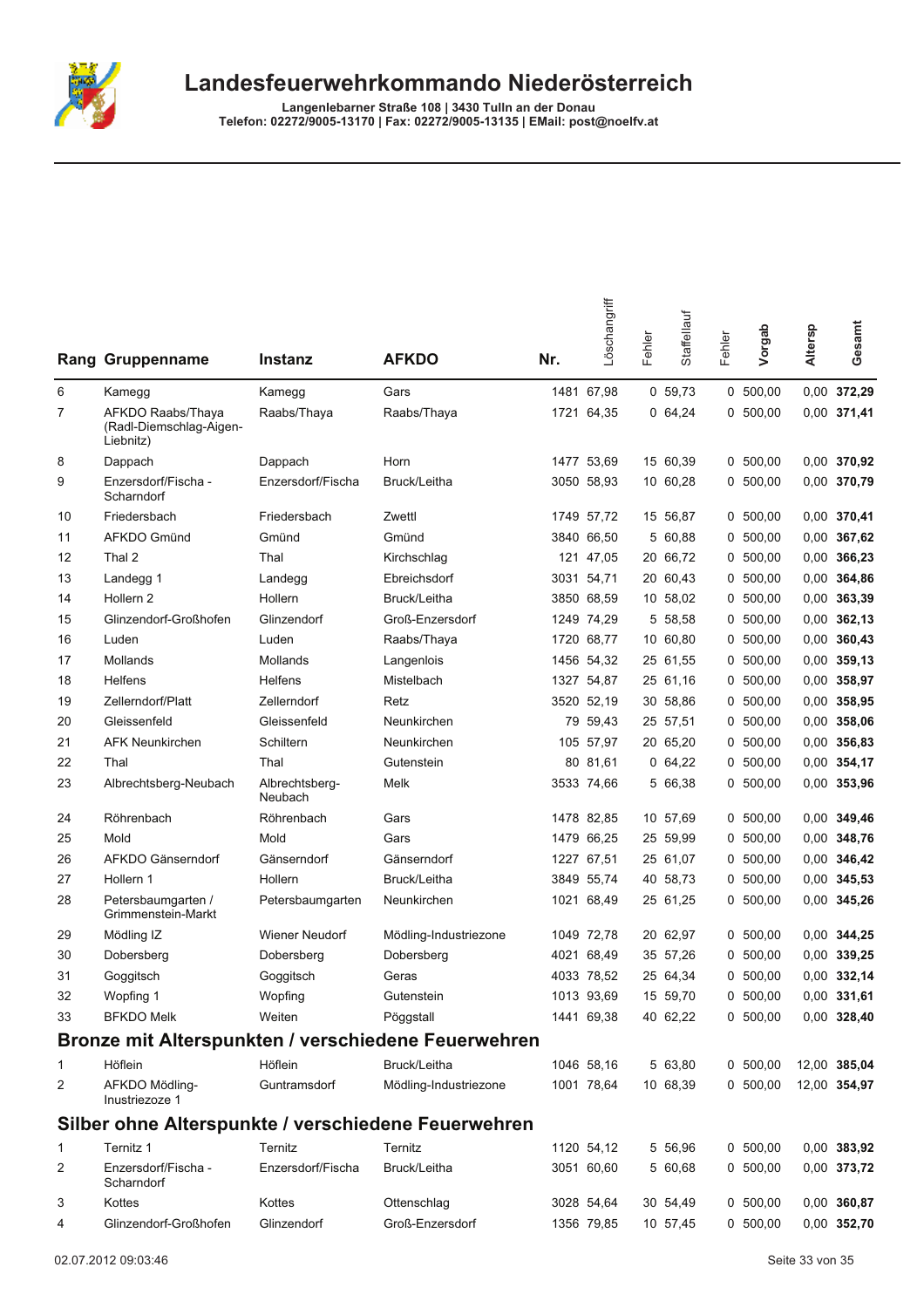

|              | <b>Rang Gruppenname</b>                                   | <b>Instanz</b>                            | <b>AFKDO</b>          | Nr. | Löschangriff    | Fehler | Staffellauf | Fehler | Vorgab     | Altersp | Gesamt        |
|--------------|-----------------------------------------------------------|-------------------------------------------|-----------------------|-----|-----------------|--------|-------------|--------|------------|---------|---------------|
| 5            | Gleissenfeld                                              | Gleissenfeld                              | Neunkirchen           |     | 262 71,09       |        | 20 56,23    |        | 0 500,00   |         | 0,00 352,68   |
| 6            | AFKDO Raabs/Thaya<br>(Radl-Diemschlag-Aigen-<br>Liebnitz) | Raabs/Thaya                               | Raabs/Thaya           |     | 1977 80,77      |        | 0, 67, 00   |        | 0, 500, 00 |         | 0,00 352,23   |
| 7            | Kleinbaumgarten                                           | Kleinbaumgarten                           | Laa/Thaya             |     | 3637 76,55      |        | 15 57,40    |        | 0, 500, 00 |         | 0,00 351,05   |
| 8            | Orth                                                      | Orth                                      | Groß-Enzersdorf       |     | 1357 57,36      |        | 35 57,53    |        | 0, 500, 00 |         | $0,00$ 350,11 |
| 9            | Mold                                                      | Mold                                      | Gars                  |     | 1558 62.69      |        | 30 60,14    | 0      | 500,00     |         | 0,00 347,17   |
| 10           | AFKDO Gänserndorf                                         | Gänserndorf                               | Gänserndorf           |     | 1347 67,18      |        | 25 62,38    | 0      | 500,00     |         | 0,00 345,44   |
| 11           | Petersbaumgarten /<br>Grimmenstein-Markt                  | Petersbaumgarten                          | Neunkirchen           |     | 1118 76,28      |        | 20 58,89    |        | 0 500,00   |         | 0,00 344,83   |
| 12           | Röhrenbach                                                | Röhrenbach                                | Gars                  |     | 1559 78,82      |        | 20 56,94    | 0      | 500,00     |         | 0,00 344,24   |
| 13           | Mödling IZ                                                | Wiener Neudorf                            | Mödling-Industriezone |     | 1138 77,29      |        | 20 61,99    | 0      | 500,00     |         | 0,00 340,72   |
| 14           | Kammersdorf                                               | Kammersdorf                               | Hollabrunn            |     | 3056 69,57      |        | 35 57,36    | 0      | 500,00     |         | 0,00 338,07   |
| 15           | Thal 2                                                    | Thal                                      | Kirchschlag           |     | 342 68,96       |        | 40 60,83    |        | 0, 500, 00 |         | $0,00$ 330,21 |
| 16           | Friedersbach                                              | Friedersbach                              | Zwettl                |     | 1830 68,41      |        | 45 56,72    |        | 0, 500, 00 |         | 0,00 329,87   |
| 17           | Dappach                                                   | Dappach                                   | Horn                  |     | 1560 81,49      |        | 25 58,67    | 5      | 500,00     |         | 0,00 329,84   |
| 18           | Mollands                                                  | Mollands                                  | Langenlois            |     | 1566 61,73      |        | 50 60,59    | 0      | 500,00     |         | 0,00 327,68   |
| 19           | Schöngrabern                                              | Schöngrabern                              | Hollabrunn            |     | 1946 76,44      |        | 40 59,88    | 0      | 500,00     |         | $0,00$ 323,68 |
| 20           | Kamegg                                                    | Kamegg                                    | Gars                  |     | 1556 115,0<br>6 |        | 10 58,96    |        | 0, 500, 00 |         | 0,00 315,98   |
| 21           | Dobersberg                                                | Dobersberg                                | Dobersberg            |     | 4022 113,5<br>6 |        | 20 56,34    |        | 0, 500, 00 |         | $0,00$ 310,10 |
|              | Bronze ohne Alterspunkte / Gäste                          |                                           |                       |     |                 |        |             |        |            |         |               |
| 1            | Schäffern                                                 | Schäffern                                 |                       |     | 319 34,12       |        | 0, 51, 88   | 0      | 500,00     |         | 0,00 414,00   |
| 2            | Baumgarten                                                | Baumgarten                                |                       |     | 1991 32,13      |        | 20 52,00    | 0      | 500,00     |         | 0,00 395,87   |
| 3            | <b>Gast FW Falkenstein</b>                                | Falkenstein                               |                       |     | 1408 35,81      |        | 20 50,33    | 0      | 500,00     |         | 0,00 393,86   |
| 4            | Kellerberg                                                | Kellerberg                                |                       |     | 1404 49,03      |        | 5 53,86     |        | 0, 500, 00 |         | 0,00 392,11   |
| 5            | Wien-Mariahilf                                            | Wien-Mariahilf                            |                       |     | 1402 45,75      |        | 10 54,18    |        | 0, 500, 00 |         | 0,00 390,07   |
| 6            | Fluorn-Winzeln 2                                          | Fluorn-Winzeln                            |                       |     | 1484 72,16      |        | 5 65,70     | 0      | 500,00     |         | 0,00 357,14   |
| 7            | Wien-Breitenlee                                           | Wien-Breitenlee                           |                       |     | 1412 59,98      |        | 30 63,83    | 0      | 500,00     | 0,00    | 346,19        |
| 8            | Wien-Floridsdorf                                          | Wien-Floridsdorf                          |                       |     | 1401 60,23      |        | 40 57,60    |        | 0, 500, 00 |         | 0,00 342,17   |
| 9            | Fluorn-Winzeln 3                                          | Fluorn-Winzeln                            |                       |     | 1485 74,92      |        | 25 63,01    |        | 0 500,00   |         | 0,00 337,07   |
| 10           | Gladbeck                                                  | Gladbeck                                  |                       |     | 1411 75,83      |        | 25 67,60    |        | 0, 500, 00 |         | 0,00 331,57   |
| 11           | Fluorn-Winzeln 1                                          | Fluorn-Winzeln                            |                       |     | 1483 76,84      |        | 30 67,82    |        | 0, 500, 00 |         | 0,00 325,34   |
|              | Bronze mit Alterspunkten / Gäste                          |                                           |                       |     |                 |        |             |        |            |         |               |
| $\mathbf{1}$ | Reichenfels-St.Peter                                      | Reichenfels-St.Peter                      |                       |     | 1415 38,80      |        | 0 58,95     |        | 0, 500, 00 |         | 21,00 423,25  |
| 2            | DVD MTC Tvornica<br>Carapa Cakoves                        | <b>DVD MTC Tvornica</b><br>Carapa Cakoves |                       |     | 1413 46,57      |        | 10 60,96    |        | 0, 500, 00 |         | 19,00 401,47  |
| 3            | FW GAST Töplitsch                                         | Töplitsch                                 |                       |     | 1417 37,78      |        | 30 59,88    |        | 0, 500, 00 |         | 22,00 394,34  |
| 4            | Möltschach                                                | Möltschach                                |                       |     | 1406 51,73      |        | 10 63,43    |        | 0, 500, 00 |         | 19,00 393,84  |
| 5            | <b>Hradec Kralove</b>                                     | Hradec                                    |                       |     | 1414 44,10      |        | 20 55,31    |        | 0 500,00   |         | 11,00 391,59  |
| 6            | Puch                                                      | Puch                                      |                       |     | 1407 38,98      |        | 40 61,60    |        | 0, 500, 00 |         | 19,00 378,42  |
| 7            | Ruden                                                     | Ruden                                     |                       |     | 1348 49,70      |        | 20 63,59    |        | 0, 500, 00 |         | 10,00 376,71  |